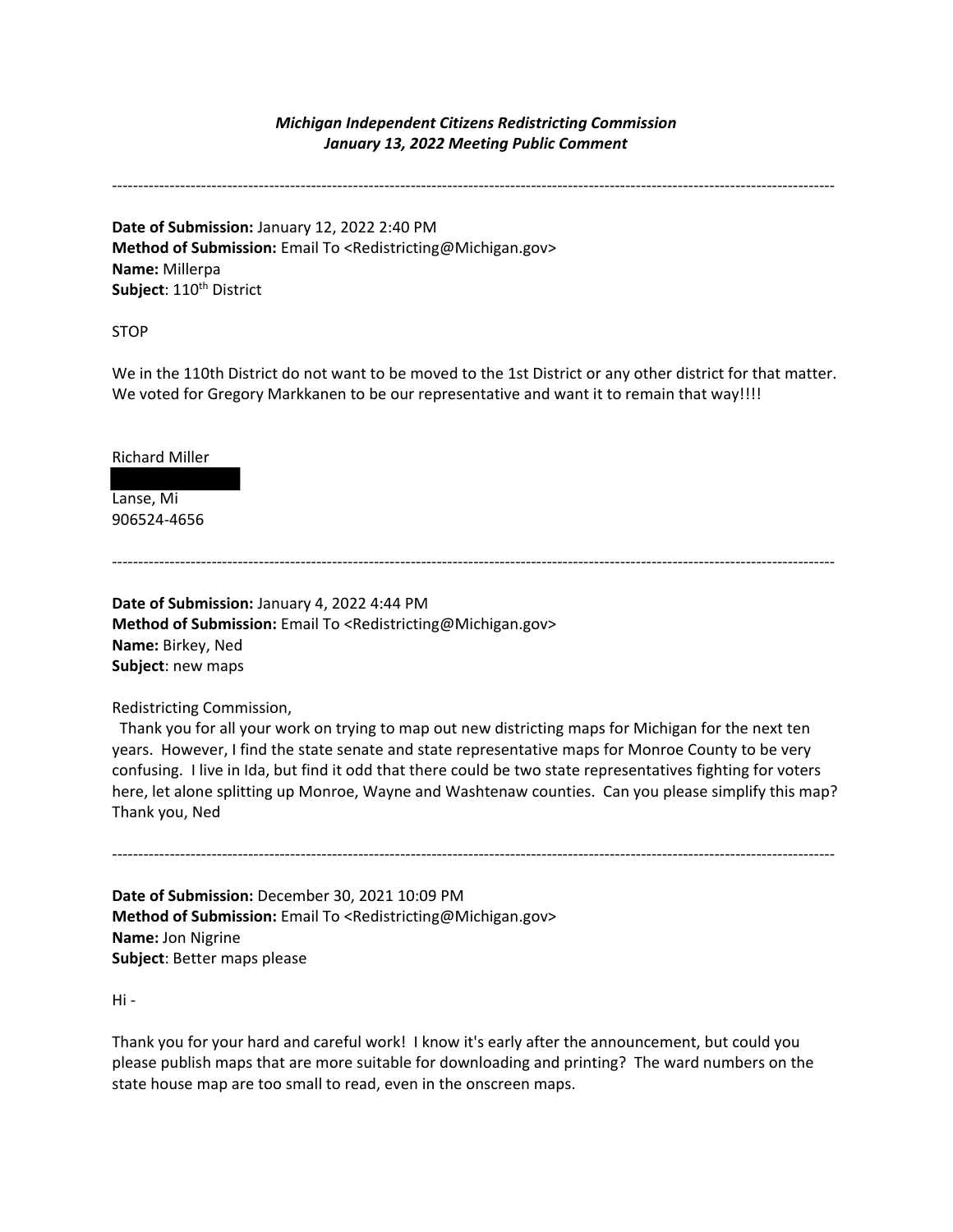Graphic files like png or even jpg would be great. Pdf documents would be ok in addition.

Thanks again -

Jon Nigrine, Flushing

**Date of Submission:** December 28, 2021 3:41 PM **Method of Submission:** Email To <Redistricting@Michigan.gov> **Name:** Lymphoma Foundation **Subject**: Official Comments to the Michigan Independent Citizens Redistricting Commission (MICRC).

------------------------------------------------------------------------------------------------------------------------------------------

Dear Commissioners,

Thank you for your public service. We trust that your decisions will ensure that all citizens in Michigan will have equal access to fair and honest elections in our state.

I am Belita Cowan, president of the Lymphoma Foundation of America, a nonprofit cancer charity headquartered in Michigan. I am writing to you on behalf of all the Michiganders who have had or now have cancer. Lymphoma, leukemia, and multiple myeloma are common blood cancers. Michigan has high rates of nonhodgkin lymphoma compared to the other states.

As you may appreciate, cancer survivors often have permanent and disabling effects from their cancer and treatments. They are included in the Americans with Disabilities Act (ADA). Michiganders with disabilities have challenges and difficulties exercising their right to vote.

I am writing to you today because disabled citizens in Michigan, many of whom live in urban and suburban areas with access medical centers and health care services, have been jerrymandered in the past, causing their votes to be diluted and the election outcomes to not represent the will of the voters.

It is hard enough for a disabled voter to be able to physically go the polls and cast a ballot, especially in high population urban and suburban areas of our state. Let's make sure that their vote, going forward, is not spliced and diced into a district where they are intentionally under-represented, disenfranchised, and even racially profiled.

We strongly urge the Commissioners to adopt the Szetela congressional map. It is not ideal (and could use some improvements), but Szetela is the best choice we have. Chestnut is a second choice. Please eliminate Apple and Lange. They would perpetuate the worst of our jerrymandered past, and aggravate the voters who created your Commission.

We strongly urge you to select Linden, Cherry, and Hickory maps. They also are not perfect and could use some improvements. We trust that you will make the improved changes to these maps so they can provide the correct blueprint for fair and honest voter district representation.

We are relying on you and the work of your commission to clean up our currently manipulated elections and contorted districts.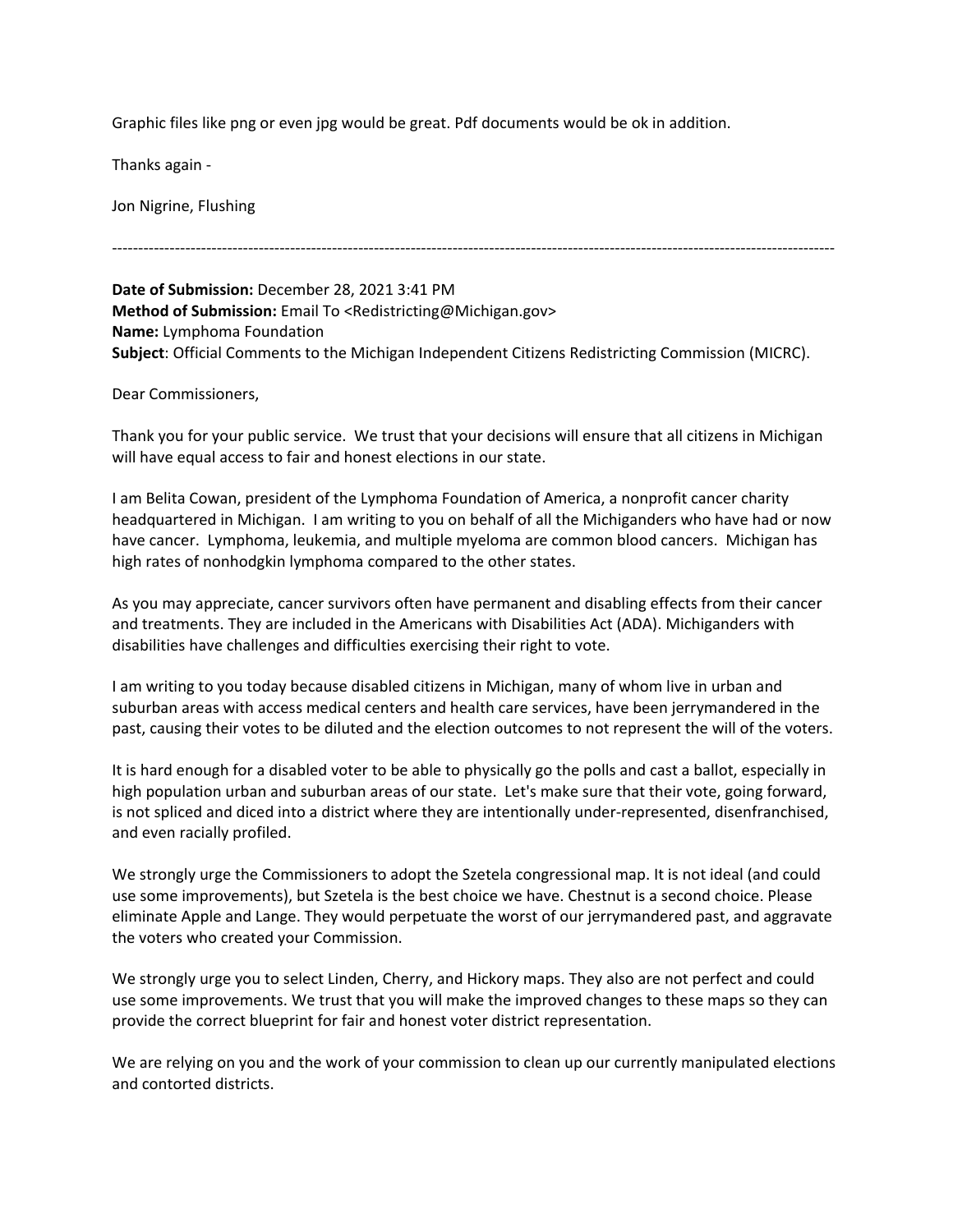There are more than half a million cancer survivors living in Michigan today, and 62,000 more individuals are diagnosed every year. They have been given a second chance at life. Let's help them vote their conscience by creating districts that fairly and honestly reflect their demographics. They deserve nothing less.

Please don't disappoint. We are depending on you. Be courageous and take the high road. God's blessing comes with your mission.

Thank you for your efforts to make voting districts fair in our state and to finally eliminate partisan jerrymandering by any political party members that in the past have manipulated election outcomes. Your commission was created by folks like me, so I hope you will listen to my recommendations.

I have reviewed the maps. Some are blatantly biased and unworthy of consideration. Some are only slight improvements. And some appear fair and appropriate to the mission set out before you. The citizens of Michigan must feel that your work has integrity and honesty with no hidden political agendas by any members of the commission.

I strongly urge you to continue your work on both the Senate and House maps. The best of the Senate maps need some adjustments to be better. Almost all of the House maps are blatant and clearly unfair.

The Szetela map is the best of the lot and comes close to a good nonpartisan fairness score. An element of the Birch map that is most relevant to your mission is that it has roughly the same number of voters in each district. Numbers are not everything however. Please make the Birch map more even handed. The Chestnut map appears fair but could use some changes to eliminate the appearance of partisanship. The Lange and Apple maps are an insult to the intent of the citizens and should be disgarded.

The Linden and Cherry senate are the best choices, with the Linen being superior in fairness and meets the standards that Michiganders had in mind when changing the unfair jerrymandering system. The Linden and Cherry maps need some tweaking because their partisan fairness scores are still wanting. We can improve the Linden and Cherry maps to raise their scores. Let's do better. The Lange and Palm senate maps should be taken off the table. It is obvious to anyone who takes a look at Lange and Palm maps that the bulk of the elected officials will always be from a minority party. This runs counter to your mission to help us have fair and honest elections. Also, when you slice up our minority citizen voters, you effectively nullify their votes. Everyone in our great state needs to have an equal right to have their vote count for something and someone they believe in. Diluting votes is reprehensible and should not be allowed by your commission. The Linden senate map is your best choice for fairness.

Hickory is clearly the best map, but needs some tweaks to raise its fairness score. Hickory alone comes closest to reflecting your mission. None of the other house maps are adequate for fair voter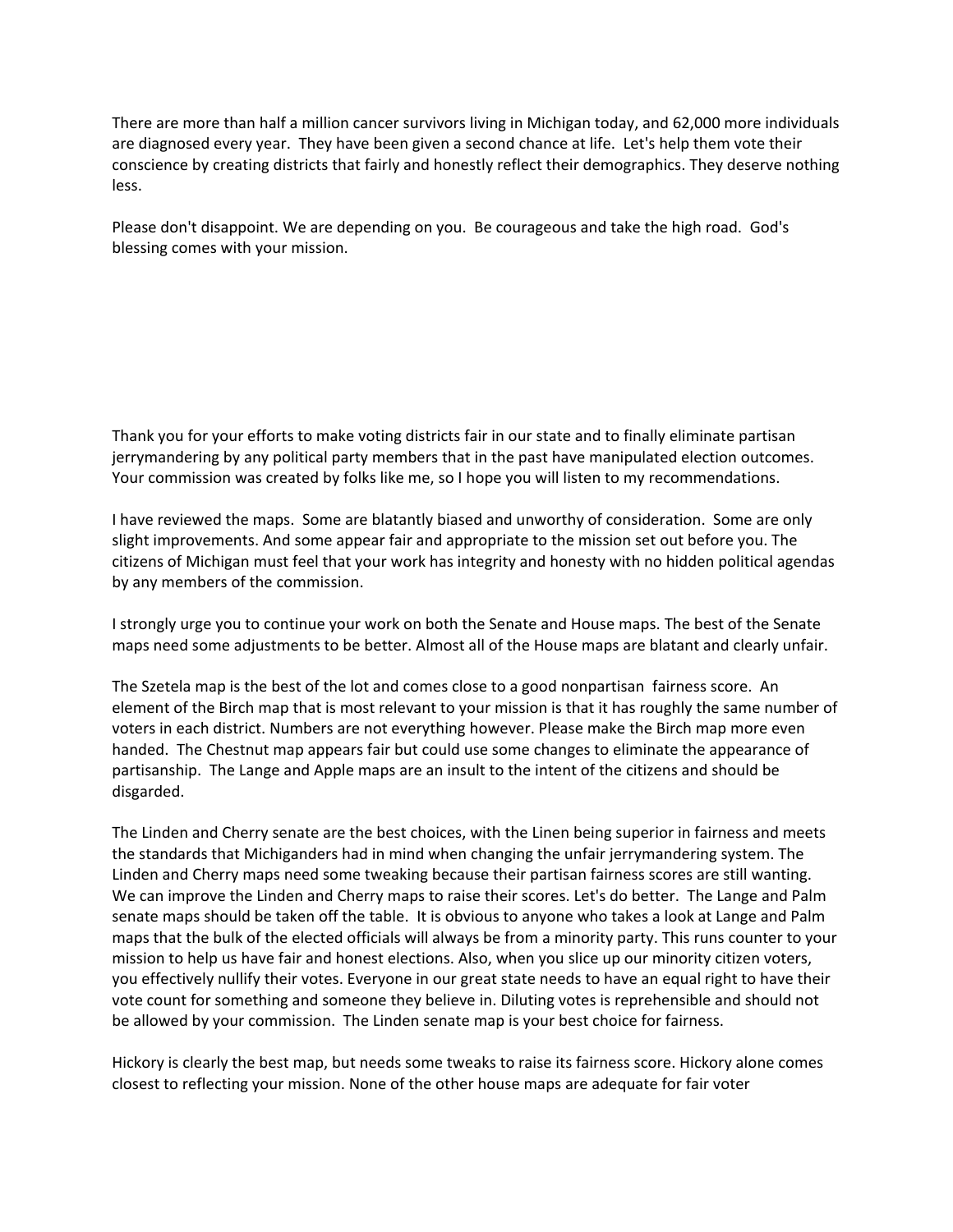representation. It is hard for us citizens to understand or accept a map that is blatant in its bias. The rest of the house maps are not acceptable and do not meet the standards required.

Please select the Linden and Cherry senate maps and the Hickory house map for implementing the will of the people. Let's be a model of fairness so that each and every Michigander can feel proud of the work you are doing.

Nori

------------------------------------------------------------------------------------------------------------------------------------------

**Date of Submission:** December 28, 2021 2:28 PM **Method of Submission:** Email To <Redistricting@Michigan.gov> **Name:** Nori **Subject**: Michigan Independent Citizens Redistricting Commission

Dear Commissioners of the Michigan Independent Citizens Redistricting Commission,

Thank you for your efforts to make voting districts fair in our state and to finally eliminate partisan jerrymandering by any political party members that in the past have manipulated election outcomes. Your commission was created by folks like me, so I hope you will listen to my recommendations.

I have reviewed the maps. Some are blatantly biased and unworthy of consideration. Some are only slight improvements. And some appear fair and appropriate to the mission set out before you. The citizens of Michigan must feel that your work has integrity and honesty with no hidden political agendas by any members of the commission.

I strongly urge you to continue your work on both the Senate and House maps. The best of the Senate maps need some adjustments to be better. Almost all of the House maps are blatant and clearly unfair.

The Szetela map is the best of the lot and comes close to a good nonpartisan fairness score. An element of the Birch map that is most relevant to your mission is that it has roughly the same number of voters in each district. Numbers are not everything however. Please make the Birch map more even handed. The Chestnut map appears fair but could use some changes to eliminate the appearance of partisanship. The Lange and Apple maps are an insult to the intent of the citizens and should be disgarded.

The Linden and Cherry senate are the best choices, with the Linen being superior in fairness and meets the standards that Michiganders had in mind when changing the unfair jerrymandering system. The Linden and Cherry maps need some tweaking because their partisan fairness scores are still wanting. We can improve the Linden and Cherry maps to raise their scores. Let's do better. The Lange and Palm senate maps should be taken off the table. It is obvious to anyone who takes a look at Lange and Palm maps that the bulk of the elected officials will always be from a minority party. This runs counter to your mission to help us have fair and honest elections. Also, when you slice up our minority citizen voters, you effectively nullify their votes. Everyone in our great state needs to have an equal right to have their vote count for something and someone they believe in. Diluting votes is reprehensible and should not be allowed by your commission. The Linden senate map is your best choice for fairness.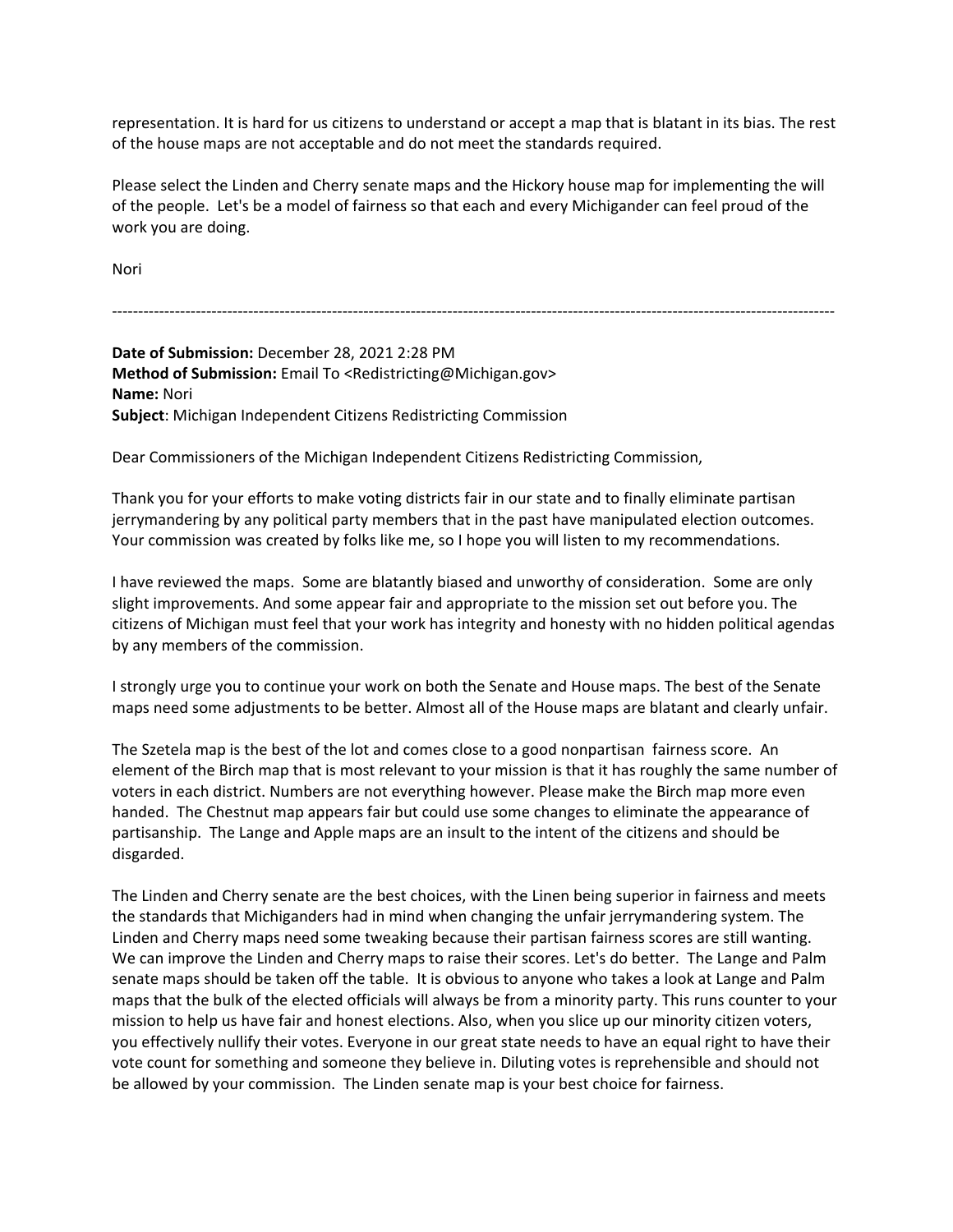Hickory is clearly the best map, but needs some tweaks to raise its fairness score. Hickory alone comes closest to reflecting your mission. None of the other house maps are adequate for fair voter representation. It is hard for us citizens to understand or accept a map that is blatant in its bias. The rest of the house maps are not acceptable and do not meet the standards required.

Please select the Linden and Cherry senate maps and the Hickory house map for implementing the will of the people. Let's be a model of fairness so that each and every Michigander can feel proud of the work you are doing.

Nori

------------------------------------------------------------------------------------------------------------------------------------------

**Date of Submission:** December 28, 2021 9:57 AM **Method of Submission:** Email To <Redistricting@Michigan.gov> **Name:** Ckleikhim.mi **Subject**: Gladwin-Midland United Petition Names Dec 28

To: All MICRC Commissioners

Subject: Gladwin-Midland United Petition Names as of December 28

I'm Cathy Leikhim and I am one of the 750+ voices of Gladwin-Midland United asking you to support the Lange Congressional map or to adjust the Apple or Birch maps keeping Gladwin and Midland in the same Congressional District.

Today I have for you an updated copy of our petition with 750+ names attached to this email. A group of Gladwin-Midland leaders attended your Dec. 16 meeting in person to deliver an early copy of this petition.

Since you did not provide even ONE collaborative map to reflect all of our voices, we support the Lange congressional map – an individual map.

Gladwin-Midland United is not about political party affiliation. It is about community and community representation.

Please put the small City of Midland back in the district where it belongs by approving the Lange map (or make a tweak to an existing map).

Cathy Leikhim

Midland, MI

------------------------------------------------------------------------------------------------------------------------------------------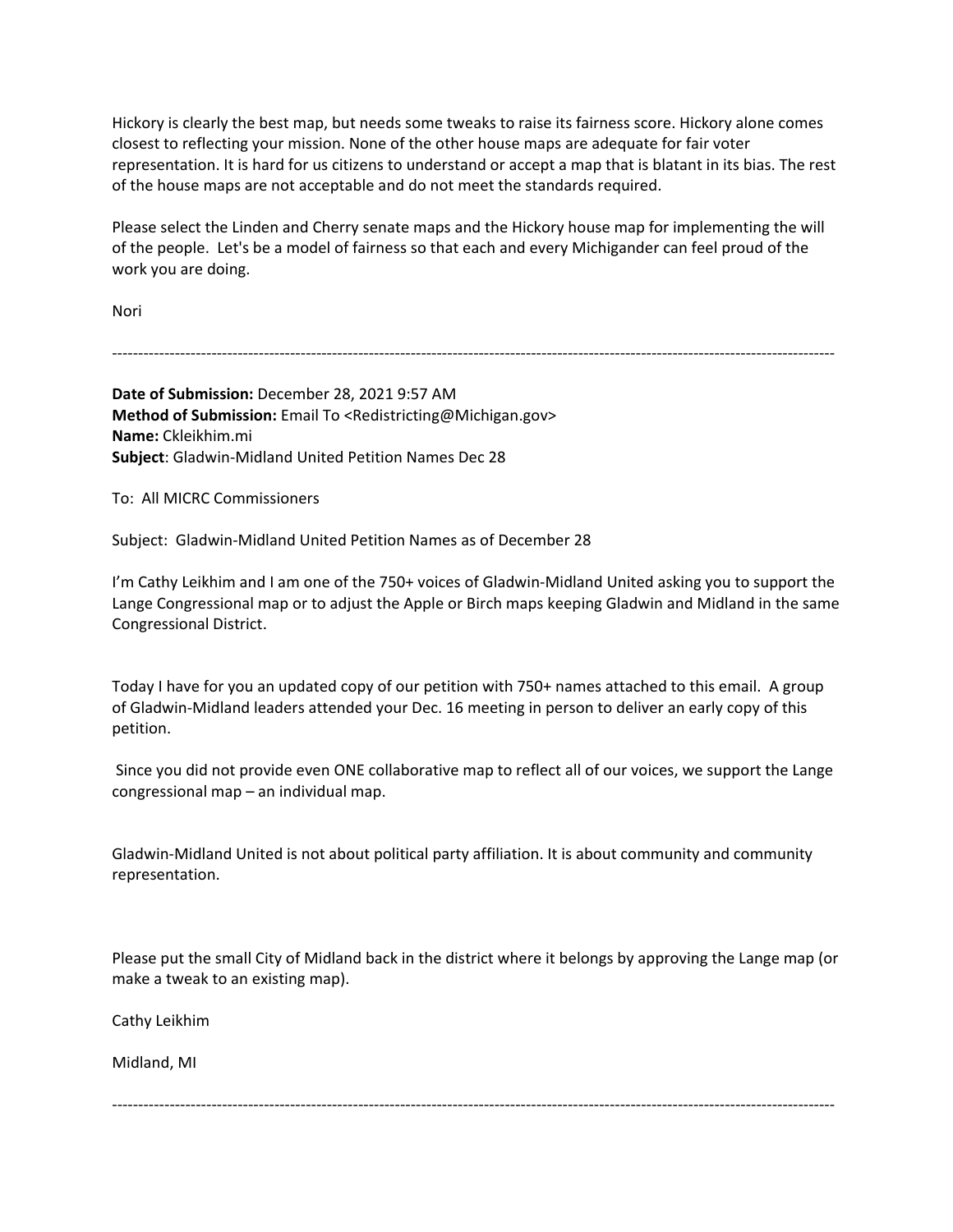**Date of Submission:** December 28, 2021 9:41 AM **Method of Submission:** Email To <Redistricting@Michigan.gov> **Name:** Susan McCarthy **Subject**: comments for the Michigan Independent Citizens Redistricting Commission

Dear Michigan Independent Citizens Redistricting Commission,

I appreciate your hard work. The US Congress Voting Map Birch V2 is fair and so is the MI Senate Voting Map Linden and I support both of these. BUT, your proposed House maps gives the majority of seats to the minority of voters and are NOT fair. Additionally, no MI House map addresses the concerns that Detroit voters have raised about being able to elect their own candidates. Please keep working to make the House maps fair.

Sincerely,

Susan McCarthy, Registered MI Voter

Ypsilanti, MI 48197

------------------------------------------------------------------------------------------------------------------------------------------

**Date of Submission:** December 28, 2021 9:27 AM **Method of Submission:** Email To <Redistricting@Michigan.gov> **Name:** Howard Brick **Subject**: US Congressional and Michigan Senate

I support Birch V2 and Linden, respectively, for these elections.

-- Howard Brick Louis Evans Professor of History University of Michigan

pronouns: he/him/his

Department of History

Ann Arbor, MI 48109

I acknowledge that the University of Michigan was formed and has grown through connections with the land stewarded by Niswi Ishkodewan Anishinaabeg: The Three Fires People who are the Ojibwe, Odawa, and Potawatomi along with their neighbors, the Seneca, Delaware, Shawnee and Wyandot Nations.

------------------------------------------------------------------------------------------------------------------------------------------

**Date of Submission:** December 28, 2021 9:25 AM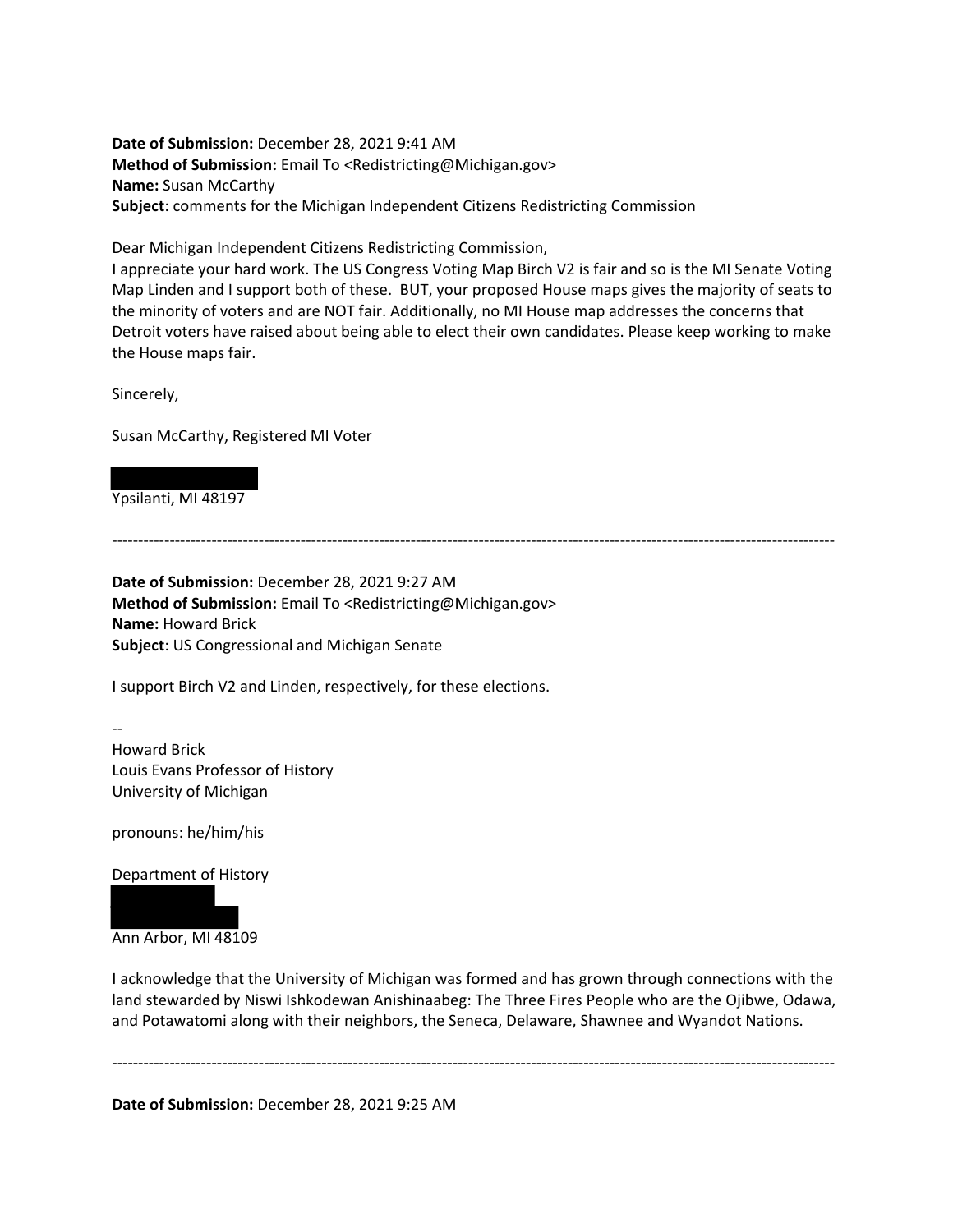**Method of Submission:** Email To <Redistricting@Michigan.gov> **Name:** Howard Brick **Subject**: Michigan House of Representatives

None of the proposed maps for the Mich. House are fair.

Keep working at it!

-- Howard Brick Louis Evans Professor of History University of Michigan

pronouns: he/him/his

Department of History



I acknowledge that the University of Michigan was formed and has grown through connections with the land stewarded by Niswi Ishkodewan Anishinaabeg: The Three Fires People who are the Ojibwe, Odawa, and Potawatomi along with their neighbors, the Seneca, Delaware, Shawnee and Wyandot Nations.

------------------------------------------------------------------------------------------------------------------------------------------

**Date of Submission:** December 27, 2021 11:29 PM **Method of Submission:** Email To <Redistricting@Michigan.gov> **Name:** Val Murray **Subject**: Redistricting Vote

For the past 10 years Michigan residents have been misrepresented by partisan drawn districts by those in power making it impossible for residents to be properly represented when they vote.

This is our opportunity to try to right the wrongs, balance the districts so that people's votes actually count and they are properly represented by their elected officials. As an elected official myself, it deeply concerns my how partisan our lives have become, what we need are fair lines, and to have to opportunity to elect the best people that run for office, and not have our votes not count due to party politics cutting up districts to allow them to have unfair advantage in the ultimate results.

Thank you for taking this job you have been given as our committee to take the once in 10 year opportunity to do the very best for ALL residents in Michigan. Here are some suggestions, for the best outcome for your map voting this week.

Michigan House:

None of the House maps are fair. Every one of them would likely result in the majority of seats going to the party that receives the minority of votes.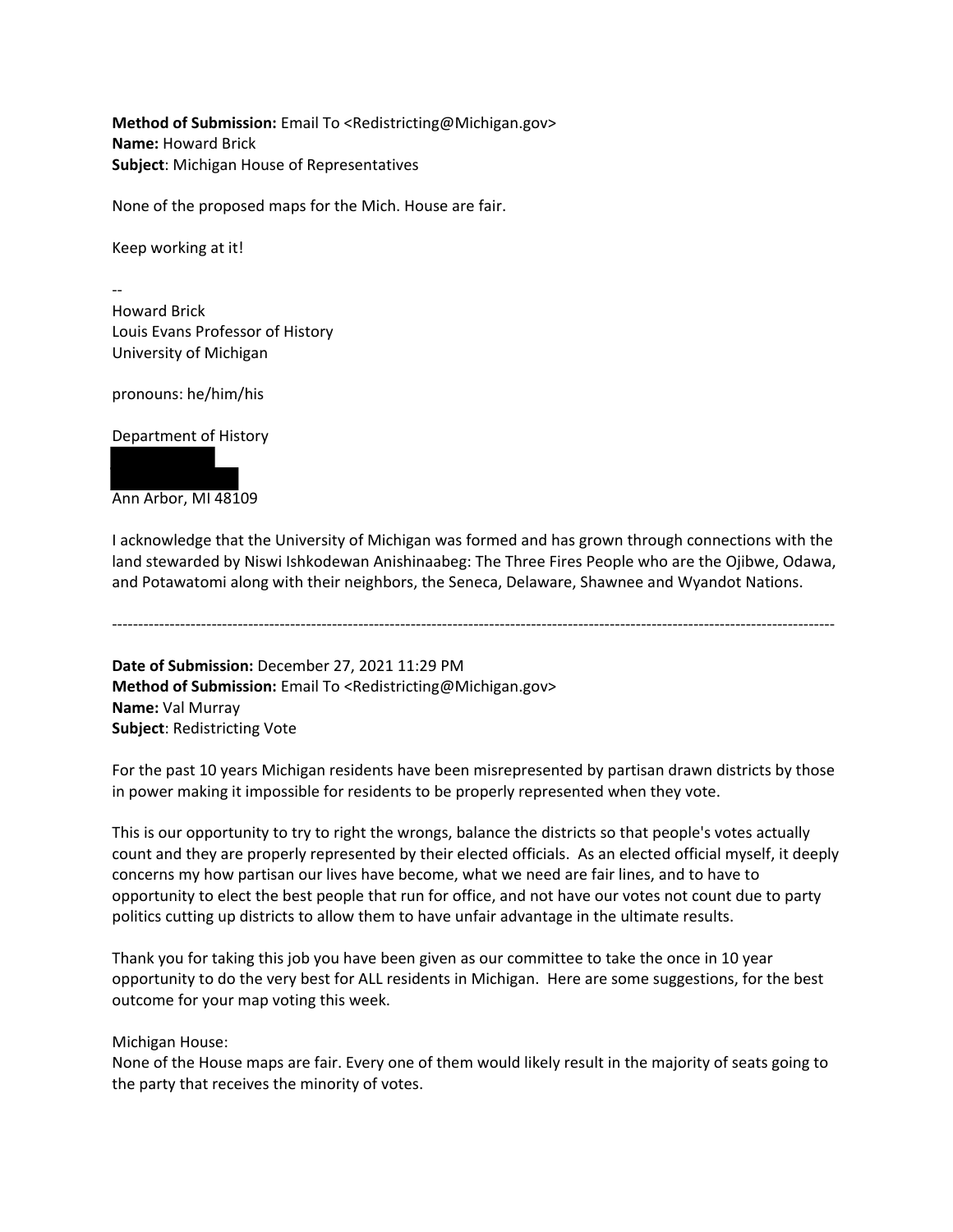Two messages: 1. Even though it will delay the process, we don't want to settle for unfair maps. Maps that are less unfair, are still unfair. Please go back and fix these maps. 2. Of the proposed House maps, Hickory is the best of the worst. If you have to settle for one of these maps, please adopt Hickory. (We expect the MICRC to vote on Dec 30th and will not delay the process. But we still want to be on record asking them to improve the House maps and clearly stating that Hickory is the best of the proposed House maps.)

#### Michigan Senate:

Here gain, various groups are using different methods of analysis. Some say that Cherry and Linden achieve partisan fairness. While others conclude that all of the Senate maps have partisan bias. We have three messages: 1. Of the proposed maps, Cherry and Linden are the most fair. 2. Linden is the most fair map. It is better than Cherry because it comes closer to having the same number of voters in every district. 3. Palm and Lange are unfair. 4. Maps that are less unfair are still unfair. We deserve fair maps. Despite the delay it will cause, please go back and improve the Cherry and Linden maps.

#### Congressional:

Different groups use different methods of analysis. Some of these groups believe that Szetela, Birch and Chestnut achieve partisan fairness. Other groups believe that only Szetela is fair. Some commissioners have indicated that they will lean towards the collaboratively drawn tree maps rather than consider any maps proposed by individual commissioners. We have three messages: 1.The Szetela map is the only map with a perfect partisan fairness score. 2. The Birch and Chestnut maps are reasonably fair, but not as fair as the Szetela map.3. Birch is the best of the tree maps. It is better than Chestnut because it has a lower population deviation (i.e. it comes the closest to having the same number of voters in each district. 3. The Apple and Lange maps are extremely unfair. Apple and Lange would result in election outcomes that do not accurately reflect the way Michiganders vote.

Sincerely,

Valerie Murray

------------------------------------------------------------------------------------------------------------------------------------------

**Date of Submission:** December 27, 2021 11:28 PM **Method of Submission:** Email To <Redistricting@Michigan.gov> **Name:** K Schrubba **Subject**: Redistricting meeting comments for Dec 28

Hello,

My name is Kelly Schrubba, and I live in Wixom, Michigan.

I am concerned with several of the options as offered by the Redistricting Commission. Although I greatly appreciate everyone's efforts, and I am grateful for the hard work this has taken for each of you, I feel that even the most fair maps have areas that are unfair.

To note:

-the Szetela Congressional map is very fair, and it is the best at achieving bipartisan fairness Thank you.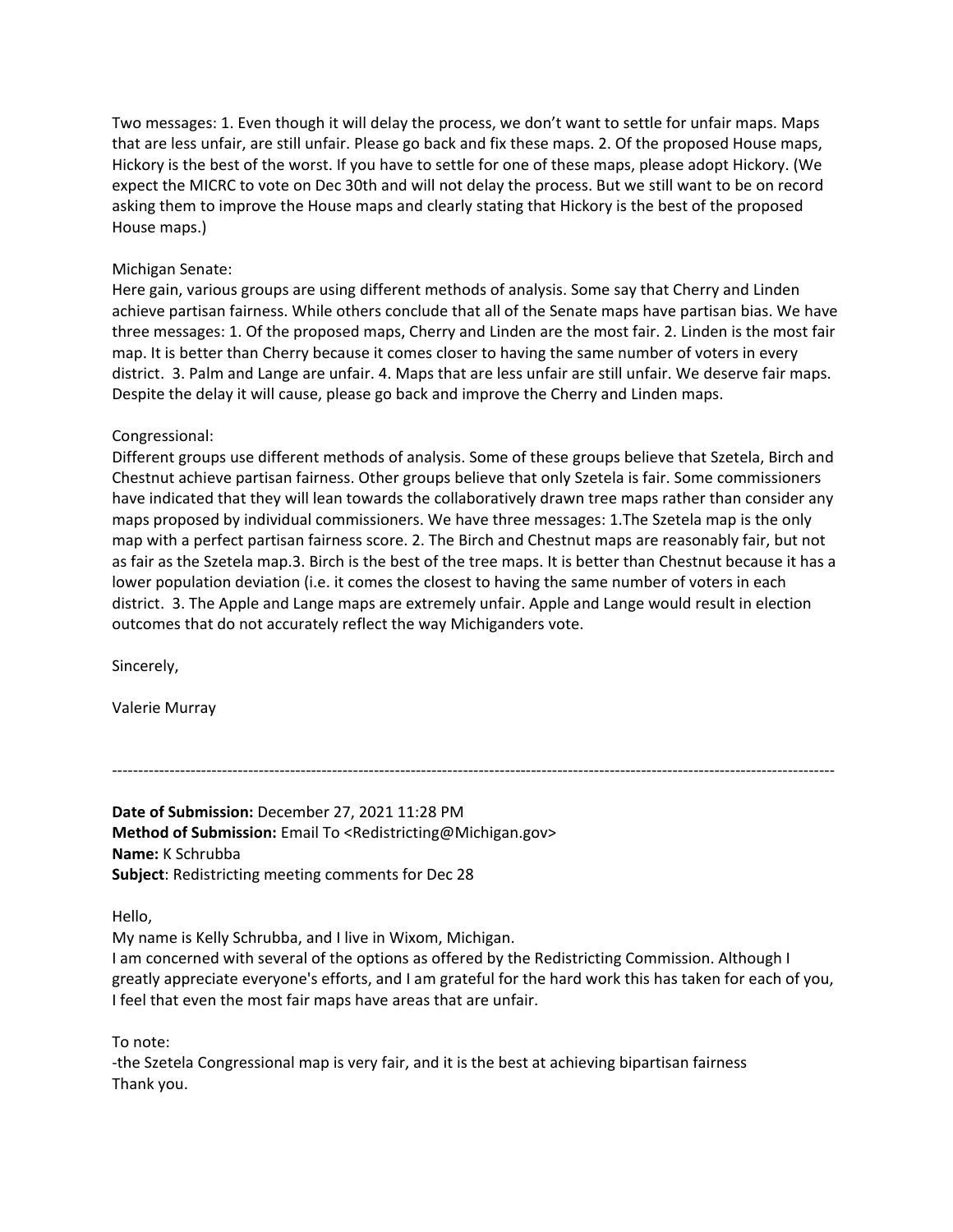- the Linden and the Cherry state Senate maps are quite fair with Linden as noted to be slightly better with communities of interest, taking into account the most bipartisan approach in that manner.

- Hickory is approaching as the MOST fair for the House maps, but with review it is also unfair. The remainder of the other House Maps fall short and are extremely unfair.

--> we worked hard as a State, with people voting for redistricting to reflect a non-partisan, fair mapping for our districts. It is NOT fair if a minority of those voting are receiving a majority of representation in the state. Less unfair is STILL NOT FAIR> PLEASE CONTINUE TO WORK on the State House maps as a priority.

\*\*\*\*\*\*\*\* Please fix the House maps even though it means delaying the process.\*\*

Many have taken time to review the maps as presented by the Commission. Again, it is obvious how much work went into these, however, we are seeking COMPLETEL PARTISAN FAIRNESS.

Thank you, and please continue to work towards the most fair elections. Kelly Schrubba, resident of Wixom, precinct 2

------------------------------------------------------------------------------------------------------------------------------------------

**Date of Submission:** December 27, 2021 11:10 PM **Method of Submission:** Email To <Redistricting@Michigan.gov> **Name:** Ruth Kraut **Subject**: Maps

Hello Redistricting Commission,

Thank you for your hard work.

I urge you to support the Szetela Congressional map, which is the most fair in terms of partisan fairness. My second choice is the Birch map.

For the State Senate, my top choice is the Linden map for its equality in voters/district, but I could live with the Cherry map as well.

You don't have good choices for the House maps, they are all unfair in different ways. I'd urge you to keep working on them. If you are unwilling to keep working on them then I would urge you to adopt the Hickory map. These maps, in general, give the edge to the minority of voters and not the majority.

Thank you for considering my comments.

Ruth Kraut

------------------------------------------------------------------------------------------------------------------------------------------

**Date of Submission:** December 27, 2021 10:52 PM **Method of Submission:** Email To <Redistricting@Michigan.gov>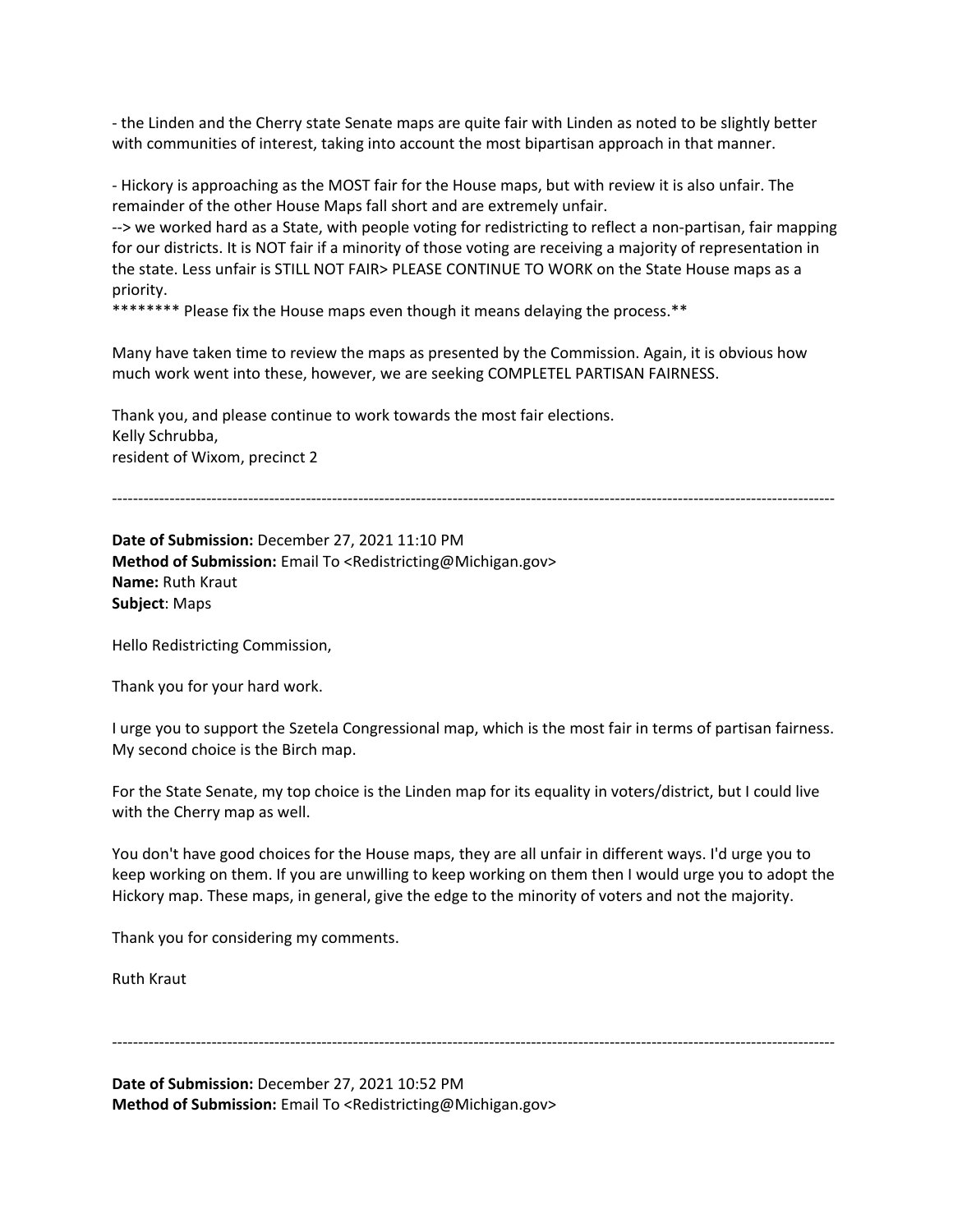**Name:** Judy Cunningham **Subject**: MI House Redistricting Options

It doesn't seem that any of the redistricting maps for the House are fair to communities of interest or reach partisan fairness. Eat proposed House map gives the majority of seats to the minority of voters. Detroit voters would not be able to elect their own candidates.That is really sad and unfair.

All three options divide up the county I live in - Manistee County. This is not a good idea for the rural areas in Michigan, especially Northern Michigan.

------------------------------------------------------------------------------------------------------------------------------------------

Of the bad options, Hickory is the least bad, but I urge you to keep working for a better option.

Judy Cunningham

Manistee, MI 49614

**Date of Submission:** December 27, 2021 10:28 PM **Method of Submission:** Email To <Redistricting@Michigan.gov> **Name:** Carolyn Stark **Subject**: Michigan House of Representatives map

Greetings to MICRC!

Please continue your work on the Michigan House of Representatives map. It is unfair to Michigan voters to be represented in Michigan's congress by those selected by a minority of voters in elections. Americans across the country will see that Michigan's attempts at Redistricting have failed if we do not correct the errors made in drawing this map! Over the next ten years we deserve to have fair maps so that gerrymandering is truly ended in Michigan! Thank you! Carolyn Stark, Ann Arbor, MI Sent from my iPhone

------------------------------------------------------------------------------------------------------------------------------------------

**Date of Submission:** December 27, 2021 5:43 PM **Method of Submission:** Email To <Redistricting@Michigan.gov> **Name:** Carole Murphy **Subject**: Michigan House Maps

Members of the Michigan Independent Redistricting Commission:

Thank you for your service to our state. I can't begin to imagine how hard implementing this new process has been.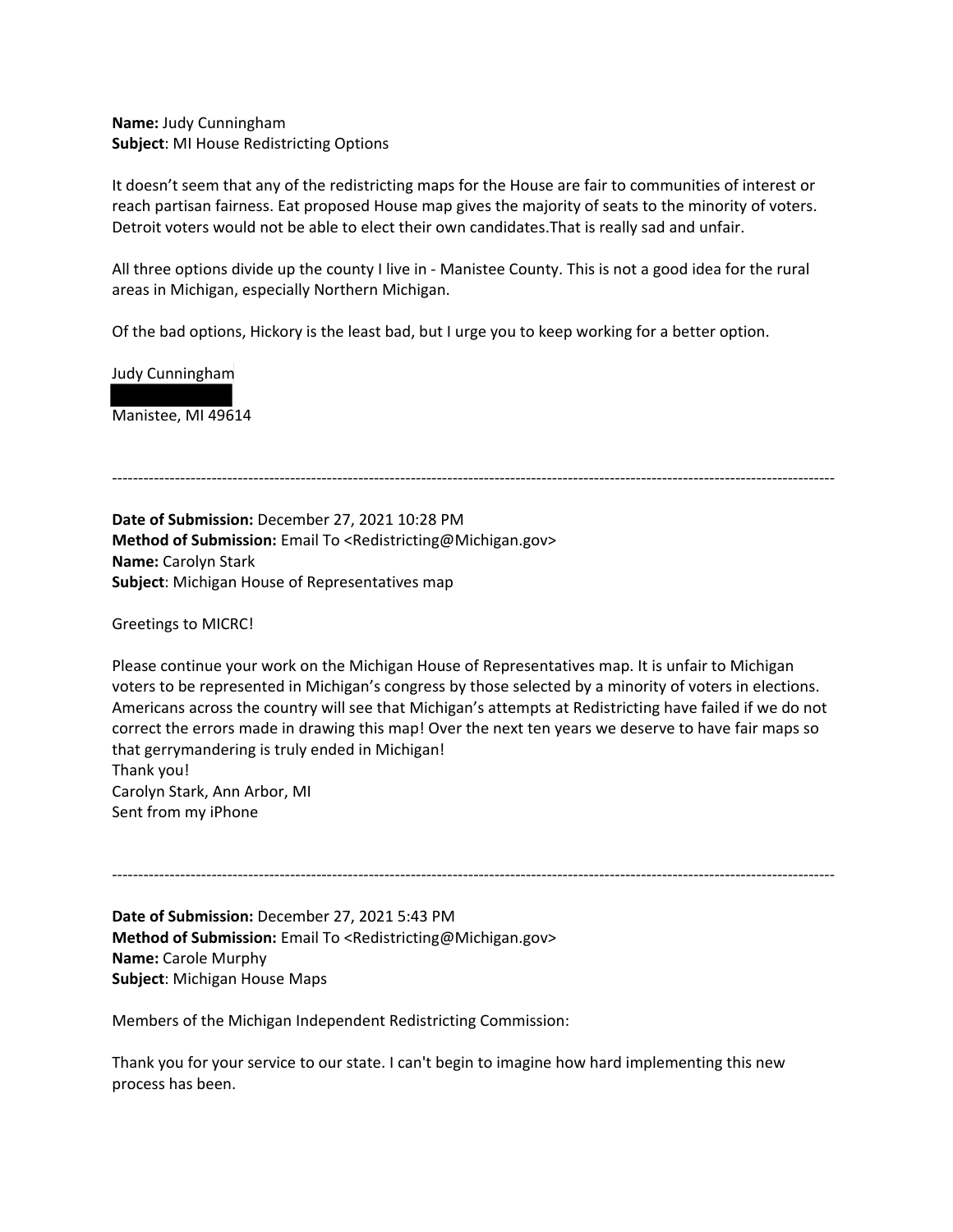The state house maps still need work. Hickory is the least egregious of the 3. However, it still has a large slant in favor of the partisan minority. When data is plugged into it from the 2020 election, the statewide seat count theoretically won should be in favor of the party that won the statewide presidential vote. This is not the case. The minority party in that case has a large majority of the seats!

I understand that edited versions of Hickory have been submitted that come closer to partisan fairness measures. Please do one last review and work to make the state house districts more fairly represent the voters of Michigan.

I live in the current 52nd house district.

Carole

------------------------------------------------------------------------------------------------------------------------------------------

**Date of Submission:** December 27, 2021 4:44 PM **Method of Submission:** Email To <Redistricting@Michigan.gov> **Name:** Sara Constantakis **Subject**: Citizen Comment on Redistricting Maps

Dear Redistricting Commission,

Thank you for all the hard work you are doing to redraw Michigan's gerrymandered electoral districts. My name is Sara Constantakis and I live in Ferndale, MI (US House District 9; MI Senate District 11; Michigan House District 27). I am writing today to submit my comments on the current maps prior to your upcoming vote.

#### US House

Different groups use different methods of analysis for these maps. My comment is three-pronged: 1) The Szetela map is the only map with a perfect partisan fairness score

2) The Birch and Chestnut maps are reasonably fair, but not as fair as the Szetela map

3) Birch is the best of the tree maps. It is better than Chestnut because it has a lower population

deviation (i.e. it comes the closest to having the same number of voters in each district).

4) The Apple and Lange maps are extremely unfair. Apple and Lange would result in election outcomes that do not accurately reflect the way Michiganders vote.

#### Michigan House

Sadly, none of the House maps are fair. Every one of them would likely result in the majority of seats going to the party that receives the minority of votes. My comment is two-pronged:

1) Even though it will delay the process, I don't want to settle for unfair maps. Maps that are less-unfair are still unfair. Please go back and fix these maps, even though it means delaying the process.

2) Of the proposed House maps, Hickory is the best of the worst. If you have to settle for one of these maps, please adopt Hickory.

#### Michigan Senate

Once again, various groups are using different methods of analysis. My comment is four-pronged: 1) Of the proposed maps, Cherry and Linden are the most fair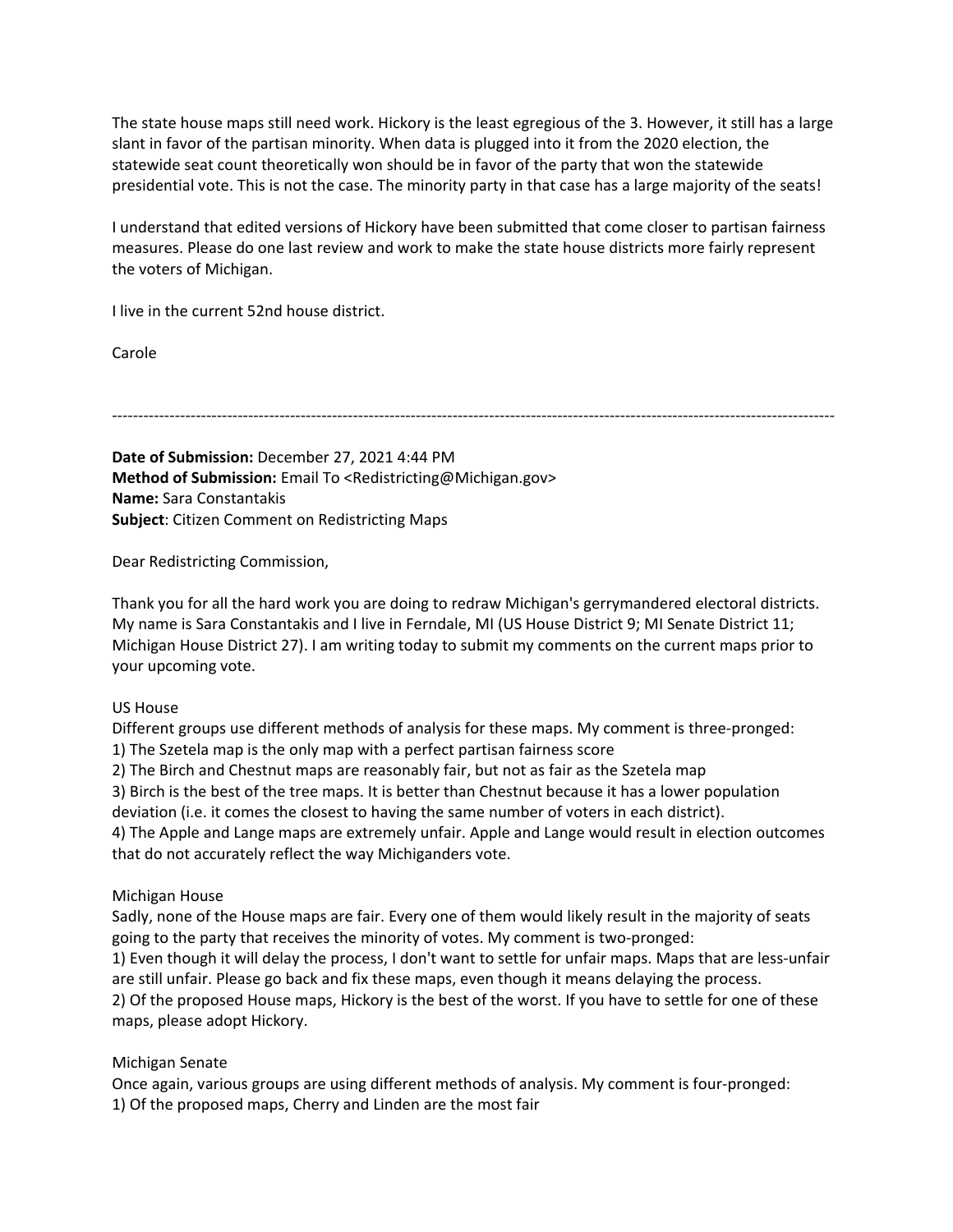2) Linden is the most fair map. It is better than Cherry because it comes closer to having the same number of voters in every district.

3) Palm and Lange are unfair.

4) Maps that are less-unfair are still unfair. We deserve fair maps. Despite the delay it will cause, please go back and improve the Cherry and Linden maps.

Thank you for your consideration and for helping to end partisan gerrymandering in Michigan,

Sincerely,

Sara Constantakis Ferndale, MI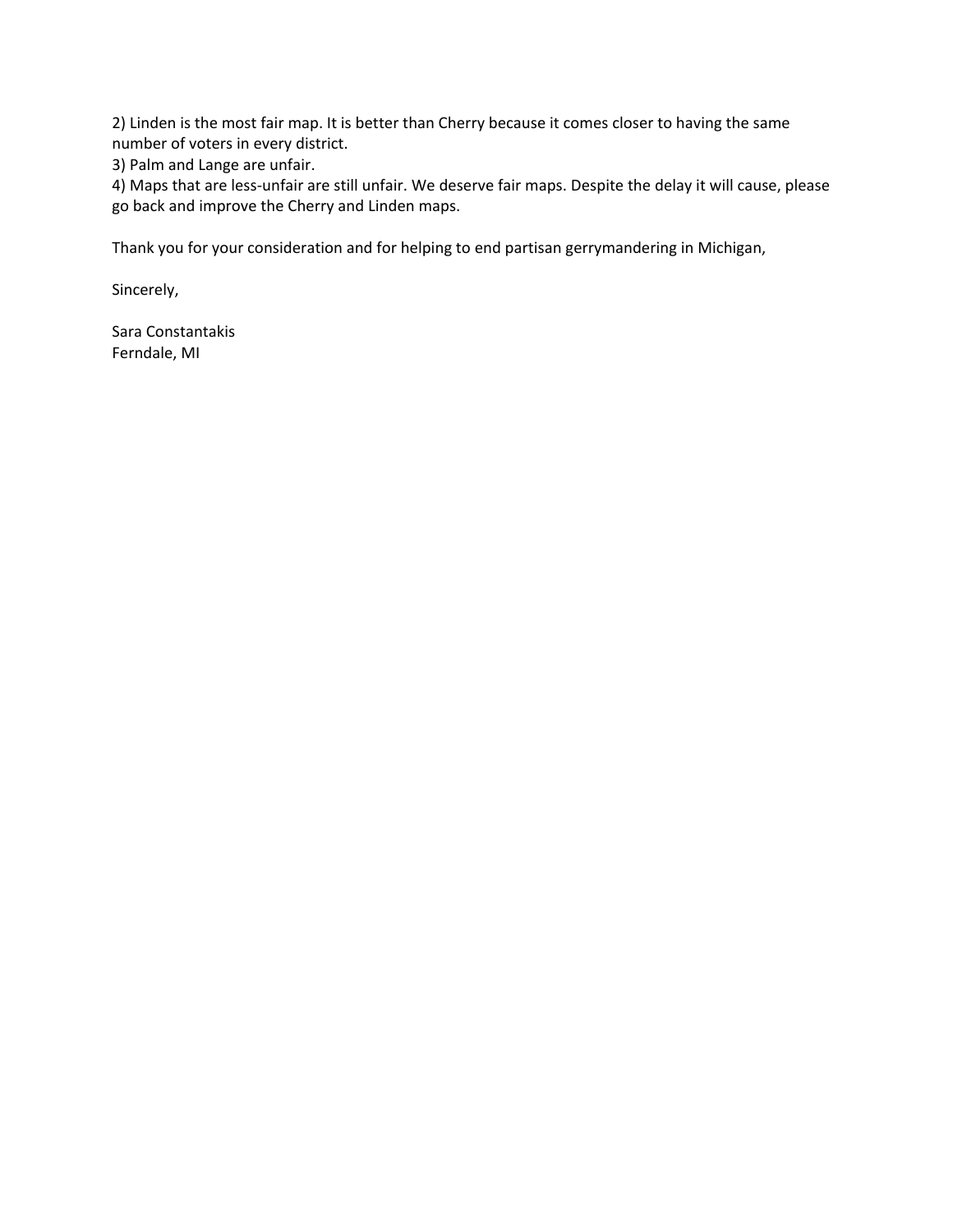

This petition has collected 754 signatures using the online tools at www.ipetitions.com

Printed on 2021-12-28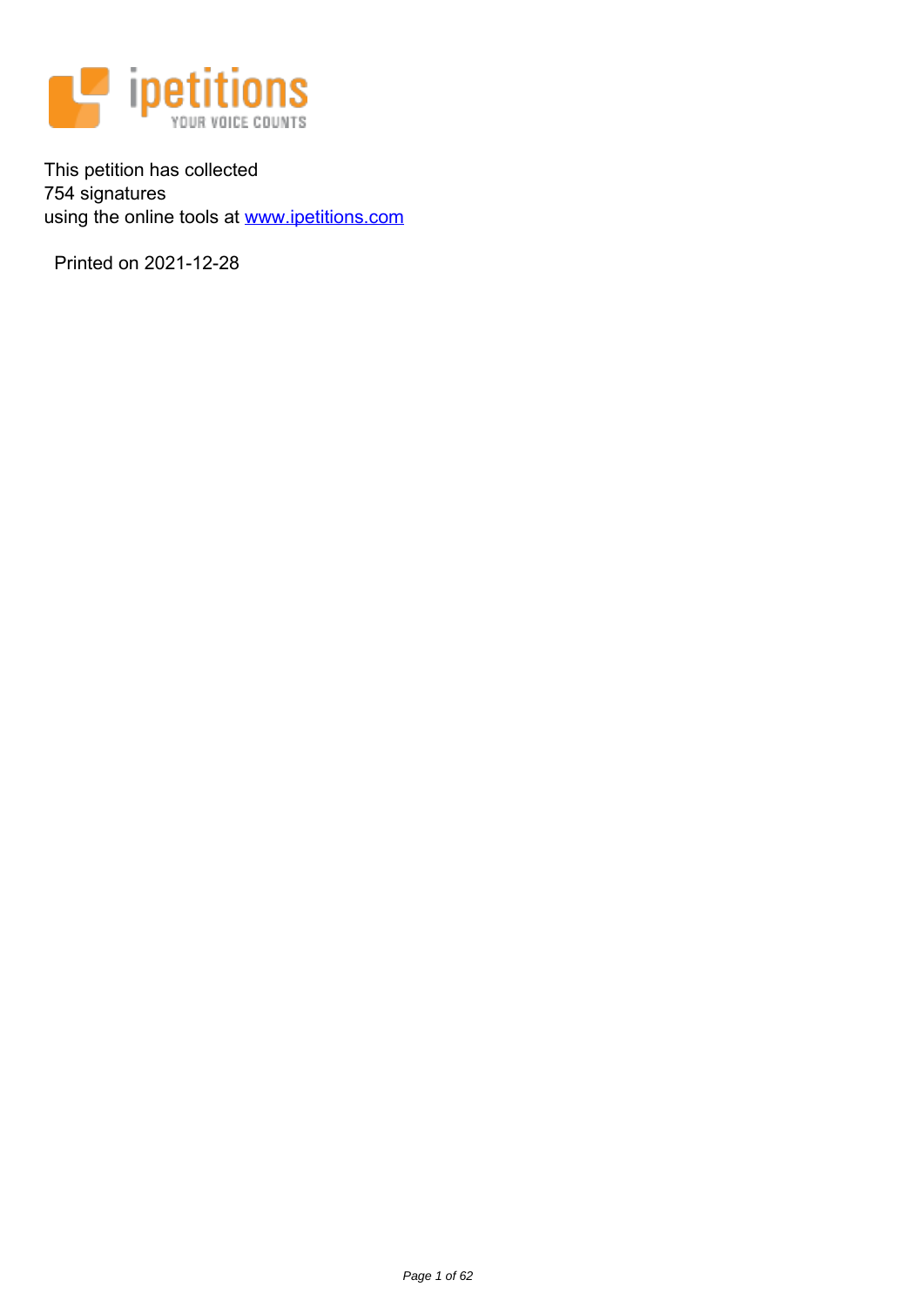# **Gladwin-Midland United**

## About this petition

Michigan's newly created 'independent' Redistricting Commission (MICRC) is proposing new congressional and state legislative district maps. It was supposed to stop the "gerrymandering," and to create districts that "make sense" and respect communities of interest.

The commission has intentionally carved up counties, including Midland County, into multiple Congressional districts, severely diminishing our voice in Washington. They literally carved out the City of Midland from the rest of Midland County and included it with Flint, 60 miles south of Midland! The very essence of gerrymandering!

### **MIDLAND COUNTY BELONGS WITH GLADWIN**

The commission is acting in a way that intentionally separates communities from each other.

The proposed maps hinder our region's ability to adequately:

- *Address flood reduction and dam repair.*
- *Receive federal grant dollars for our Health Care System.*
- *Promote Tax and Energy Policies that drive Mid-Michigan's economy.*
- *Increase internet access by expanding rural broadband.*

As a result, our collaborative efforts to rebuild Midland and Gladwin counties after a devasting flood will be diminished.

**We ask the commission to change their map according to the following:**

- *Acknowledge the entire counties of Midland and Gladwin as one community of interest.*
- *Keep Midland County whole and connected to Gladwin.*
- *Keep the Tittabawassee watershed communities of Midland, Gladwin, Isabella, and Clare counties together.*
- *Preserve and respect current geographic boundaries, specifically county lines, for small counties less than 100,000 people.*
- *Use the Lange Map as a template; but a minor tweak to the Apple or Birch map will also address this request.*

Keeping Midland County whole and connected to Gladwin makes sense, and it ensures that we are represented fairly and that our voice will be heard in Washington.

*You have an opportunity to fight this injustice to our community. Make your voice heard by adding your name to this petition! Tell the Redistricting Commission that they are diluting the voices of both Midland and Flint by combining us into one congressional district.*

**Additional Information**:

Midland, Gladwin region awarded \$54M to aid in flood recovery, mitigation (detroitnews.com)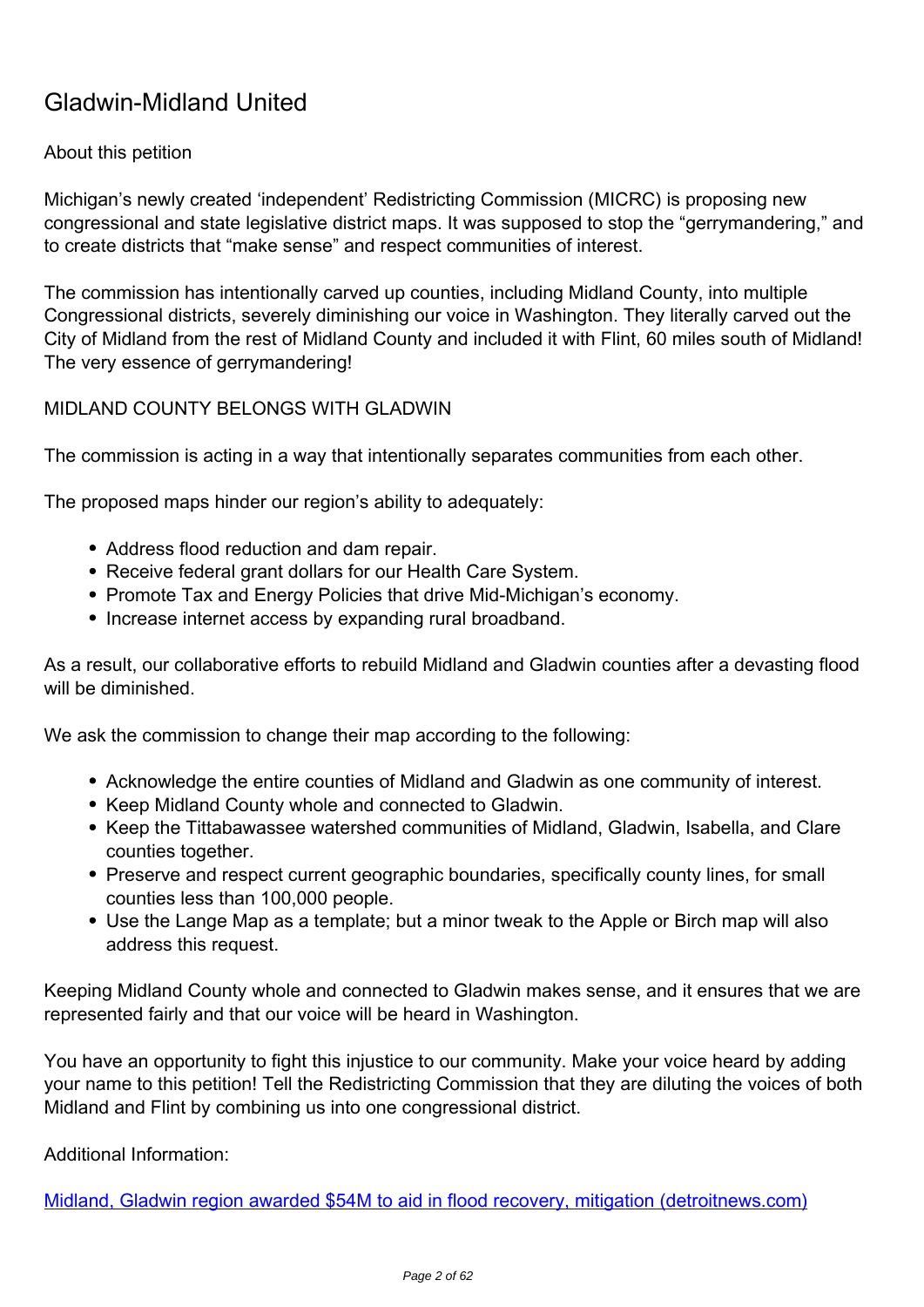Commissioners: Gladwin and Midland deserve unified representation (ourmidland.com)

Letter to editor: Dems put politics over community (ourmidland.com)

Redistricting commission is 'not so independent' (ourmidland.com)

*Visit the MICRC Public Comment Portal at:* https://www.michigan-mapping.org/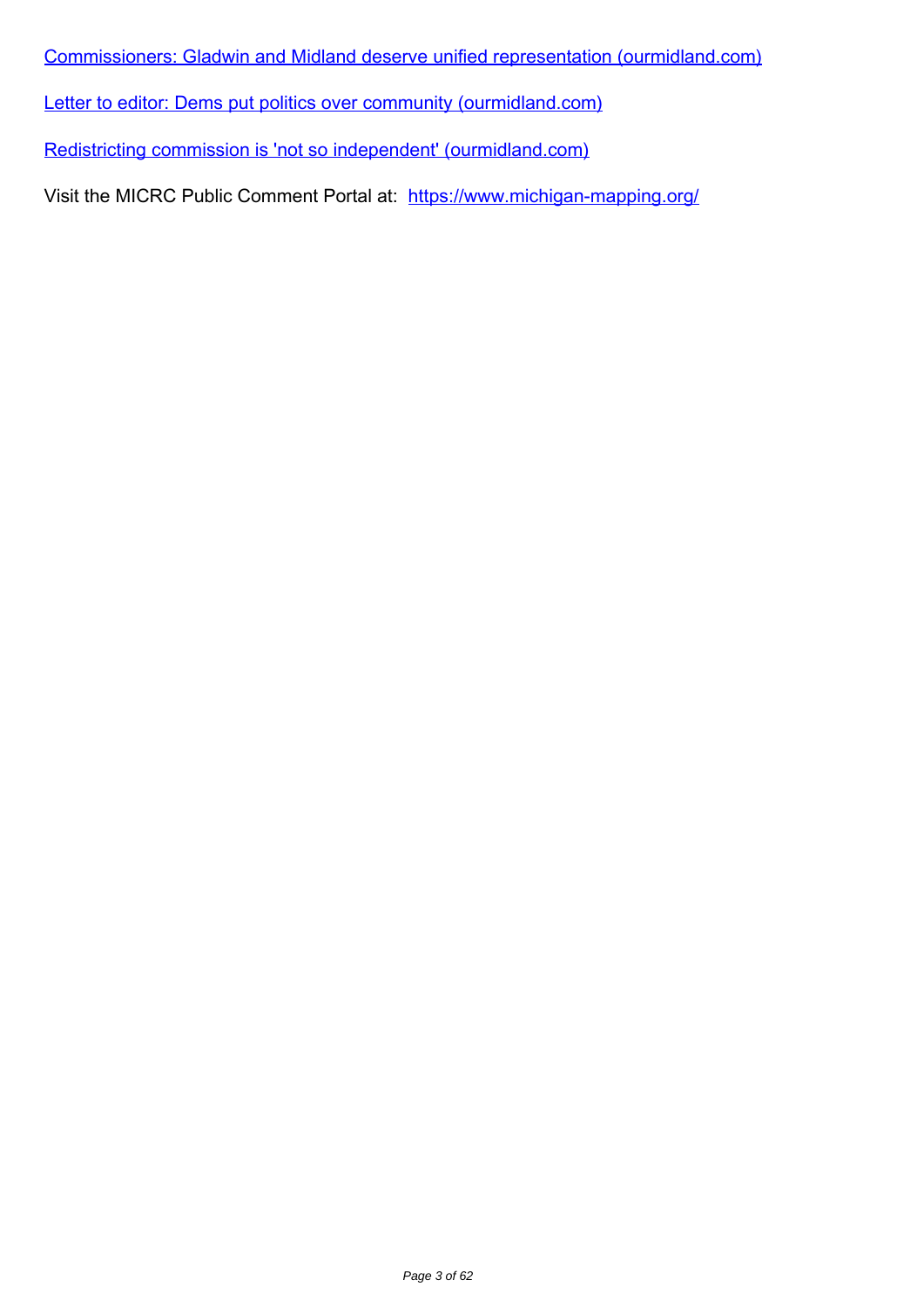**Signatures** 

| 1.             | Name: Christopher N Moultrup<br>on 2021-12-09 17:25:40<br>Comments:                                                                                                                                                                                                                                |
|----------------|----------------------------------------------------------------------------------------------------------------------------------------------------------------------------------------------------------------------------------------------------------------------------------------------------|
| 2.             | Name: Dustin Neumeyer<br>on 2021-12-09 17:28:53<br>Comments:                                                                                                                                                                                                                                       |
| 3.             | Name: Bill Schuette on 2021-12-09 19:26:59<br>Comments: Keep Midland and Gladwin together. Stop the Gerrymandering. Radical<br>activists have hijacked the Redistricting commission and are Gerrymanding to<br>accomplish their partisan political goals-just the opposite of the intent of Prop 2 |
| 4.             | Name: Ramon Rolf<br>on 2021-12-10 02:29:17<br>Comments: Midland and Gladwyn have a critical common community of interest in the 4<br>Lakes task force efforts to bring back the lakes.                                                                                                             |
| 5.             | on 2021-12-10 02:33:30<br>Name: Carole Cryderman<br>Comments:                                                                                                                                                                                                                                      |
| 6.             | Name: Christine Sellnow<br>on 2021-12-10 02:37:55<br>Comments:                                                                                                                                                                                                                                     |
| 7 <sub>1</sub> | Name: Roxann Lynn<br>on 2021-12-10 02:41:35<br>Comments: Midland needs to remain with Gladwin county where we share the same<br>interests for our counties.                                                                                                                                        |
| 8.             | Name: Rebecca Rekeweg<br>on 2021-12-10 02:44:14<br>Comments:                                                                                                                                                                                                                                       |
| 9.             | Name: Diane Shields<br>on 2021-12-10 02:50:27<br>Comments:                                                                                                                                                                                                                                         |
| 10.            | on 2021-12-10 02:56:26<br>Name: Jennifer Tierney<br>Comments:                                                                                                                                                                                                                                      |
| 11.            | Name: Jill Thill<br>on 2021-12-10 02:56:31<br>Comments:                                                                                                                                                                                                                                            |
| 12.            | on 2021-12-10 02:58:53<br>Name: Judy Kawiecki<br>Comments: Please hear our united voice                                                                                                                                                                                                            |
| 13.            | Name: John Kawiecki<br>on 2021-12-10 03:01:15                                                                                                                                                                                                                                                      |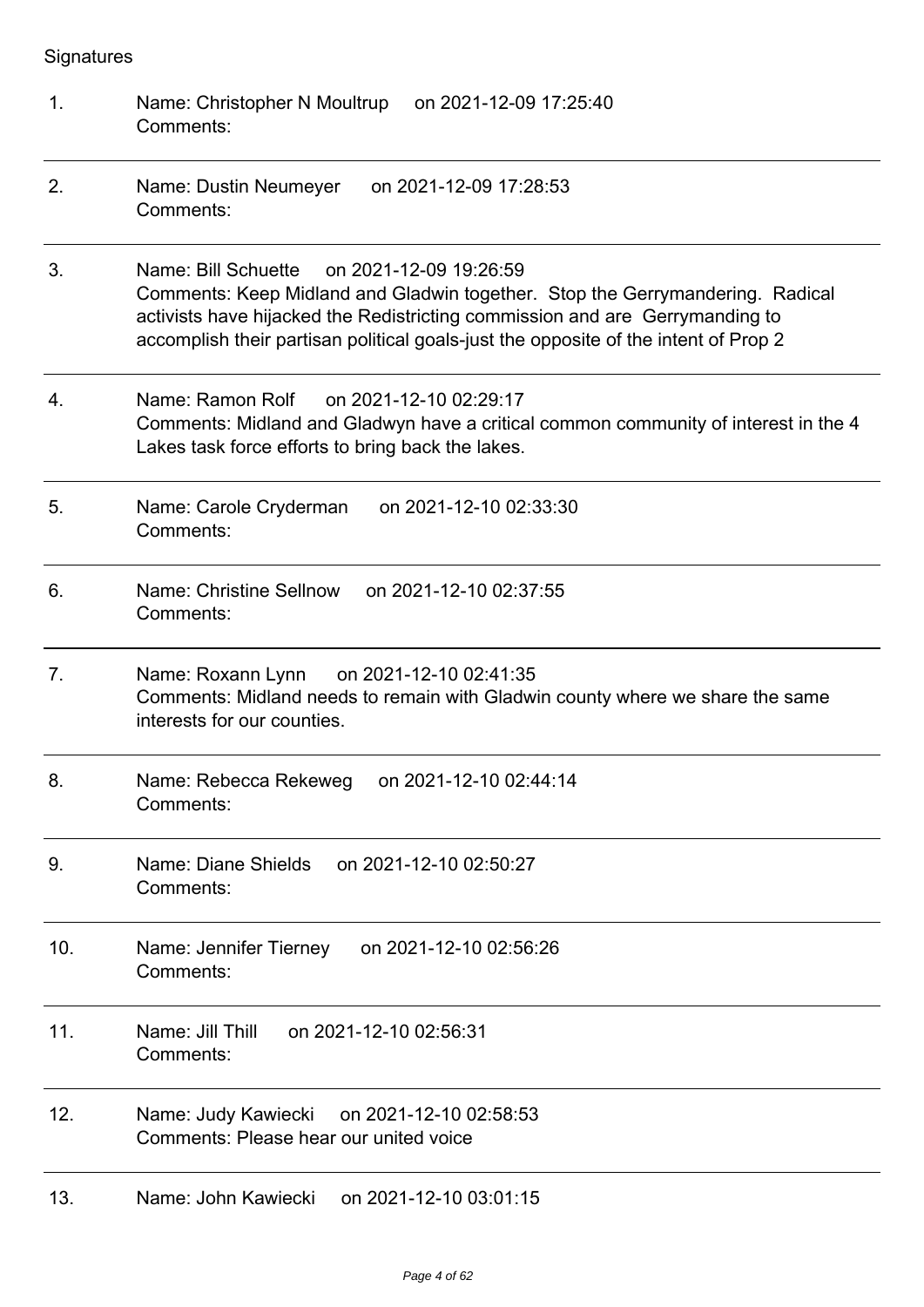| 14. | Name: Laura Gray<br>on 2021-12-10 03:06:53<br>Comments:                                                                                                                             |
|-----|-------------------------------------------------------------------------------------------------------------------------------------------------------------------------------------|
| 15. | on 2021-12-10 03:15:58<br>Name: Sara Ladwein<br>Comments:                                                                                                                           |
| 16. | Name: Diane Bristol<br>on 2021-12-10 03:36:11<br>Comments: Keep the Gladwin/Midland watershed whole. Keep the City of Midland whole<br>with Midland County.                         |
| 17. | Name: Rachel P Miller<br>on 2021-12-10 03:55:27<br>Comments:                                                                                                                        |
| 18. | Name: August miller<br>on 2021-12-10 03:58:57<br>Comments:                                                                                                                          |
| 19. | Name: Jane Scott<br>on 2021-12-10 04:04:26<br>Comments:                                                                                                                             |
| 20. | Name: Cheryl Lynn Clark<br>on 2021-12-10 04:33:41<br>Comments: Stop the gerrymandering.                                                                                             |
| 21. | on 2021-12-10 04:39:30<br>Name: Elaine Manley<br>Comments:                                                                                                                          |
| 22. | on 2021-12-10 04:42:38<br>Name: Kevin Sellnow<br>Comments:                                                                                                                          |
| 23. | Name: Joseph Gray<br>on 2021-12-10 11:50:35<br>Comments:                                                                                                                            |
| 24. | on 2021-12-10 11:54:49<br>Name: Jon Lynch<br>Comments:                                                                                                                              |
| 25. | Name: Dennis G Starner<br>on 2021-12-10 11:56:19<br>Comments: Saddened by how a few progressives have taken control of this group and<br>are gerrymandering the state<br>their way. |
| 26. | Name: Jeanette M Snyder<br>on 2021-12-10 12:00:16                                                                                                                                   |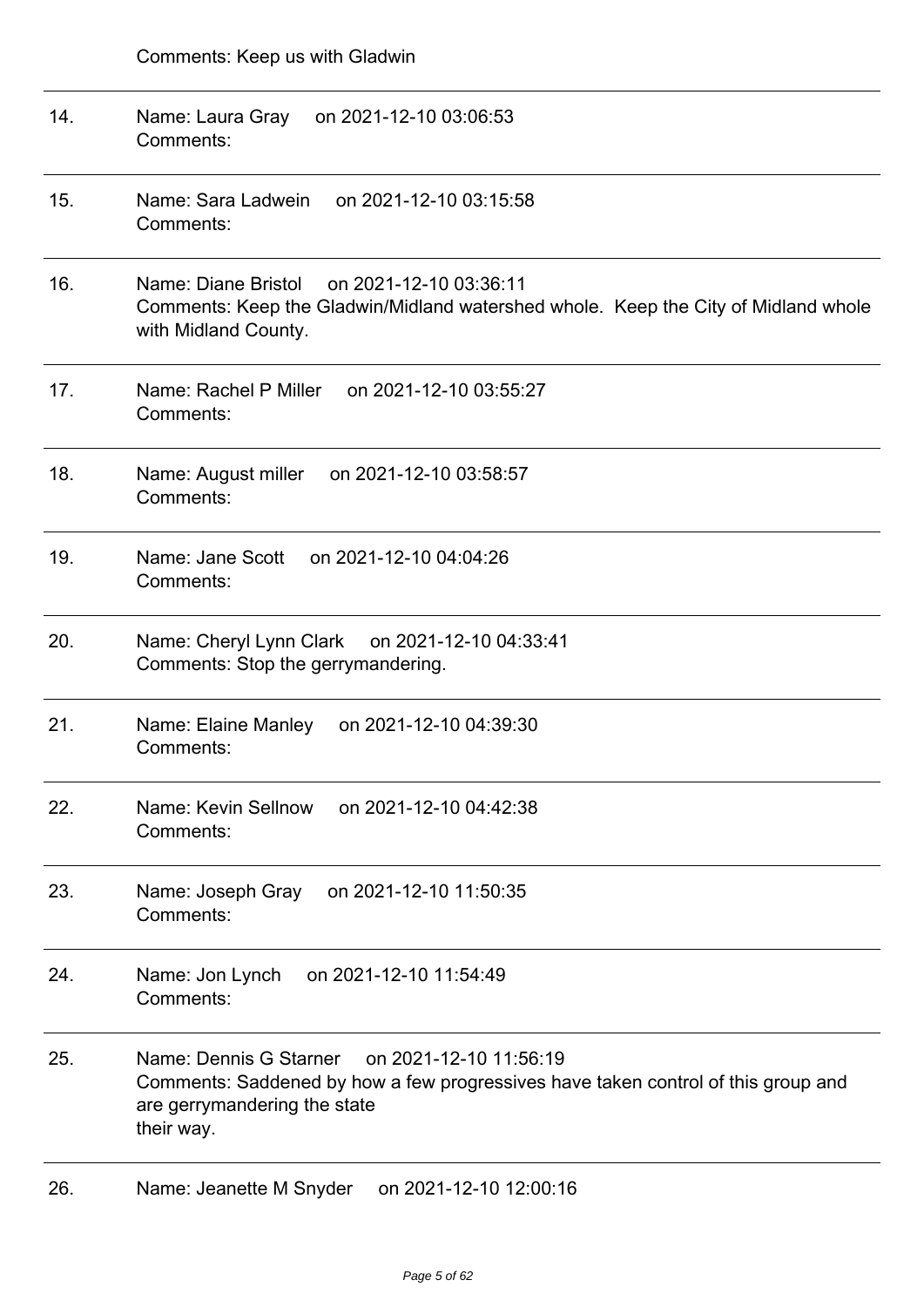Comments:

| 27. | Name: Mary Mae Yeakle<br>on 2021-12-10 12:31:06<br>Comments: This is awful plan and Midland should stay within Midland County so our<br>voice is heard properly.        |
|-----|-------------------------------------------------------------------------------------------------------------------------------------------------------------------------|
| 28. | Name: Catherine L Lunsford<br>on 2021-12-10 12:31:45<br>Comments:                                                                                                       |
| 29. | on 2021-12-10 12:37:49<br>Name: Rosemary Lancaster<br>Comments:                                                                                                         |
| 30. | Name: Kendra Baillargeon<br>on 2021-12-10 12:39:42<br>Comments:                                                                                                         |
| 31. | Name: Ashley Moultrup<br>on 2021-12-10 12:42:12<br>Comments:                                                                                                            |
| 32. | Name: Mark Bone<br>on 2021-12-10 12:54:00<br>Comments: I would add a comment but I think what I'm signing say's it all. This is<br>nonsense and we can't let it happen. |
| 33. | Name: Diane Middleton<br>on 2021-12-10 12:55:11<br>Comments:                                                                                                            |
| 34. | Name: Mike Scott<br>on 2021-12-10 13:05:41<br>Comments:                                                                                                                 |
| 35. | Name: Michael Sellnow<br>on 2021-12-10 13:37:02<br>Comments:                                                                                                            |
| 36. | Name: Pesi Kennett on 2021-12-10 13:38:19<br>Comments:                                                                                                                  |
| 37. | Name: Carol Sweebe on 2021-12-10 14:11:16<br>Comments: Keep the City of Midland with the rest of Midland County and Gladwin!                                            |
| 38. | Name: Toni Marie Etienne on 2021-12-10 14:40:00<br>Comments: Keep Midland & Gladwin County's together in redistricting!                                                 |
| 39. | Name: Sarah Hills<br>on 2021-12-10 15:05:48<br>Comments: We need to stay United with Gladwin County.                                                                    |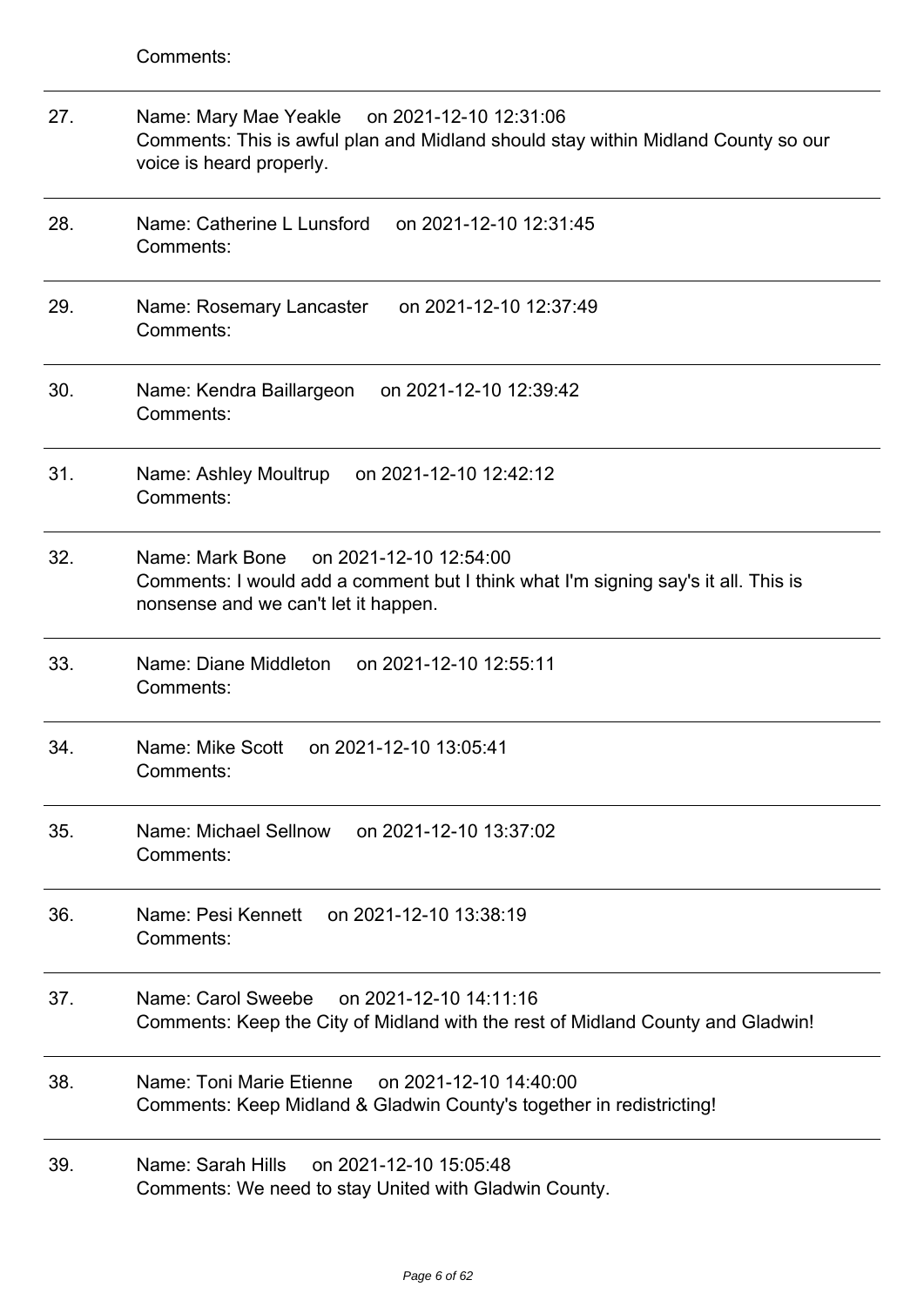| 40. | Name: James Hills<br>on 2021-12-10 15:06:30<br>Comments:                                                                                                                                                                                                                         |
|-----|----------------------------------------------------------------------------------------------------------------------------------------------------------------------------------------------------------------------------------------------------------------------------------|
| 41. | Name: John F Lynn on 2021-12-10 15:38:58<br>Comments: There are absolutely no GOOD reasons to separate the city of Midland from<br>Midland Country!! It should remain as it has been for many years, especially at this time<br>with the situation of the upstream dams in flux. |
| 42. | Name: Emily Homberger-Sieg on 2021-12-10 15:51:53<br>Comments: Keep gladwin and midland in the same district                                                                                                                                                                     |
| 43. | Name: Justin Scott<br>on 2021-12-10 16:22:42<br>Comments:                                                                                                                                                                                                                        |
| 44. | Name: Margie Gillean on 2021-12-10 16:25:21<br>Comments: Keep Midland & Gladwin together, we've been this way over a historical time<br>period & demand consistent logic that we are one!                                                                                        |
| 45. | Name: Jennifer Gurnee<br>on 2021-12-10 17:20:01<br>Comments:                                                                                                                                                                                                                     |
| 46. | Name: Elaine Bauer<br>on 2021-12-10 17:23:19<br>Comments:                                                                                                                                                                                                                        |
| 47. | on 2021-12-10 17:35:03<br>Name: Jacqueline Medema<br>Comments:                                                                                                                                                                                                                   |
| 48. | Name: Steven Seitz<br>on 2021-12-10 17:37:06<br>Comments:                                                                                                                                                                                                                        |
| 49. | on 2021-12-10 17:39:27<br>Name: Blain Anderson<br>Comments:                                                                                                                                                                                                                      |
| 50. | Name: Mary Ann Wandor<br>on 2021-12-10 17:49:22<br>Comments: Putting the City of Midland with Flint is so very wrong. Please stop!                                                                                                                                               |
| 51. | on 2021-12-10 18:11:39<br>Name: Jesseca Elza<br>Comments:                                                                                                                                                                                                                        |
| 52. | on 2021-12-10 18:18:35<br>Name: Ann Mahaffy<br>Comments:                                                                                                                                                                                                                         |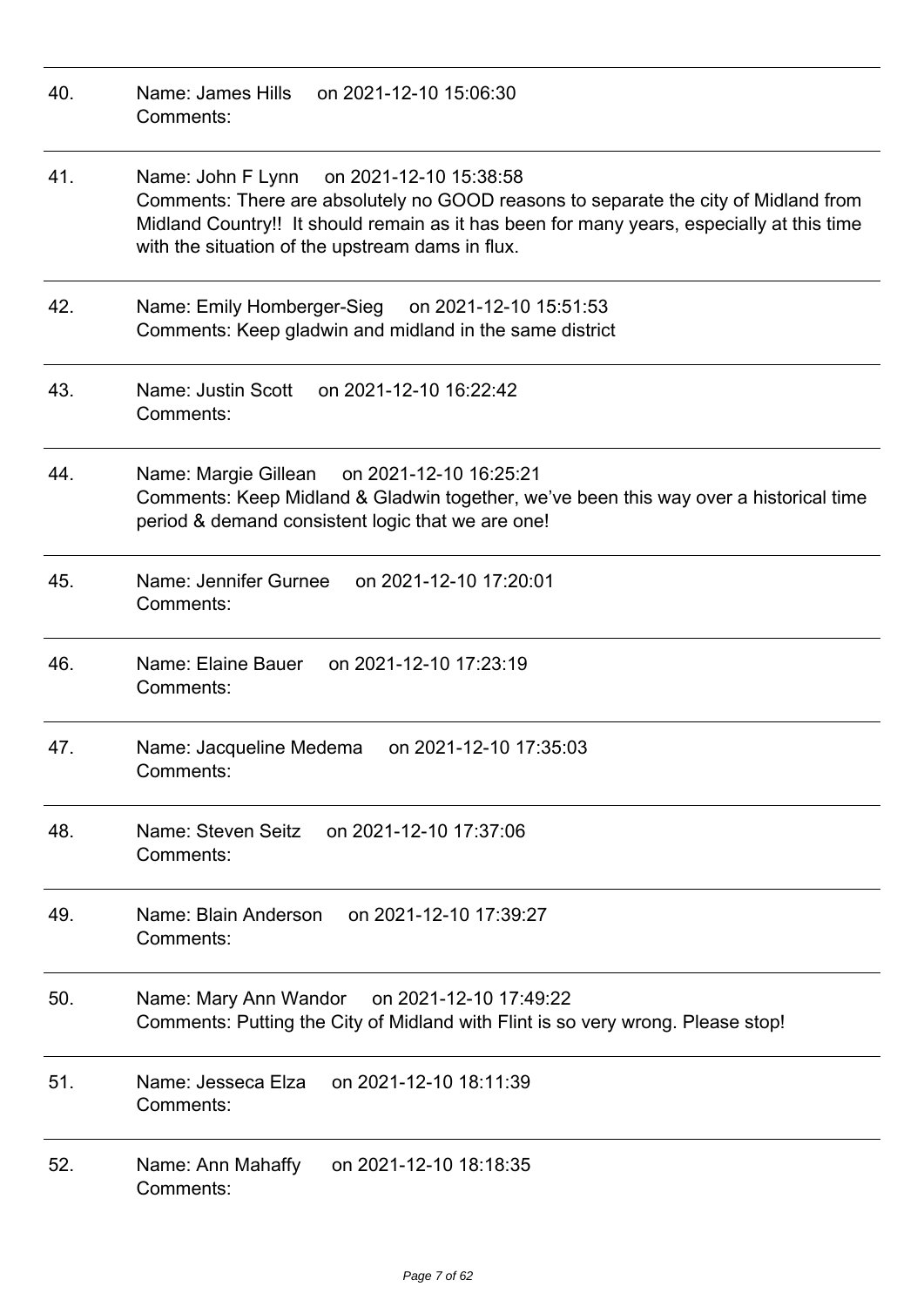| 53. | on 2021-12-10 18:23:36<br>Name: James Kenney<br>Comments:                                                                                                                        |
|-----|----------------------------------------------------------------------------------------------------------------------------------------------------------------------------------|
| 54. | Name: Shane Talbot on 2021-12-10 18:34:15<br>Comments: Midland can't be split into multiple districts.                                                                           |
| 55. | Name: Reid Duford<br>on 2021-12-10 18:38:09<br>Comments:                                                                                                                         |
| 56. | Name: Susan Zerull<br>on 2021-12-10 18:43:59<br>Comments:                                                                                                                        |
| 57. | Name: Timothy Zerull<br>on 2021-12-10 18:44:58<br>Comments:                                                                                                                      |
| 58. | Name: Jeff Michalowski<br>on 2021-12-10 18:48:28<br>Comments:                                                                                                                    |
| 59. | Name: Robert N Miller<br>on 2021-12-10 18:48:40<br>Comments:                                                                                                                     |
| 60. | Name: Jonnie Hinson<br>on 2021-12-10 18:52:04<br>Comments:                                                                                                                       |
| 61. | Name: Daniel Kozakiewicz<br>on 2021-12-10 18:52:36<br>Comments:                                                                                                                  |
| 62. | Name: Todd M Gambrell<br>on 2021-12-10 18:57:13<br>Comments:                                                                                                                     |
| 63. | Name: Katie Redereder<br>on 2021-12-10 18:57:16<br>Comments:                                                                                                                     |
| 64. | Name: Christian Velasquez<br>on 2021-12-10 18:58:20<br>Comments: This Commission has become exactly what the voters voted against. This is<br>partisan gerrymandering gone awry. |
| 65. | Name: Robert Spears<br>on 2021-12-10 19:00:05<br>Comments: Keep Midland and Gldwin counties together. Splitting them as proposed<br>makes no sense.                              |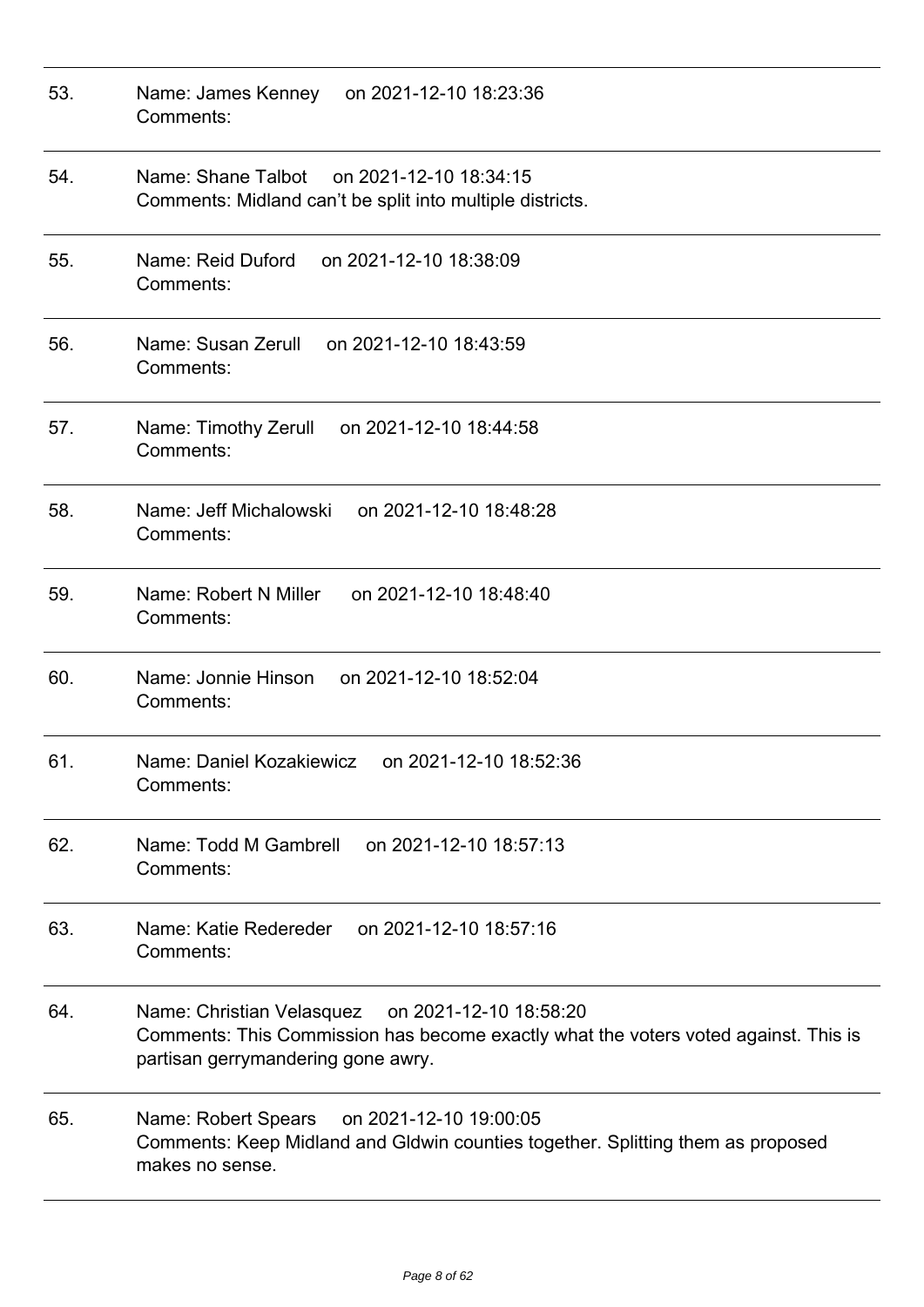| 66. | Name: Scott Freed<br>on 2021-12-10 19:00:35<br>Comments:                                                                                                                                                                                                                                                                                                                                                                                                                                                                                              |
|-----|-------------------------------------------------------------------------------------------------------------------------------------------------------------------------------------------------------------------------------------------------------------------------------------------------------------------------------------------------------------------------------------------------------------------------------------------------------------------------------------------------------------------------------------------------------|
| 67. | Name: Meleah Retzloff<br>on 2021-12-10 19:07:57<br>Comments:                                                                                                                                                                                                                                                                                                                                                                                                                                                                                          |
| 68. | Name: Russell Christian<br>on 2021-12-10 19:14:07<br>Comments:                                                                                                                                                                                                                                                                                                                                                                                                                                                                                        |
| 69. | Name: Ken Charbonneau<br>on 2021-12-10 19:14:12<br>Comments: Let's go Brandon                                                                                                                                                                                                                                                                                                                                                                                                                                                                         |
| 70. | on 2021-12-10 19:17:02<br>Name: Amanda Oster<br>Comments:                                                                                                                                                                                                                                                                                                                                                                                                                                                                                             |
| 71. | Name: Cullen Pendleton<br>on 2021-12-10 19:18:41<br>Comments: Redistricting commissioners: quit trying to dilute the voices of Midland and<br>Flint voters! Keep Midland County whole and connected to Gladwin!                                                                                                                                                                                                                                                                                                                                       |
| 72. | Name: Garcia Dawn<br>on 2021-12-10 19:20:11<br>Comments:                                                                                                                                                                                                                                                                                                                                                                                                                                                                                              |
| 73. | on 2021-12-10 19:21:57<br>Name: Ken Mault<br>Comments: Wrong in so many ways!                                                                                                                                                                                                                                                                                                                                                                                                                                                                         |
| 74. | Name: Dave Richards on 2021-12-10 19:25:10<br>Comments: This is just another attempt by the Dems to win elections any way they can.<br>They committed fraud in the presidential election in Michigan big time and their illegal<br>actions must be stopped before we lose our rights to fair elections.                                                                                                                                                                                                                                               |
| 75. | Name: Michael Skinner<br>on 2021-12-10 19:29:56<br>Comments: Combining the City of Midland with Flint fir redistricting makes absolutely no<br>sense and is the definition of gerrymandering. Midland should form a district with its<br>surrounding neighbors where we share similar issues, such as the dam which is currently<br>of great interest. I've talked to dozens of people in Midland and not one person thinks it<br>makes sense forming a new district which includes Flint. Please use common sense<br>when forming districts. Thanks. |
| 76. | on 2021-12-10 19:31:47<br>Name: Caleb Hortop<br>Comments: My neighboring township of Homer and my childhood home county of<br>Gladwin has far more in common with the economic, environmental, and cultural needs of<br>Tue city of Midland than Flint. I think our friends in Flint would agree. Please keep<br>Midland County whole and in a congressional district with Gladwin.                                                                                                                                                                   |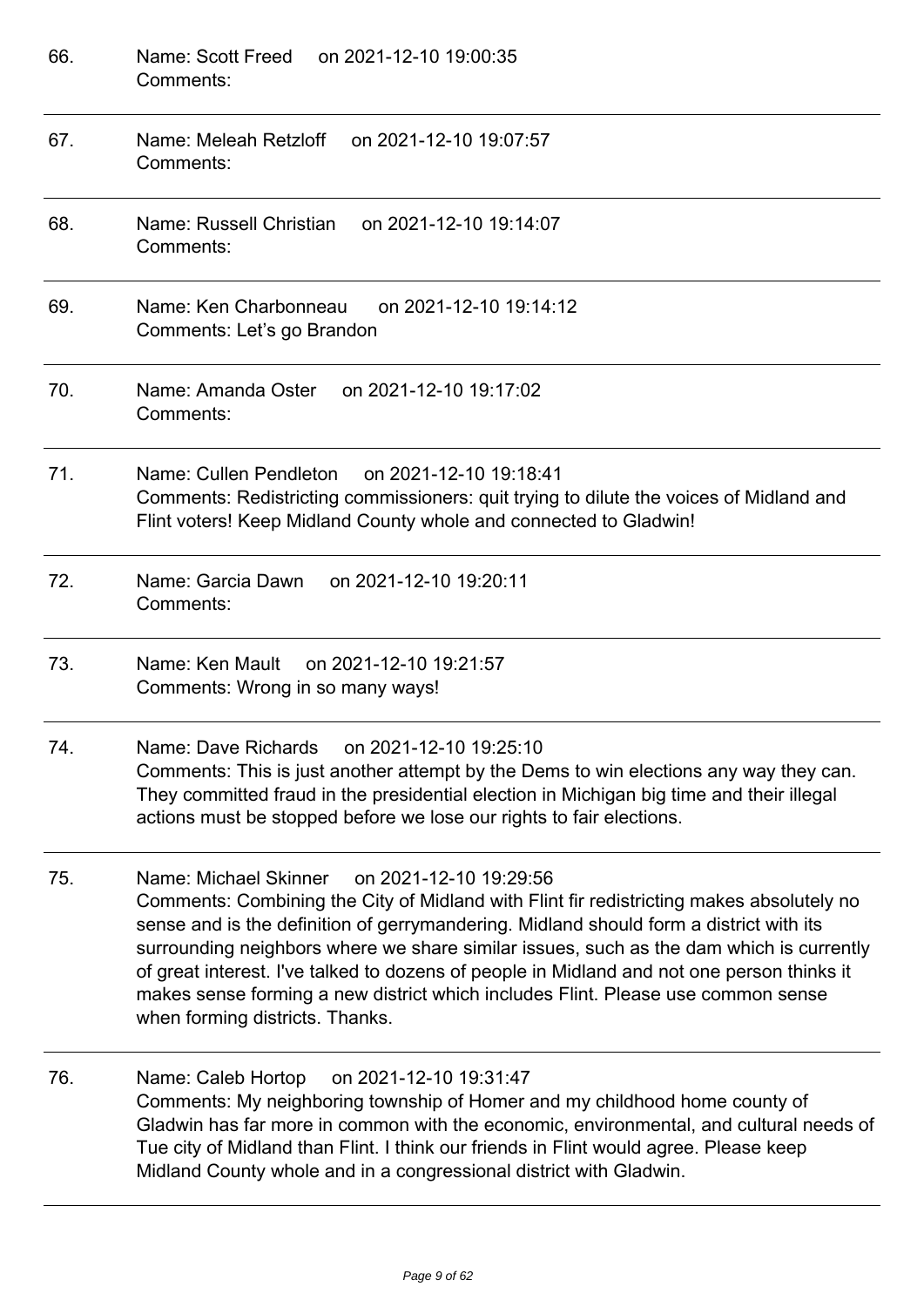| 77. | on 2021-12-10 19:34:20<br>Name: Tabitha Pendleton<br>Comments:                                                                                                                                                                                                                                                                                                                                          |
|-----|---------------------------------------------------------------------------------------------------------------------------------------------------------------------------------------------------------------------------------------------------------------------------------------------------------------------------------------------------------------------------------------------------------|
| 78. | Name: Patrick Smith<br>on 2021-12-10 19:35:38<br>Comments:                                                                                                                                                                                                                                                                                                                                              |
| 79. | Name: Jennifer Majorana on 2021-12-10 19:36:23<br>Comments: It's very frustrating to see the city of Midland carved out this way. It makes no<br>sense to group us with Flint rather than our own county and Gladwin county.                                                                                                                                                                            |
| 80. | Name: Amy R Carl<br>on 2021-12-10 19:38:49<br>Comments:                                                                                                                                                                                                                                                                                                                                                 |
| 81. | Name: Brandon Brabaw<br>on 2021-12-10 19:41:52<br>Comments:                                                                                                                                                                                                                                                                                                                                             |
| 82. | Name: Anne Van sumeren<br>on 2021-12-10 19:41:58<br>Comments:                                                                                                                                                                                                                                                                                                                                           |
| 83. | Name: Karol Hermans<br>on 2021-12-10 19:44:52<br>Comments:                                                                                                                                                                                                                                                                                                                                              |
| 84. | Name: Dennis Thomas<br>on 2021-12-10 19:50:26<br>Comments:                                                                                                                                                                                                                                                                                                                                              |
| 85. | Name: Stuart Davidson on 2021-12-10 19:54:10<br>Comments:                                                                                                                                                                                                                                                                                                                                               |
| 86. | Name: Sarah Brooks<br>on 2021-12-10 19:55:14<br>Comments: Carving the City of Midland away from Midland county is not in the best<br>interest of citizens. Furthermore, with the recent flood, separating Midland and Gladwin<br>counties is a mistake, as they need to work together to fund continued recovery and<br>relief. Uniting those counties in the same district is practical and necessary. |
| 87. | Name: Kayla Stryker<br>on 2021-12-10 19:59:16<br>Comments:                                                                                                                                                                                                                                                                                                                                              |
| 88. | on 2021-12-10 20:00:55<br>Name: Amanda Stryker<br>Comments:                                                                                                                                                                                                                                                                                                                                             |
| 89. | Name: Brett Winkler<br>on 2021-12-10 20:04:40<br>Comments:                                                                                                                                                                                                                                                                                                                                              |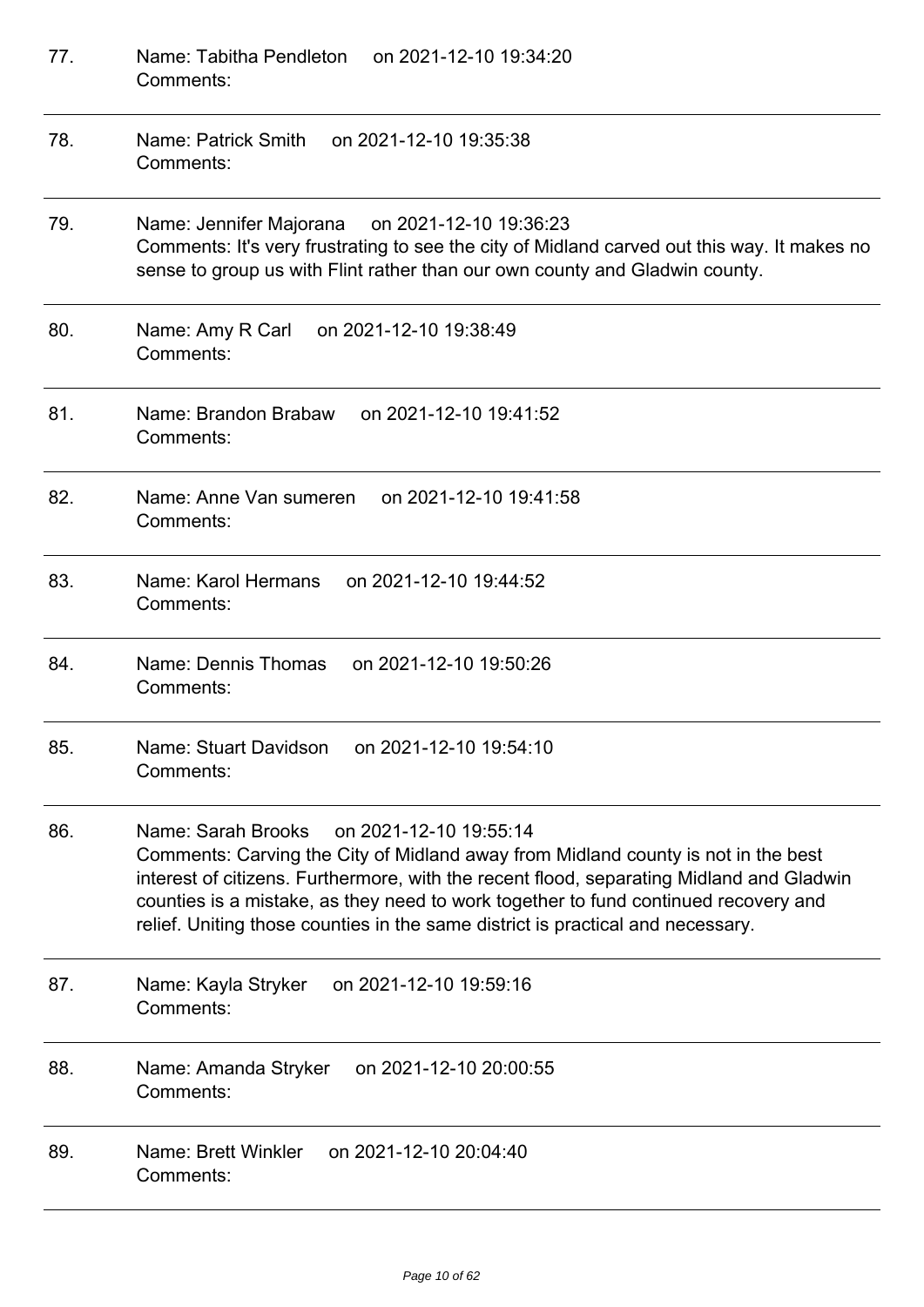| 90.  | on 2021-12-10 20:08:46<br>Name: Greg Hermans<br>Comments:                                                                                                                                                                                                                                                                                                              |
|------|------------------------------------------------------------------------------------------------------------------------------------------------------------------------------------------------------------------------------------------------------------------------------------------------------------------------------------------------------------------------|
| 91.  | Name: lynn sauve<br>on 2021-12-10 20:10:16<br>Comments: Midland and Gladwin County belong together!                                                                                                                                                                                                                                                                    |
| 92.  | Name: Jennifer Anway on 2021-12-10 20:13:46<br>Comments: Keeping Midland County whole and connected to Gladwin makes sense, and<br>it ensures that we are represented fairly and that our voice will be heard in Washington.                                                                                                                                           |
| 93.  | on 2021-12-10 20:14:32<br>Name: Jesse kapff<br>Comments:                                                                                                                                                                                                                                                                                                               |
| 94.  | Name: Todd M Cassiday<br>on 2021-12-10 20:18:59<br>Comments: With legacy family ties firmly within Midland & Gladwin counties, retaining the<br>district to be inclusive of counties and holistically respecting defined county lines within a<br>district is both consistent with history and makes sense culturally to better represent<br>citizens of the district. |
| 95.  | Name: Robert Moolenaar<br>on 2021-12-10 20:22:23<br>Comments:                                                                                                                                                                                                                                                                                                          |
| 96.  | Name: Warren Cooper on 2021-12-10 20:25:35<br>Comments: We cannot allow this to happen!                                                                                                                                                                                                                                                                                |
| 97.  | Name: James Wise<br>on 2021-12-10 20:26:06<br>Comments: Pure hypocrisy. Trying to fix a redistricting problem by doing just that!!                                                                                                                                                                                                                                     |
| 98.  | Name: John L Pfenninger<br>on 2021-12-10 20:26:09<br>Comments:                                                                                                                                                                                                                                                                                                         |
| 99.  | Name: Richard Gaskell<br>on 2021-12-10 20:36:32<br>Comments:                                                                                                                                                                                                                                                                                                           |
| 100. | Name: Patricia Benner<br>on 2021-12-10 20:37:00<br>Comments:                                                                                                                                                                                                                                                                                                           |
| 101. | on 2021-12-10 20:39:49<br>Name: Christopher Benner<br>Comments:                                                                                                                                                                                                                                                                                                        |
| 102. | Name: Craig Gosen<br>on 2021-12-10 20:50:20<br>Comments:                                                                                                                                                                                                                                                                                                               |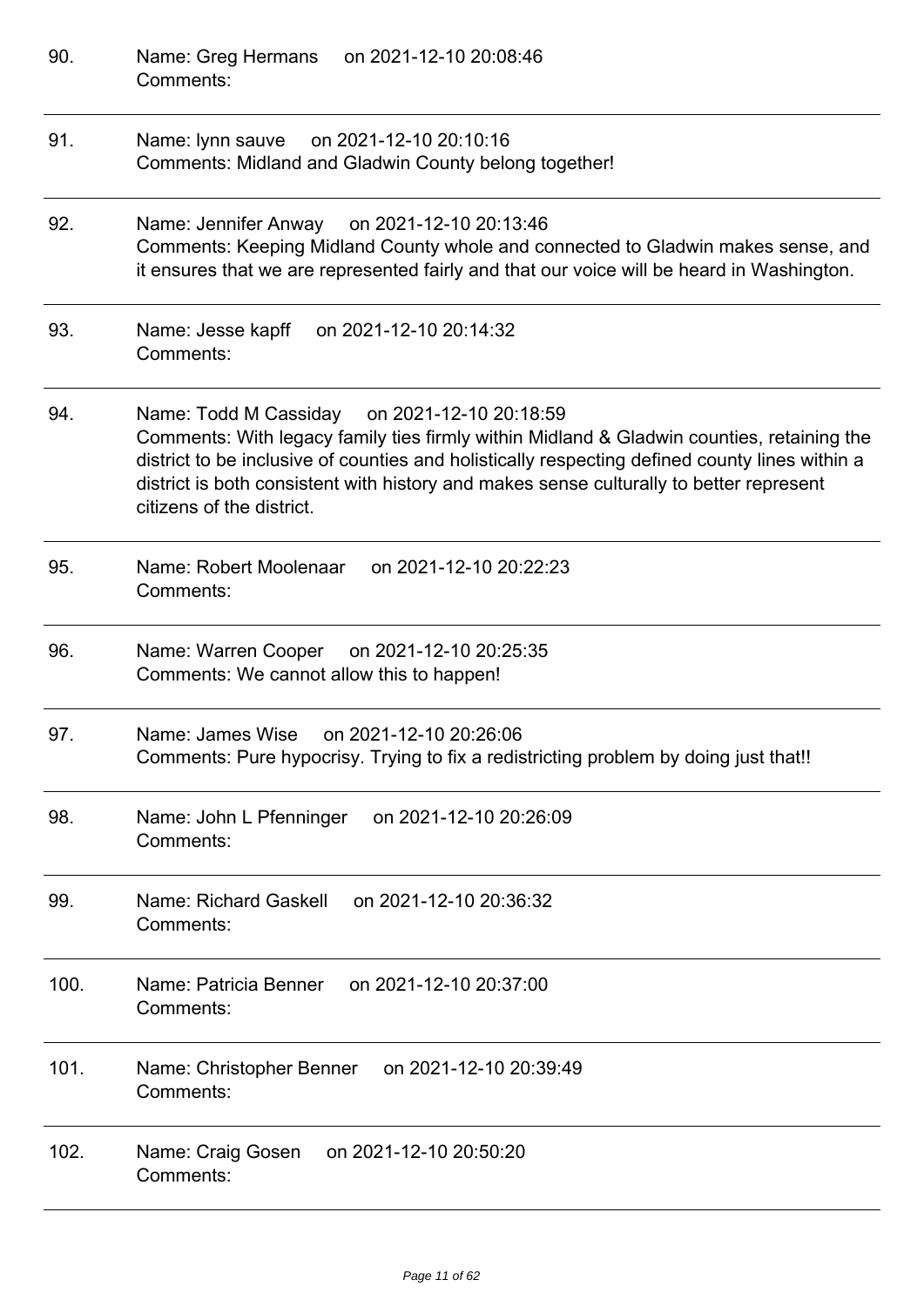| 103. | Name: Steve Weisenberger on 2021-12-10 20:54:49<br>Comments:                                                                                                               |
|------|----------------------------------------------------------------------------------------------------------------------------------------------------------------------------|
| 104. | Name: Christopher Rose on 2021-12-10 21:13:56<br>Comments: How the hell does Midland belong with Flint in one district that doesn't include<br>the rest of Midland County? |
| 105. | Name: Sarah Wood<br>on 2021-12-10 21:19:40<br>Comments:                                                                                                                    |
| 106. | on 2021-12-10 21:20:58<br>Name: Chantal Lovell<br>Comments:                                                                                                                |
| 107. | Name: Lindsay Hortop<br>on 2021-12-10 21:26:40<br>Comments:                                                                                                                |
| 108. | Name: Jesse Hortop<br>on 2021-12-10 21:27:51<br>Comments:                                                                                                                  |
| 109. | Name: Julie Meyer<br>on 2021-12-10 21:29:26<br>Comments:                                                                                                                   |
| 110. | Name: G Moots<br>on 2021-12-10 21:29:49<br>Comments:                                                                                                                       |
| 111. | Name: Beth Hanson on 2021-12-10 21:35:19<br>Comments:                                                                                                                      |
| 112. | Name: Dennis Hanson<br>on 2021-12-10 21:39:18<br>Comments:                                                                                                                 |
| 113. | on 2021-12-10 21:40:46<br>Name: Phillip Hortop<br>Comments:                                                                                                                |
| 114. | Name: Carol Thornton on 2021-12-10 21:42:33<br>Comments: Keep Midland in its own area!                                                                                     |
| 115. | Name: Richard<br>on 2021-12-10 21:45:15<br><b>Comments: Leave Midland alone!</b>                                                                                           |
| 116. | on 2021-12-10 21:50:39<br>Name: Donna Hortop<br>Comments:                                                                                                                  |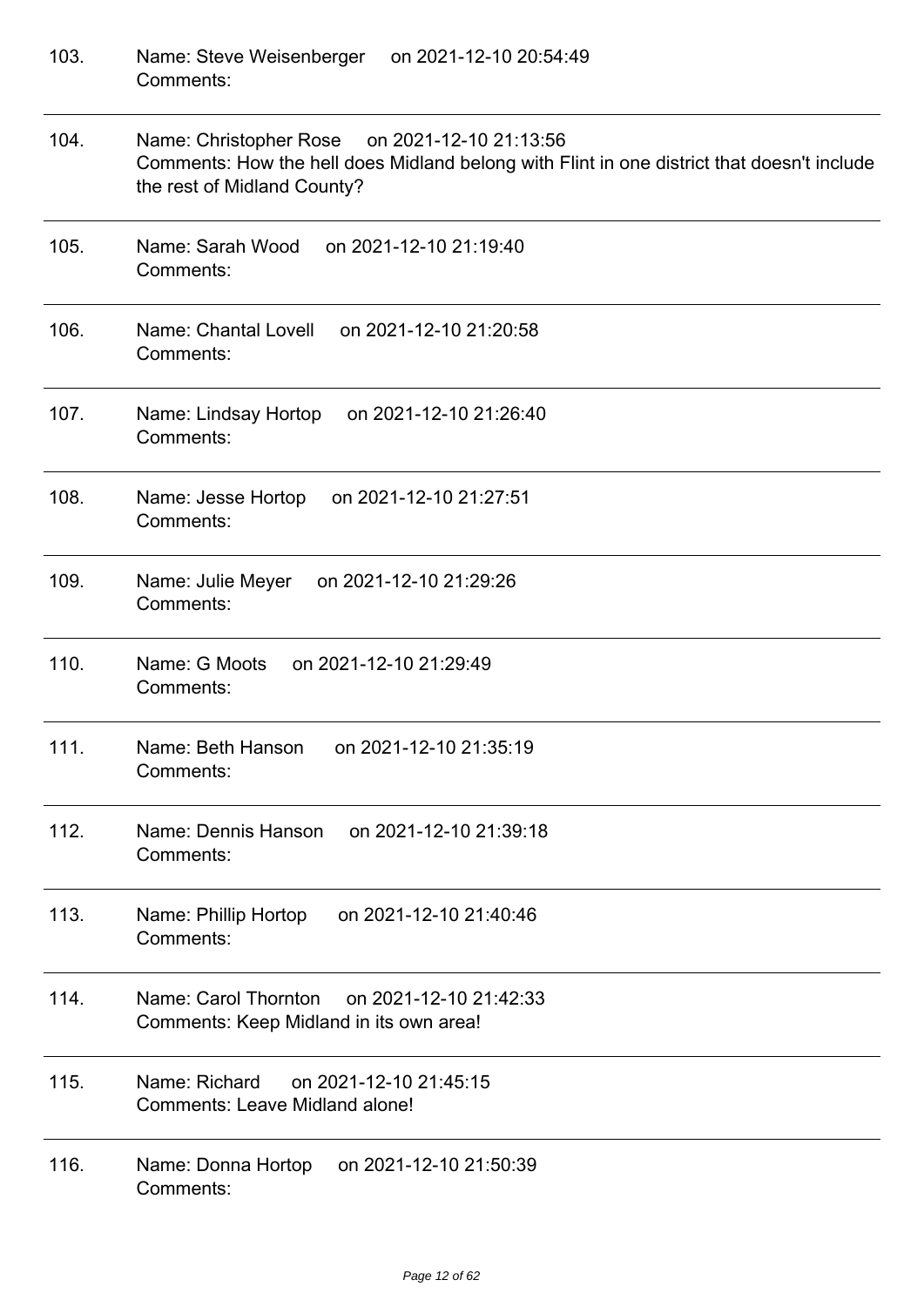| 117. | Name: Jared Schumacher<br>on 2021-12-10 21:55:01<br>Comments:                                                                                                                                                               |
|------|-----------------------------------------------------------------------------------------------------------------------------------------------------------------------------------------------------------------------------|
| 118. | Name: Brenda Bucklew<br>on 2021-12-10 21:56:24<br>Comments: With the joint efforts to bring back our lakes it is absolutely essential to leave<br>Midland in Midland County and keep Gladwin and Midland counties together. |
| 119. | on 2021-12-10 22:05:56<br>Name: Gaye Terwillegar<br>Comments:                                                                                                                                                               |
| 120. | Name: Richard Danville<br>on 2021-12-10 22:10:31<br>Comments:                                                                                                                                                               |
| 121. | Name: Randall Montalbano<br>on 2021-12-10 22:14:38<br>Comments:                                                                                                                                                             |
| 122. | on 2021-12-10 22:19:29<br>Name: Sarah Bright<br>Comments: Uniquely specific needs call for the ability to address them specifically. Keep<br>Midland's voice speaking to the needs specific to the different areas.         |
| 123. | Name: Sarah Kozakiewicz<br>on 2021-12-10 22:25:51<br>Comments:                                                                                                                                                              |
| 124. | Name: John Marvin<br>on 2021-12-10 22:27:35<br>Comments:                                                                                                                                                                    |
| 125. | Name: Mark Latkovic<br>on 2021-12-10 22:35:12<br>Comments: Leave Midland County as it is!!!!                                                                                                                                |
| 126. | on 2021-12-10 22:40:43<br>Name: David Kepler II<br>Comments:                                                                                                                                                                |
| 127. | Name: Sarah May Kile on 2021-12-10 22:44:26<br>Comments:                                                                                                                                                                    |
| 128. | Name: CarolAnne Guillemette<br>on 2021-12-10 22:49:30<br>Comments:                                                                                                                                                          |
| 129. | Name: Diane Postler Slattery<br>on 2021-12-10 22:49:35<br>Comments:                                                                                                                                                         |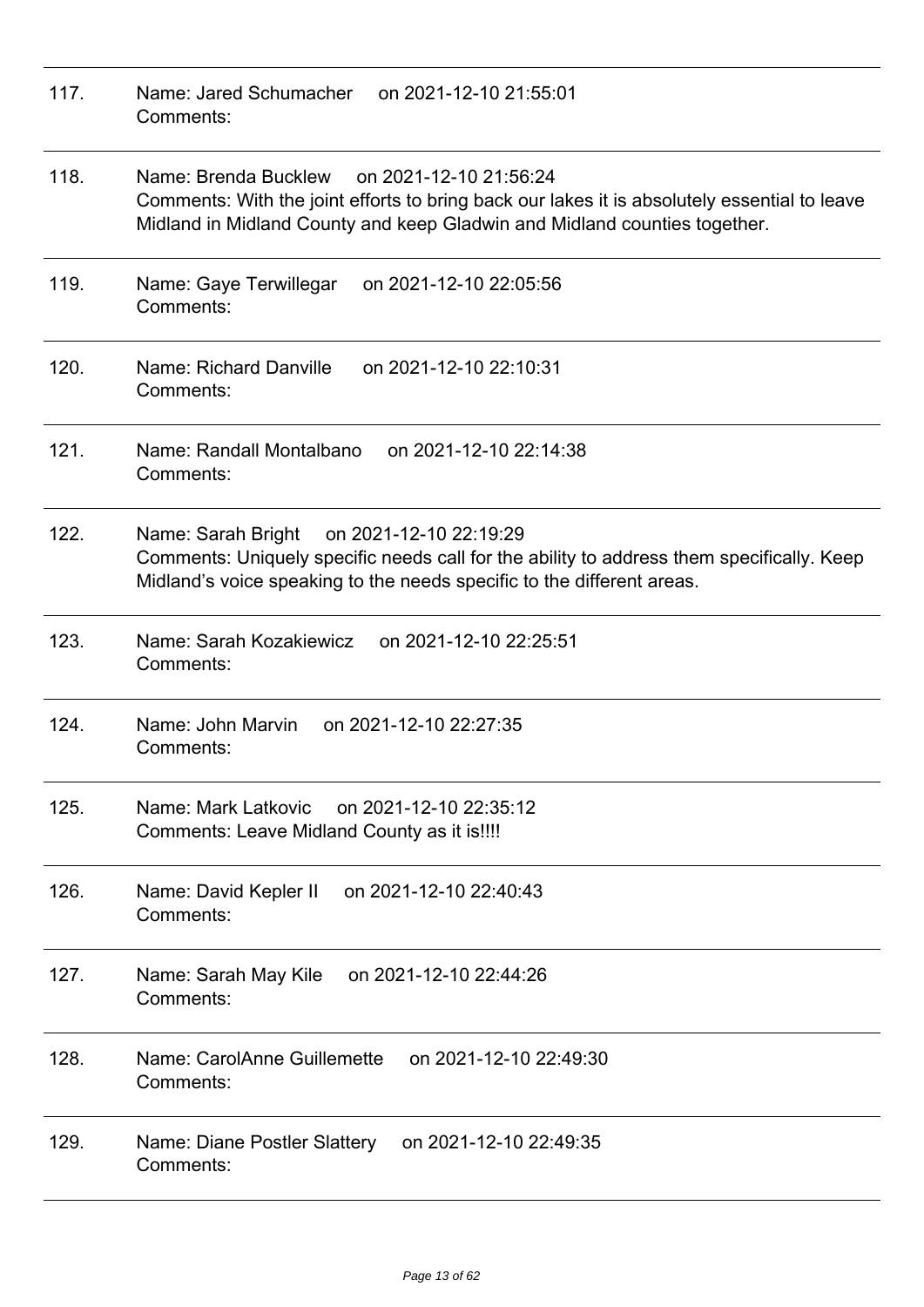| 130. | Name: Paul Kile on 2021-12-10 22:52:53<br>Comments:                                                                                                                                                                                                                                                                                                                                                                                                                                                                                                                                                                                                                                                                                 |
|------|-------------------------------------------------------------------------------------------------------------------------------------------------------------------------------------------------------------------------------------------------------------------------------------------------------------------------------------------------------------------------------------------------------------------------------------------------------------------------------------------------------------------------------------------------------------------------------------------------------------------------------------------------------------------------------------------------------------------------------------|
| 131. | Name: Christopher Guillemette<br>on 2021-12-10 22:56:33<br>Comments: This is ridiculous!                                                                                                                                                                                                                                                                                                                                                                                                                                                                                                                                                                                                                                            |
| 132. | Name: Denver Wilson<br>on 2021-12-10 23:01:36<br>Comments:                                                                                                                                                                                                                                                                                                                                                                                                                                                                                                                                                                                                                                                                          |
| 133. | Name: Jennifer Sanchez<br>on 2021-12-10 23:04:58<br>Comments:                                                                                                                                                                                                                                                                                                                                                                                                                                                                                                                                                                                                                                                                       |
| 134. | Name: Maxwell Sanchez<br>on 2021-12-10 23:07:04<br>Comments:                                                                                                                                                                                                                                                                                                                                                                                                                                                                                                                                                                                                                                                                        |
| 135. | Name: Edward Sanchez<br>on 2021-12-10 23:08:24<br>Comments:                                                                                                                                                                                                                                                                                                                                                                                                                                                                                                                                                                                                                                                                         |
| 136. | Name: Patrick Andrews<br>on 2021-12-10 23:10:38<br>Comments:                                                                                                                                                                                                                                                                                                                                                                                                                                                                                                                                                                                                                                                                        |
| 137. | on 2021-12-10 23:20:07<br>Name: Garrett kapff<br>Comments:                                                                                                                                                                                                                                                                                                                                                                                                                                                                                                                                                                                                                                                                          |
| 138. | on 2021-12-10 23:22:02<br>Name: Haylee E Luebke<br>Comments:                                                                                                                                                                                                                                                                                                                                                                                                                                                                                                                                                                                                                                                                        |
| 139. | Name: Richard Shutter<br>on 2021-12-10 23:25:57<br>Comments: Midland City and Midland County should not be separated. They belong<br>together because the City, and the County are one in the same. Why do you want to split<br>the Baby in half. What is there to gain by placing the city in a democrat district. This is<br>partisan politics at its worst. It apperars to me that spliting the City from the County is like<br>tearing away a Child from its Mother. Is this what the Committee was formed to do? This<br>is the worst form of gerrymandering in the State. The Committee was formed to stop this<br>kind of cannibalism. All this is a ploy to destroy voter continuity with our common<br>community. Stop it! |
| 140. | Name: Kurt Kocur<br>on 2021-12-10 23:27:53<br>Comments: No way does Midland belong with Flint                                                                                                                                                                                                                                                                                                                                                                                                                                                                                                                                                                                                                                       |
| 141. | on 2021-12-10 23:28:27<br>Name: Stacie Ogg<br>Comments:                                                                                                                                                                                                                                                                                                                                                                                                                                                                                                                                                                                                                                                                             |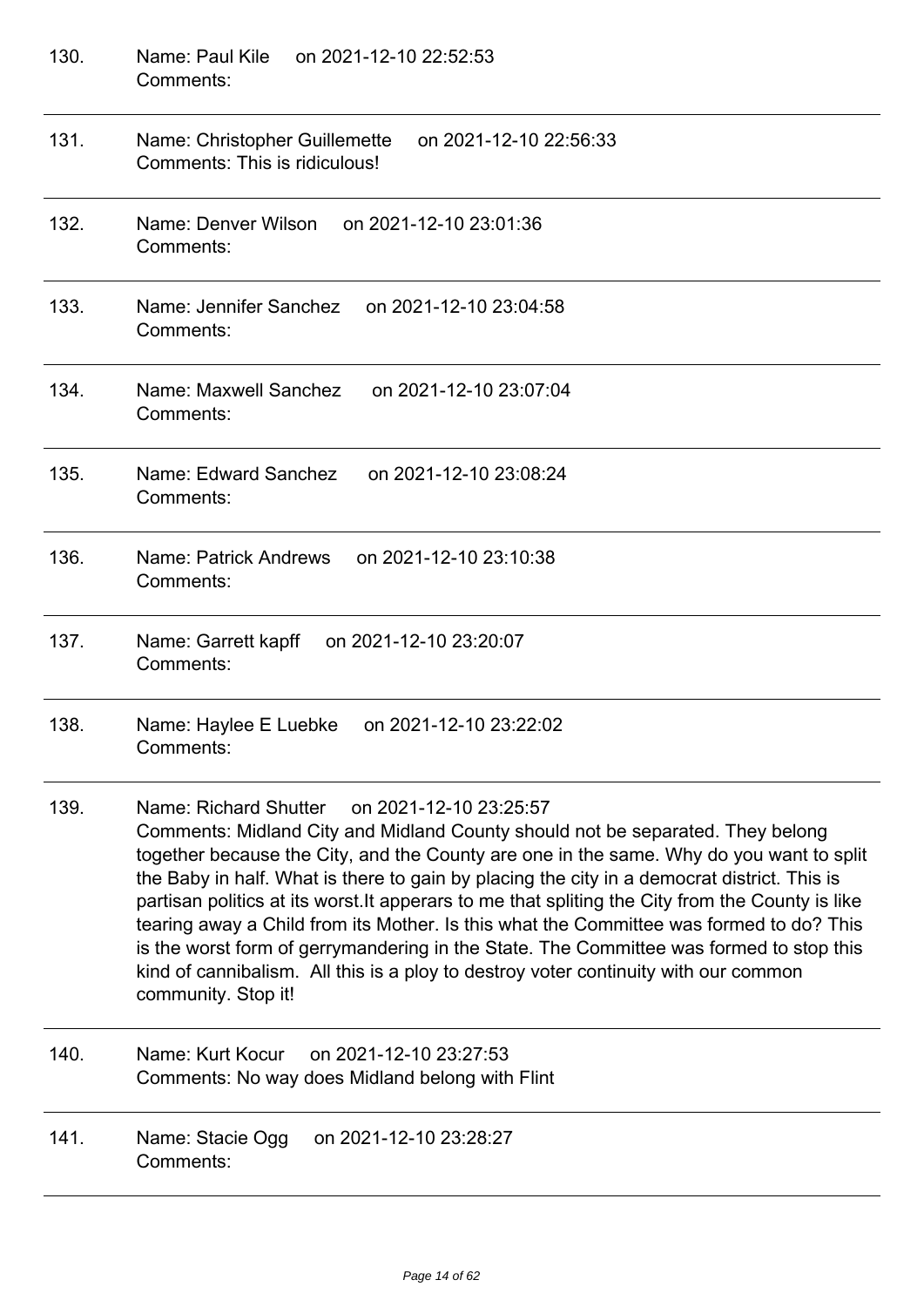| 142. | Name: Cheri Marlow<br>on 2021-12-10 23:28:55<br>Comments:                                                                                                                                                                                                                                                            |
|------|----------------------------------------------------------------------------------------------------------------------------------------------------------------------------------------------------------------------------------------------------------------------------------------------------------------------|
| 143. | Name: Michael Marlow<br>on 2021-12-10 23:31:51<br>Comments:                                                                                                                                                                                                                                                          |
| 144. | on 2021-12-10 23:35:48<br>Name: Myron Greene<br>Comments:                                                                                                                                                                                                                                                            |
| 145. | Name: Corey T Ferris<br>on 2021-12-10 23:36:24<br>Comments:                                                                                                                                                                                                                                                          |
| 146. | Name: Vickie Latkovic<br>on 2021-12-10 23:40:32<br>Comments: Midland County and city residents sign this petition to stop the LIBERAL take<br>over of Midland and our ELECTIONS!!!                                                                                                                                   |
| 147. | Name: Laura Norcutt<br>on 2021-12-10 23:43:26<br>Comments: I work with the Midland Conservation District and their conservation partners<br>and local government officials. Tearing apart Midland County from our watershed<br>counties to the north would would make managing our natural resources more difficult. |
| 148. | Name: Garett Curtis<br>on 2021-12-10 23:44:06<br>Comments:                                                                                                                                                                                                                                                           |
| 149. | Name: Daniel Short<br>on 2021-12-11 00:45:00<br>Comments:                                                                                                                                                                                                                                                            |
| 150. | on 2021-12-11 00:46:08<br>Name: Lindsey Severson<br>Comments:                                                                                                                                                                                                                                                        |
| 151. | Name: Erin Pontius<br>on 2021-12-11 00:54:53<br>Comments:                                                                                                                                                                                                                                                            |
| 152. | on 2021-12-11 00:57:34<br>Name: Larry Stieve<br>Comments:                                                                                                                                                                                                                                                            |
| 153. | Name: Pamela Stieve<br>on 2021-12-11 00:58:33<br>Comments:                                                                                                                                                                                                                                                           |
| 154. | on 2021-12-11 01:03:10<br>Name: Beverly Michalski<br>Comments:                                                                                                                                                                                                                                                       |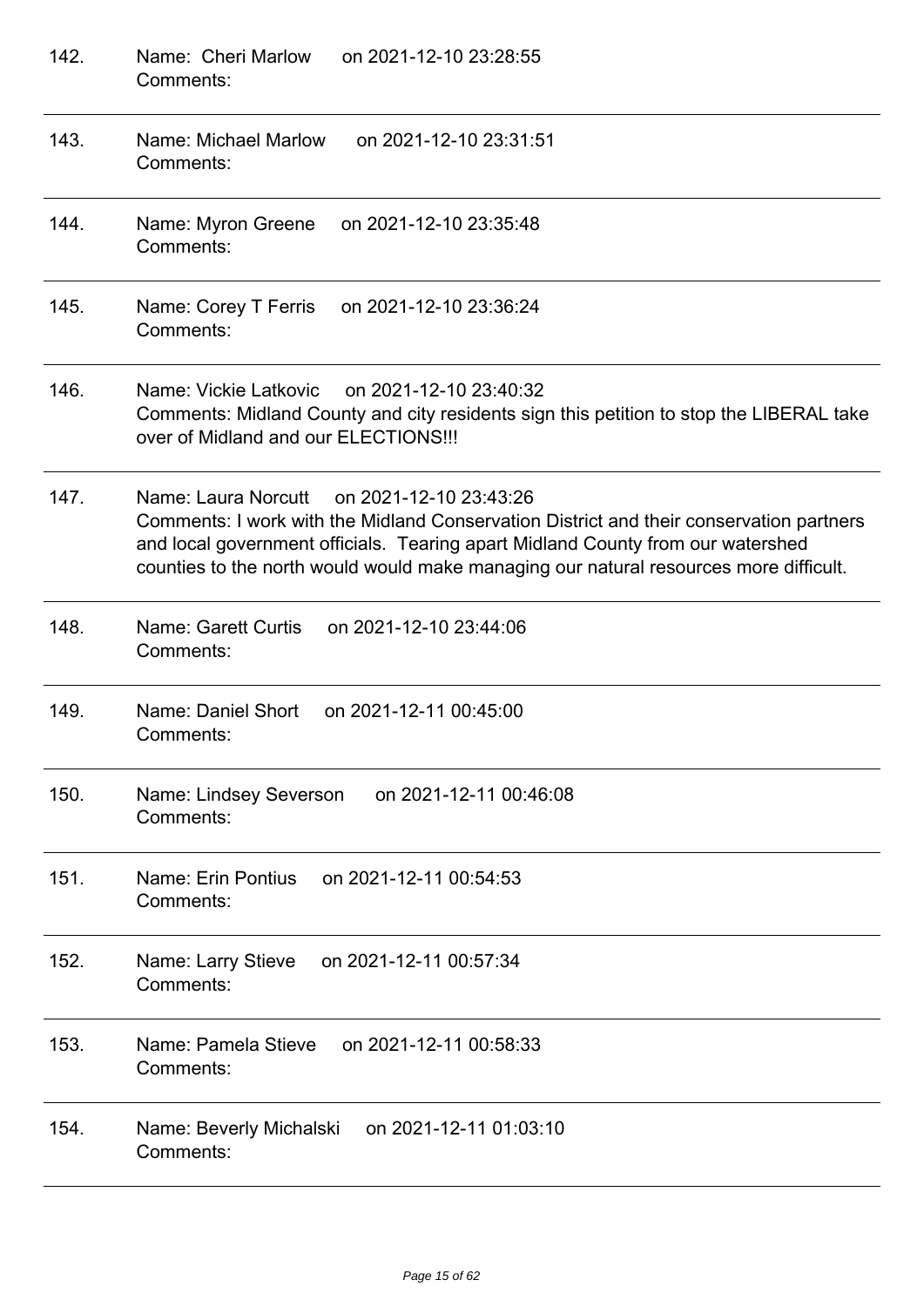| 155. | Name: Deborah Moore<br>on 2021-12-11 01:20:02<br>Comments: STOP the gerrymandering!!! You're making it quite obvious!!! Midland should<br>NOT be divided and shifted to Flint!!! It needs to stay with Gladwin!!! LEAVE IT ALONE!!!!                                        |
|------|-----------------------------------------------------------------------------------------------------------------------------------------------------------------------------------------------------------------------------------------------------------------------------|
| 156. | Name: Donald Deibert on 2021-12-11 01:22:16<br>Comments: The proposed maps have nothing to do community of interests. They are<br>Democratic gerrymands                                                                                                                     |
| 157. | on 2021-12-11 01:34:14<br>Name: Don Alwood<br>Comments: Thanks for bringing this to my attention. Signed!                                                                                                                                                                   |
| 158. | Name: Diane Saylor<br>on 2021-12-11 01:34:22<br>Comments:                                                                                                                                                                                                                   |
| 159. | on 2021-12-11 01:38:21<br>Name: Sally Brewer<br>Comments:                                                                                                                                                                                                                   |
| 160. | Name: Janet Yoder<br>on 2021-12-11 01:45:16<br>Comments:                                                                                                                                                                                                                    |
| 161. | Name: Kathy Benchley on 2021-12-11 01:49:03<br>Comments: Gladwin and Midland should be kept together. With the flooding and loss of<br>the lakes, Gladwin and Midland have much joining them together and have a long way to<br>go to recover from their collective losses. |
| 162. | Name: Cole Kubenez on 2021-12-11 01:51:10<br>Comments:                                                                                                                                                                                                                      |
| 163. | Name: Shannon Tait<br>on 2021-12-11 01:54:14<br>Comments:                                                                                                                                                                                                                   |
| 164. | Name: Alice Goode<br>on 2021-12-11 02:05:13<br>Comments:                                                                                                                                                                                                                    |
| 165. | Name: Noah Adamcik<br>on 2021-12-11 02:05:57<br>Comments:                                                                                                                                                                                                                   |
| 166. | Name: Tina Alwood<br>on 2021-12-11 02:08:00<br>Comments:                                                                                                                                                                                                                    |
| 167. | Name: Kristin Riddle<br>on 2021-12-11 02:34:27<br>Comments:                                                                                                                                                                                                                 |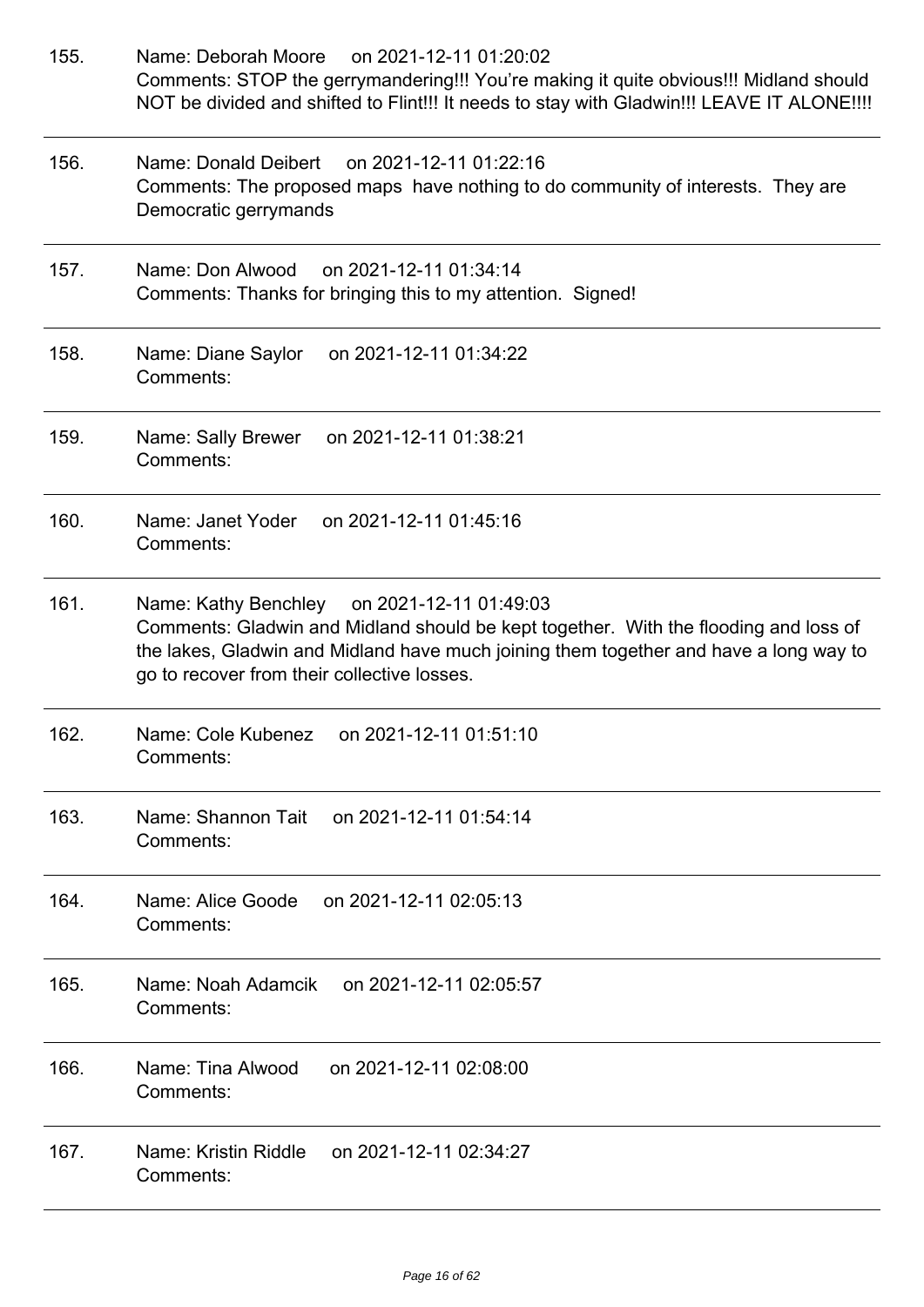| 168. | on 2021-12-11 02:36:50<br>Name: Reid Shelly<br>Comments:                                                                                                                                                                            |
|------|-------------------------------------------------------------------------------------------------------------------------------------------------------------------------------------------------------------------------------------|
| 169. | Name: Frank McEwan<br>on 2021-12-11 02:37:38<br>Comments: Gerrymandering at its worst. How did the Commission get a majority of<br>democrats?                                                                                       |
| 170. | Name: Lindsay Killen<br>on 2021-12-11 02:50:31<br>Comments:                                                                                                                                                                         |
| 171. | Name: Jeff Killen<br>on 2021-12-11 02:51:01<br>Comments:                                                                                                                                                                            |
| 172. | on 2021-12-11 02:56:52<br>Name: Erin Aspiranti<br>Comments:                                                                                                                                                                         |
| 173. | on 2021-12-11 03:25:20<br>Name: Brent Rhoads<br>Comments:                                                                                                                                                                           |
| 174. | on 2021-12-11 03:28:19<br>Name: Michelle Brock<br>Comments:                                                                                                                                                                         |
| 175. | on 2021-12-11 03:30:32<br>Name: Megan<br>Comments:                                                                                                                                                                                  |
| 176. | on 2021-12-11 03:31:24<br>Name: Tom<br>Comments:                                                                                                                                                                                    |
| 177. | on 2021-12-11 03:38:34<br>Name: Daniel Hegel<br>Comments:                                                                                                                                                                           |
| 178. | Name: Richard Talaga<br>on 2021-12-11 03:40:19<br>Comments: Midland and Gladwin counties belong together in their entirety. Do not allow<br>political activists to destroy this area for their own political interests. Ridiculous! |
| 179. | Name: Sherry Dillbeck<br>on 2021-12-11 03:51:17<br>Comments: Stop plans to change voting district lines. Let them remain as they are.                                                                                               |
| 180. | Name: Karen Burtner<br>on 2021-12-11 03:51:34<br>Comments:                                                                                                                                                                          |
| 181. | Name: Shelly Morden<br>on 2021-12-11 04:02:21                                                                                                                                                                                       |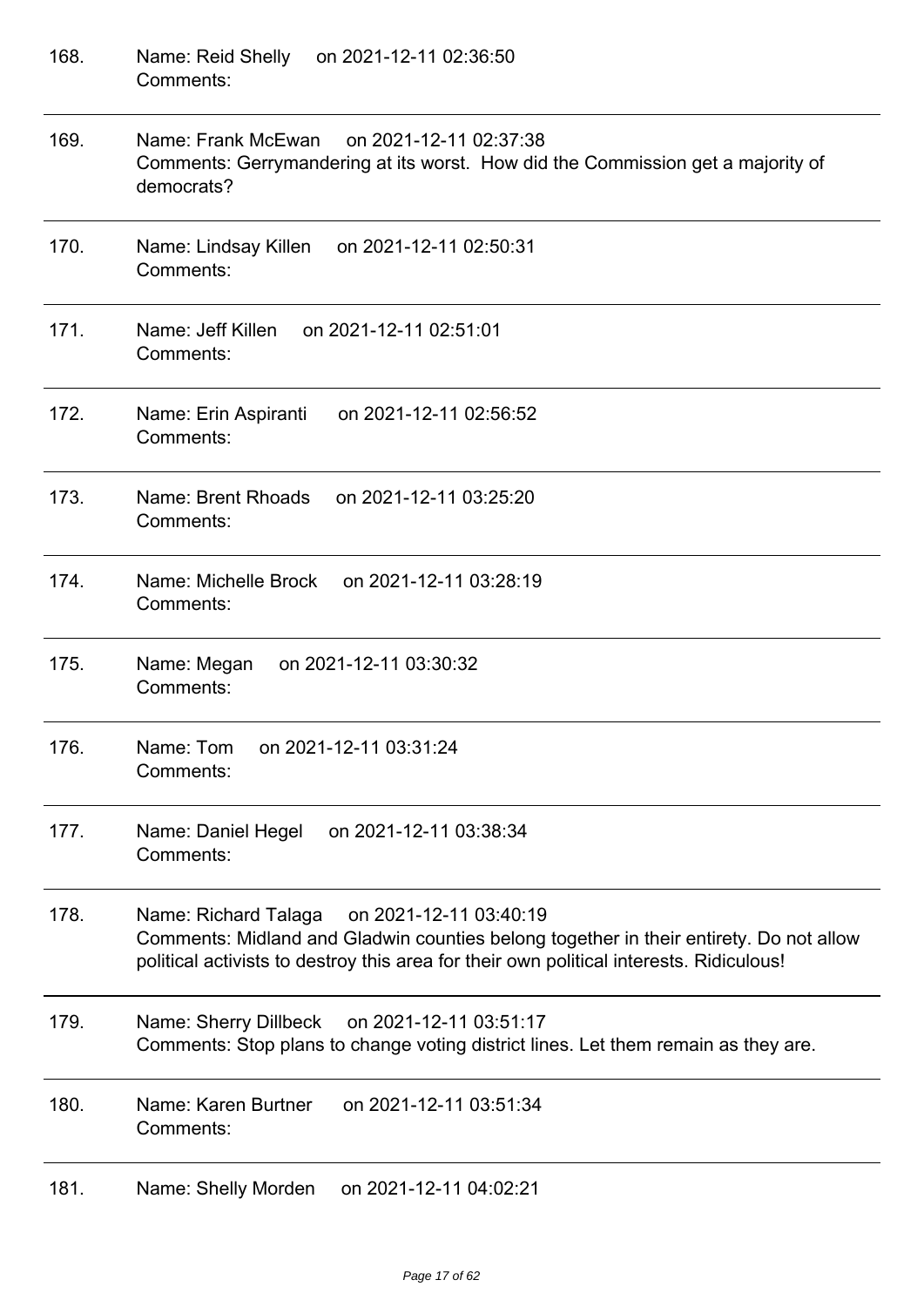| 182. | Name: Mary Reif on 2021-12-11 04:06:07                         |
|------|----------------------------------------------------------------|
|      | Comments: I am strongly opposed to the proposed redistricting. |

- 183. Name: Michael slater on 2021-12-11 04:15:29 Comments: Keep it way it is don't let them separate any thing with the two county and if some one could email me with this site address web site so I can pass it on get others to sign it please
- 184. Name: Carl Fairbank on 2021-12-11 04:30:59 Comments: Midland and Gladwin belong together
- 185. Name: Priscilla Szerdi on 2021-12-11 04:51:26 Comments: Midland & Gladwin have always had joint interests. For years many people from Gladwin have provided the work force for Dow.
- 186. Name: Carol Williams on 2021-12-11 05:07:21 Comments:
- 187. Name: Jeff Sutter on 2021-12-11 05:36:58 Comments:
- 188. Name: Anne Van Hulle on 2021-12-11 06:00:39 Comments: Keep Gladwin and Midland together. We NEED to remain as a whole during our recovery from devastating floods to our communities.
- 189. Name: Amanda Stevens on 2021-12-11 06:11:12 Comments:
- 190. Name: Ryan on 2021-12-11 06:17:09 Comments:
- 191. Name: Jeremy Rodgers on 2021-12-11 07:22:20 Comments:
- 192. Name: JDee Brooks on 2021-12-11 07:28:48 Comments:
- 193. Name: Frank Fick on 2021-12-11 08:10:55 Comments: Gerrymandering is pow on target.The rats want to divide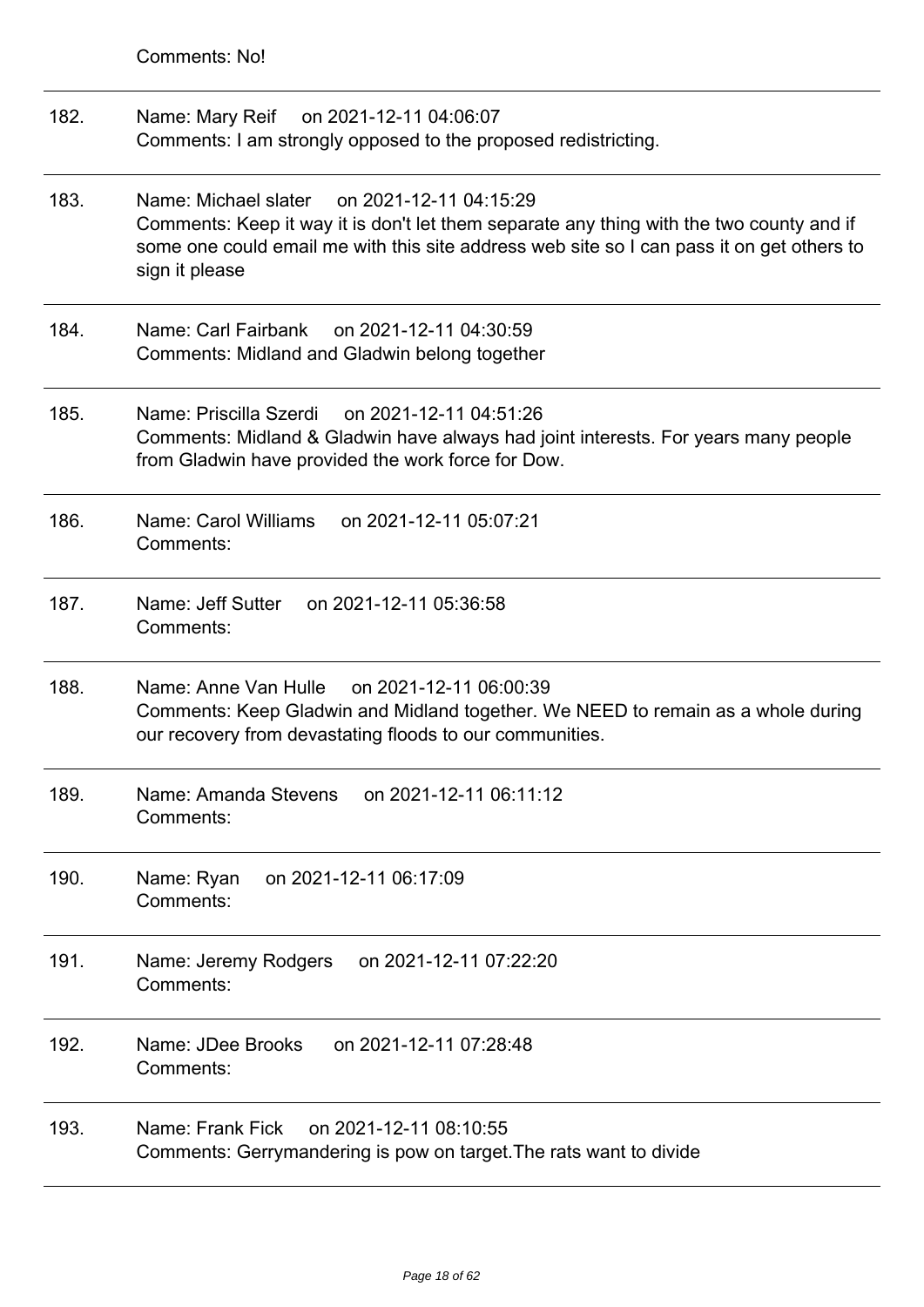| 194. | Name: Michelle Suppes<br>on 2021-12-11 09:21:39<br>Comments:                                        |
|------|-----------------------------------------------------------------------------------------------------|
| 195. | Name: Nichole Adams<br>on 2021-12-11 10:12:14<br>Comments:                                          |
| 196. | Name: Mark Marinan<br>on 2021-12-11 10:41:23<br>Comments:                                           |
| 197. | Name: Christie Krompetz<br>on 2021-12-11 10:43:22<br>Comments:                                      |
| 198. | on 2021-12-11 11:09:20<br>Name: Carolyn Matheson<br>Comments:                                       |
| 199. | Name: David Ramaker<br>on 2021-12-11 11:17:54<br>Comments:                                          |
| 200. | Name: Kim Holzhauer<br>on 2021-12-11 11:25:12<br>Comments:                                          |
| 201. | Name: Nancy Weage<br>on 2021-12-11 11:29:20<br>Comments:                                            |
| 202. | Name: Karen MacDonald<br>on 2021-12-11 11:33:37<br>Comments:                                        |
| 203. | Name: Rosanne McGown<br>on 2021-12-11 12:20:39<br>Comments:                                         |
| 204. | Name: Marilou John Uhl<br>on 2021-12-11 12:21:24<br>Comments:                                       |
| 205. | on 2021-12-11 12:31:13<br>Name: Dave Miller<br>Comments:                                            |
| 206. | Name: Mark Montgomery<br>on 2021-12-11 12:32:58<br>Comments: This is ridiculous, just stop already. |
| 207. | Name: William Owens<br>on 2021-12-11 12:34:55<br>Comments:                                          |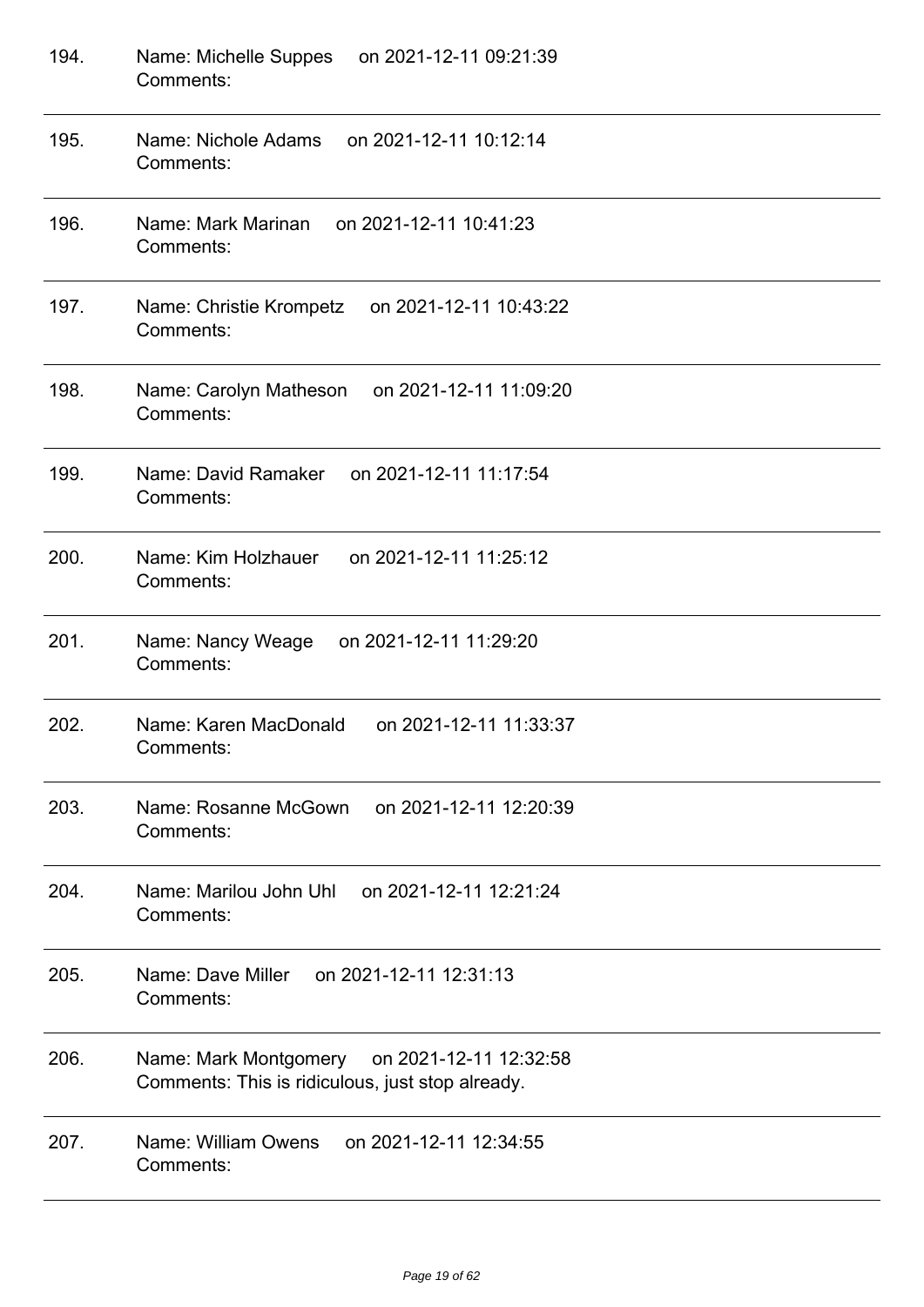| 208. | Name: Julie Carey on 2021-12-11 12:36:56<br>Comments:                                                                                                                                                                                                                                                                                                                                                           |
|------|-----------------------------------------------------------------------------------------------------------------------------------------------------------------------------------------------------------------------------------------------------------------------------------------------------------------------------------------------------------------------------------------------------------------|
| 209. | Name: Allison Rigterink<br>on 2021-12-11 12:45:28<br>Comments:                                                                                                                                                                                                                                                                                                                                                  |
| 210. | Name: Jerry Deming<br>on 2021-12-11 12:45:57<br>Comments: Keep Midland, Midland County and Gladwin as is.                                                                                                                                                                                                                                                                                                       |
| 211. | Name: Lisa Daws<br>on 2021-12-11 12:48:07<br>Comments:                                                                                                                                                                                                                                                                                                                                                          |
| 212. | on 2021-12-11 12:55:34<br>Name: Ray Stover<br>Comments:                                                                                                                                                                                                                                                                                                                                                         |
| 213. | Name: Robert Snyder<br>on 2021-12-11 13:02:17<br>Comments:                                                                                                                                                                                                                                                                                                                                                      |
| 214. | Name: Susan M Fradette<br>on 2021-12-11 13:09:49<br>Comments:                                                                                                                                                                                                                                                                                                                                                   |
| 215. | Name: Dennis Quehl<br>on 2021-12-11 13:12:06<br>Comments: Unfortunately overall, other than a few maps that were proposed, then<br>eliminated, the commission has failed its goal of eliminating gerrymandering. Cities and<br>adjoining counties have been split. They have failed the initial goals that were set, as well<br>have broken constitutional rights of proper representation of ours as citizens. |
| 216. | Name: Nancy Humphrey on 2021-12-11 13:15:38<br>Comments:                                                                                                                                                                                                                                                                                                                                                        |
| 217. | Name: Michelle Deeth<br>on 2021-12-11 13:20:57<br>Comments: Midland County best aligns with Gladwin. Midland and Gladwin together<br>shared the devastating flood of 2020.                                                                                                                                                                                                                                      |
| 218. | Name: Brian Deeth<br>on 2021-12-11 13:23:46<br>Comments:                                                                                                                                                                                                                                                                                                                                                        |
| 219. | Name: William Tellier<br>on 2021-12-11 13:26:54<br>Comments:                                                                                                                                                                                                                                                                                                                                                    |
| 220. | Name: Jeff Timmons<br>on 2021-12-11 13:28:37<br>Comments:                                                                                                                                                                                                                                                                                                                                                       |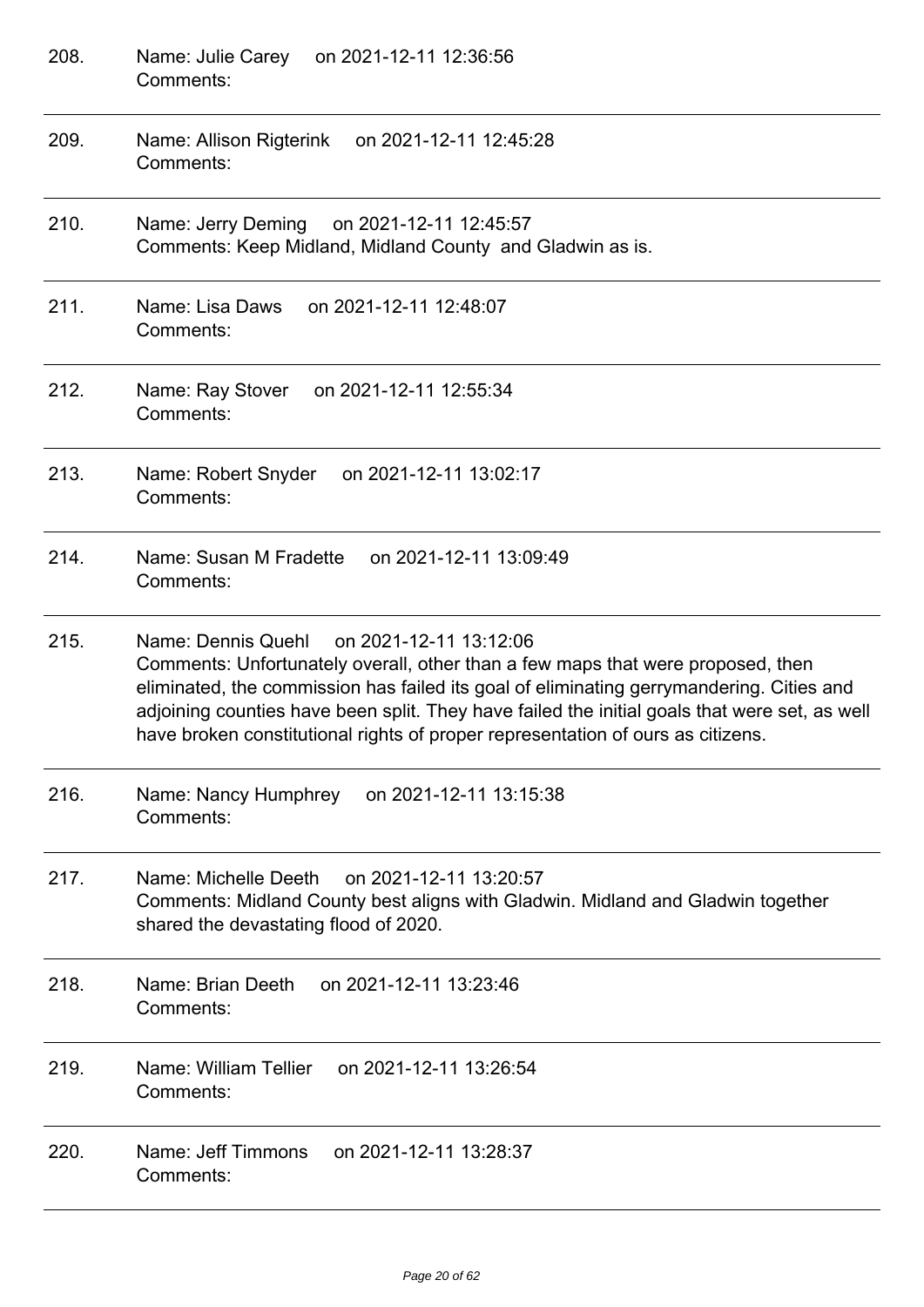| 221. | Name: JoAnne Kelley on 2021-12-11 13:34:27<br>Comments:                                                                    |
|------|----------------------------------------------------------------------------------------------------------------------------|
| 222. | Name: Christine Bowerson<br>on 2021-12-11 13:37:12<br>Comments:                                                            |
| 223. | Name: Kara Malkowski<br>on 2021-12-11 13:39:02<br>Comments:                                                                |
| 224. | Name: David Dowling<br>on 2021-12-11 13:40:02<br>Comments:                                                                 |
| 225. | Name: Dianne Kaminski<br>on 2021-12-11 13:41:06<br>Comments:                                                               |
| 226. | Name: Judy Dowling<br>on 2021-12-11 13:44:29<br>Comments:                                                                  |
| 227. | on 2021-12-11 13:51:43<br>Name: Marcia<br>Comments: Midland County belongs in totality with Gladwin and Clare              |
| 228. | Name: Dave Romenesko on 2021-12-11 13:51:50<br>Comments: This is a poor solution to both tradition and neighbor solidarity |
| 229. | Name: Bernice Pytlak<br>on 2021-12-11 13:52:48<br>Comments:                                                                |
| 230. | Name: Elizabeth Romenesko<br>on 2021-12-11 13:53:57<br>Comments:                                                           |
| 231. | Name: Richard Pytlak<br>on 2021-12-11 14:00:05<br>Comments:                                                                |
| 232. | on 2021-12-11 14:02:17<br>Name: Jennifer Doyle<br>Comments:                                                                |
| 233. | Name: Billie Ritter<br>on 2021-12-11 14:20:02<br>Comments:                                                                 |
| 234. | on 2021-12-11 14:31:35<br>Name: Kelly Humburg<br>Comments:                                                                 |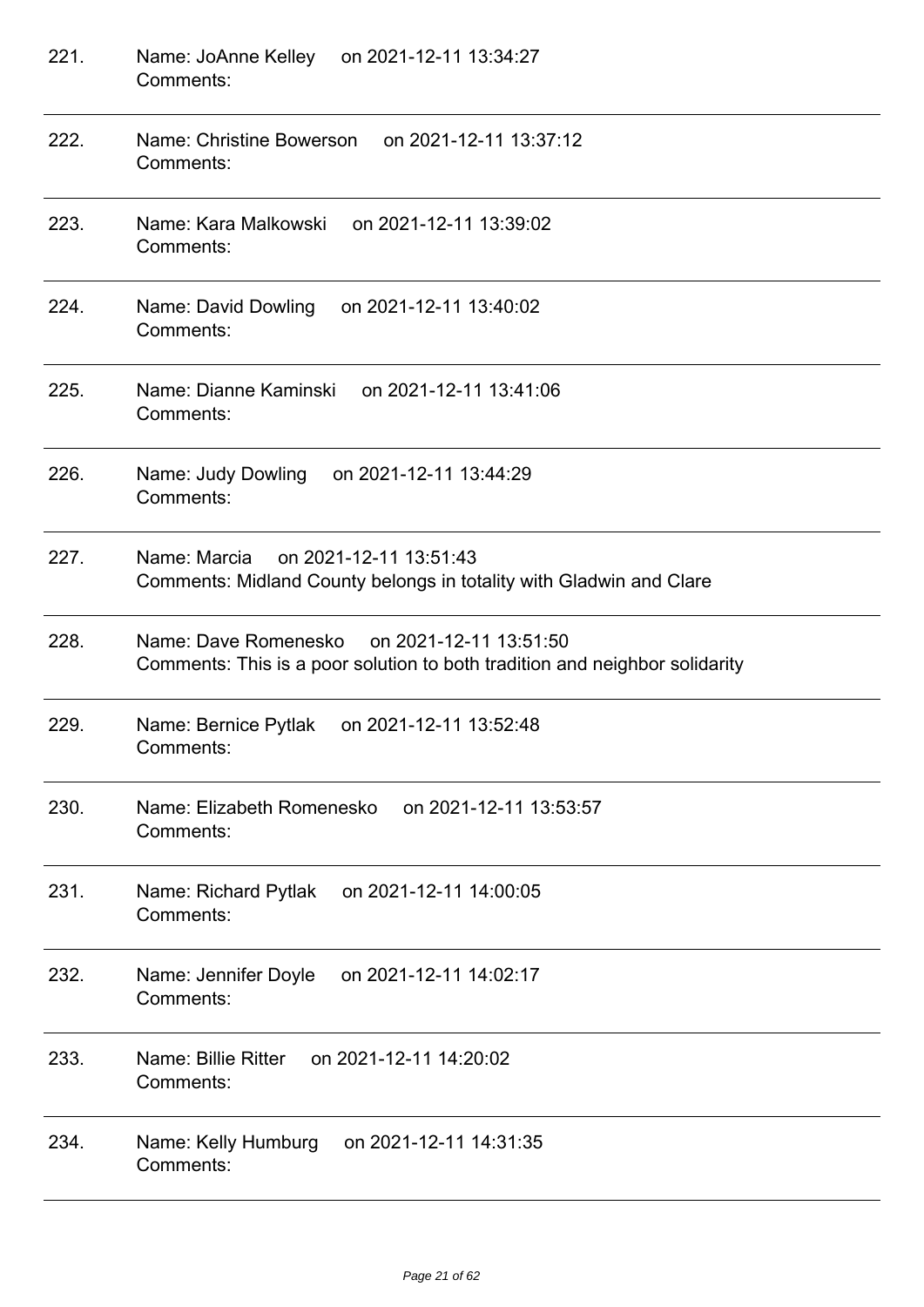| 235. | Name: Christina Jackson<br>on 2021-12-11 14:37:28<br>Comments:                                                                                                  |
|------|-----------------------------------------------------------------------------------------------------------------------------------------------------------------|
| 236. | Name: Mary Quehl<br>on 2021-12-11 14:40:57<br>Comments:                                                                                                         |
| 237. | on 2021-12-11 14:47:41<br>Name: Rudolph Radosa<br>Comments:                                                                                                     |
| 238. | Name: George Killat on 2021-12-11 14:52:41<br>Comments: This is crazy! Midland w/ Flint!!!!! Leave Midland w/Midland                                            |
| 239. | on 2021-12-11 14:53:33<br>Name: James McGee<br>Comments:                                                                                                        |
| 240. | Name: John b caffrey<br>on 2021-12-11 14:57:44<br>Comments:                                                                                                     |
| 241. | Name: James Reif<br>on 2021-12-11 15:00:28<br>Comments:                                                                                                         |
| 242. | on 2021-12-11 15:01:59<br>Name: Tina Yoder<br>Comments: Please consider keeping Midlands district unchanged so we don't lose our<br>voice in the bigger picture |
| 243. | Name: William Lauderbach on 2021-12-11 15:23:22<br>Comments: We wre supposed to stop gerrymandering. The actions of the commission<br>are absurd!               |
| 244. | Name: Scott Marquiss<br>on 2021-12-11 15:34:29<br>Comments:                                                                                                     |
| 245. | Name: Chad Booth<br>on 2021-12-11 15:34:29<br>Comments:                                                                                                         |
| 246. | Name: John McGown<br>on 2021-12-11 15:36:05<br>Comments:                                                                                                        |
| 247. | Name: Brian Devlin<br>on 2021-12-11 15:46:51<br>Comments:                                                                                                       |
| 248. | Name: Helen Myers<br>on 2021-12-11 15:53:44                                                                                                                     |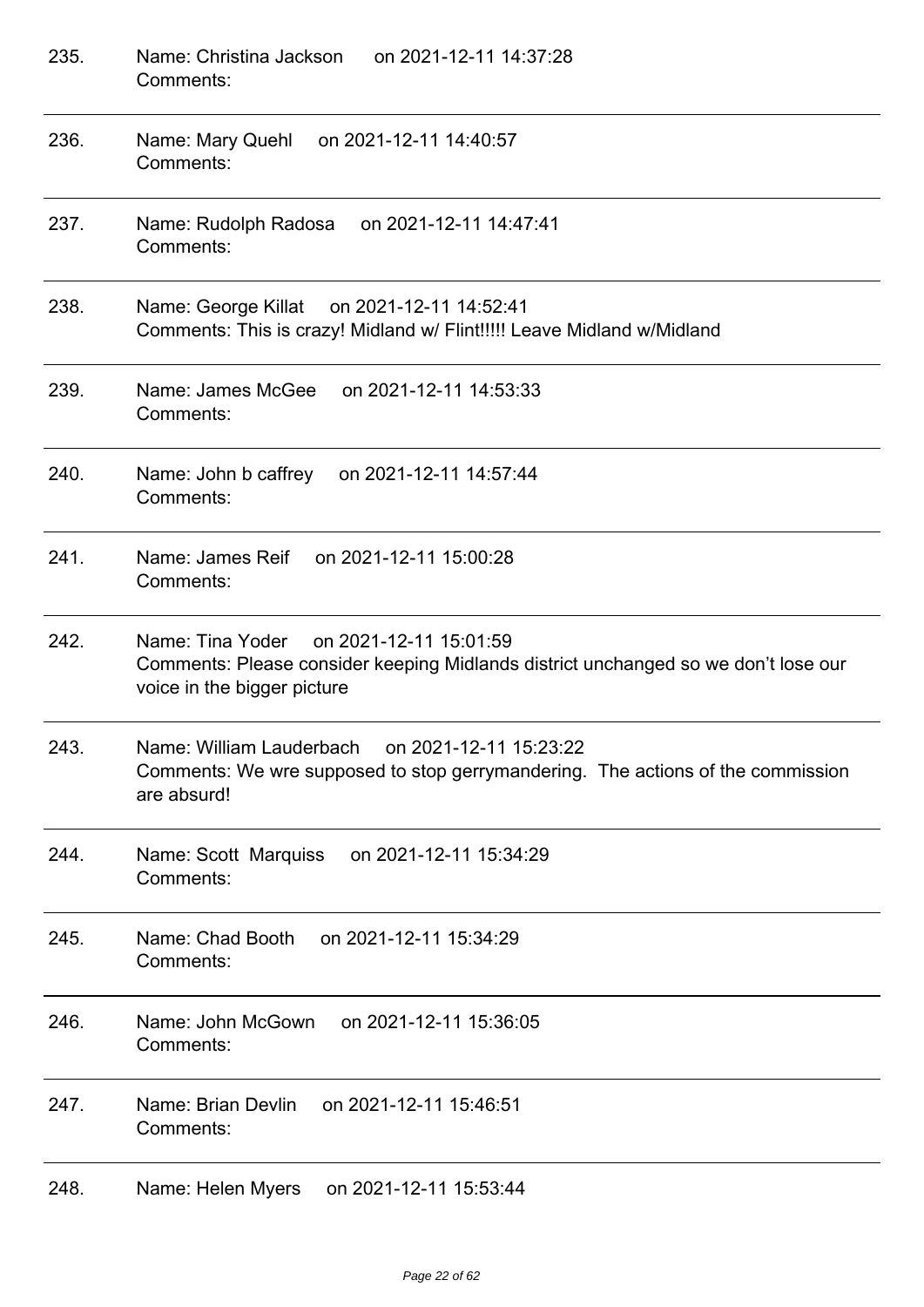| 249. | Name: Holly Humphreys<br>on 2021-12-11 16:09:13<br>Comments:                                                                                                                                                                                           |
|------|--------------------------------------------------------------------------------------------------------------------------------------------------------------------------------------------------------------------------------------------------------|
| 250. | Name: Christopher Conklin<br>on 2021-12-11 16:12:47<br>Comments: I support this effort                                                                                                                                                                 |
| 251. | Name: Virginia M Schuelke<br>on 2021-12-11 16:19:18<br>Comments: Please keep Midland from being combined with Flint, Saginaw and Bay City.<br>But instead keep us with Gladwin when we share the same watershed, which has huge<br>flood implications. |
| 252. | Name: Lawrence Schuelke on 2021-12-11 16:27:28<br>Comments: We share the same issues with Gladwin and west of Midland but not as much<br>to the east nor south and certainly not with Genesee Co.                                                      |
| 253. | Name: Kim Baczewski<br>on 2021-12-11 16:31:23<br>Comments:                                                                                                                                                                                             |
| 254. | Name: David Poulos<br>on 2021-12-11 16:32:09<br>Comments:                                                                                                                                                                                              |
| 255. | Name: Tori Aultman<br>on 2021-12-11 16:32:23<br>Comments:                                                                                                                                                                                              |
| 256. | Name: Patrick Wurtzel<br>on 2021-12-11 16:52:48<br>Comments:                                                                                                                                                                                           |
| 257. | Name: Pam Gandy<br>on 2021-12-11 17:00:39<br>Comments: Here we go again.                                                                                                                                                                               |
| 258. | on 2021-12-11 17:03:04<br>Name: Doug Gandy<br>Comments:                                                                                                                                                                                                |
| 259. | Name: Michelle Monticello<br>on 2021-12-11 17:27:00<br>Comments:                                                                                                                                                                                       |
| 260. | Name: Cynthia Hartz<br>on 2021-12-11 17:28:38<br>Comments: The city of Midland should not be removed and aligned with Bay City and<br>Saginaw. There is so many connections with Gladwin and Isabel.                                                   |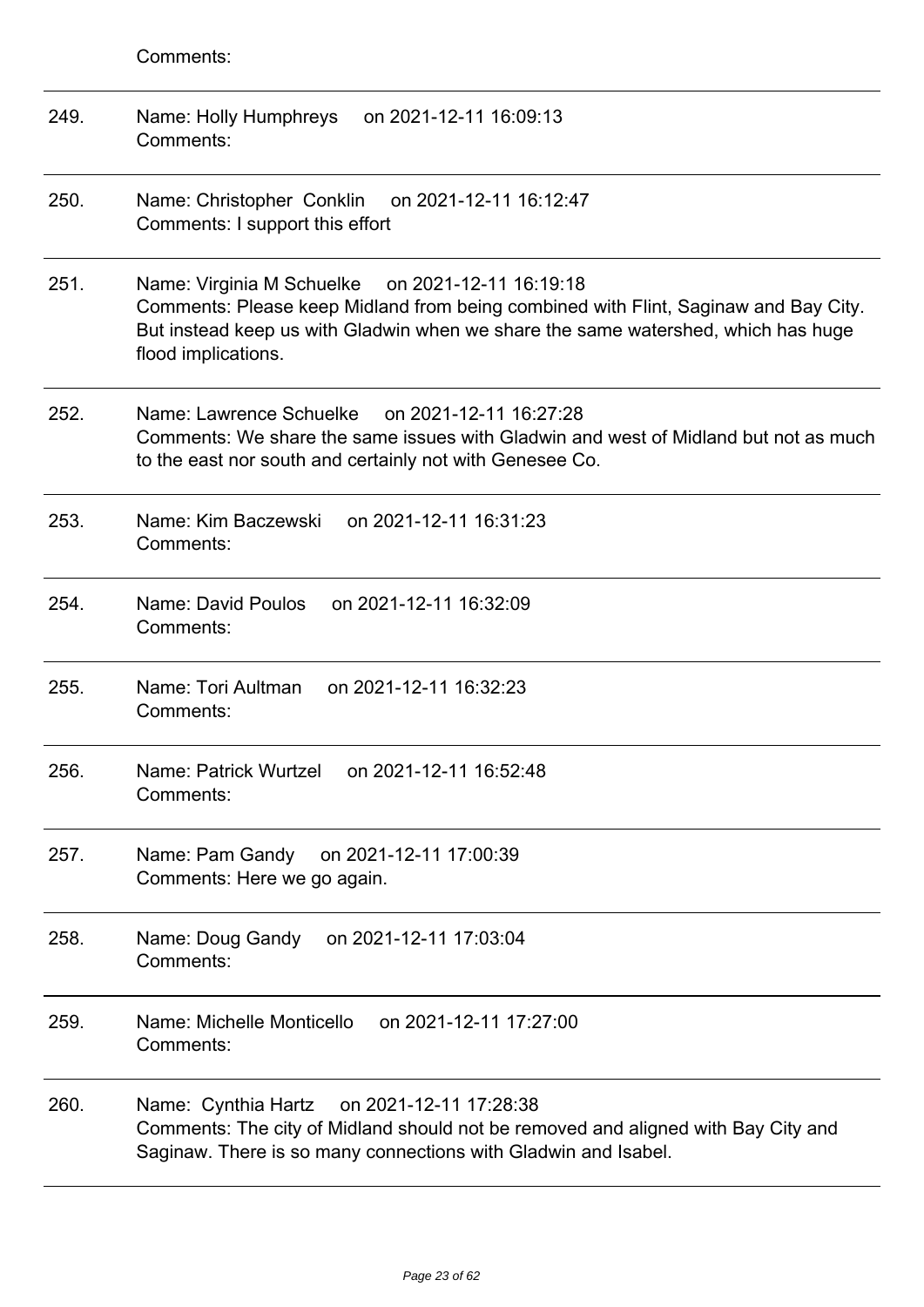| 261. | on 2021-12-11 17:30:20<br>Name: Matt McKellar<br>Comments:                                                                                                                                                                                                                                                                                                                                                                                                                                                                                     |
|------|------------------------------------------------------------------------------------------------------------------------------------------------------------------------------------------------------------------------------------------------------------------------------------------------------------------------------------------------------------------------------------------------------------------------------------------------------------------------------------------------------------------------------------------------|
| 262. | Name: Mary Ann Stackable<br>on 2021-12-11 17:39:00<br>Comments:                                                                                                                                                                                                                                                                                                                                                                                                                                                                                |
| 263. | Name: Dennis Fear<br>on 2021-12-11 17:44:50<br>Comments:                                                                                                                                                                                                                                                                                                                                                                                                                                                                                       |
| 264. | Name: Joe Lunsford<br>on 2021-12-11 17:47:27<br>Comments:                                                                                                                                                                                                                                                                                                                                                                                                                                                                                      |
| 265. | Name: Abby Terwillegar<br>on 2021-12-11 17:51:38<br>Comments:                                                                                                                                                                                                                                                                                                                                                                                                                                                                                  |
| 266. | on 2021-12-11 17:59:49<br>Name: Stephen P Stackable<br>Comments:                                                                                                                                                                                                                                                                                                                                                                                                                                                                               |
| 267. | on 2021-12-11 18:16:42<br>Name: James Sperling<br>Comments:                                                                                                                                                                                                                                                                                                                                                                                                                                                                                    |
| 268. | on 2021-12-11 18:41:21<br>Name: John Faellaci<br>Comments: I agree with this petition and disagree with this carve-out in our county.                                                                                                                                                                                                                                                                                                                                                                                                          |
| 269. | on 2021-12-11 19:10:49<br>Name: Billy Bittner<br>Comments:                                                                                                                                                                                                                                                                                                                                                                                                                                                                                     |
| 270. | Name: John Lyons<br>on 2021-12-11 19:11:16<br>Comments: The proposed redistricting that splits the city of Midland from Midland county<br>is an obvious case of politically motivated gerrymandering.                                                                                                                                                                                                                                                                                                                                          |
|      | It will effectively take away the legislative voting rights of all of the voters in the city of<br>Midland. Being lumped in with the much larger city of Flint means that the city of Flint will<br>determine who legislatively represents the citizens of Midland. The legislative needs of<br>Midland citizens are vastly different than the those of Flint residents, and having the<br>voters of Flint (60 miles away from Midland) dictate how citizens of Midland shall be<br>represented is not at all fair to the citizens of Midland. |
|      | The city of Midland is the county seat of Midland county, and splitting the county seat out<br>from the rest of the county makes no sense. Separating the city of Midland from the<br>county of Midland. results in a complicated district boundaries that serve no purpose                                                                                                                                                                                                                                                                    |

271. Name: David Fales on 2021-12-11 19:16:39

other than to deny the the rightful representation of the citizens of the city of Midland MI.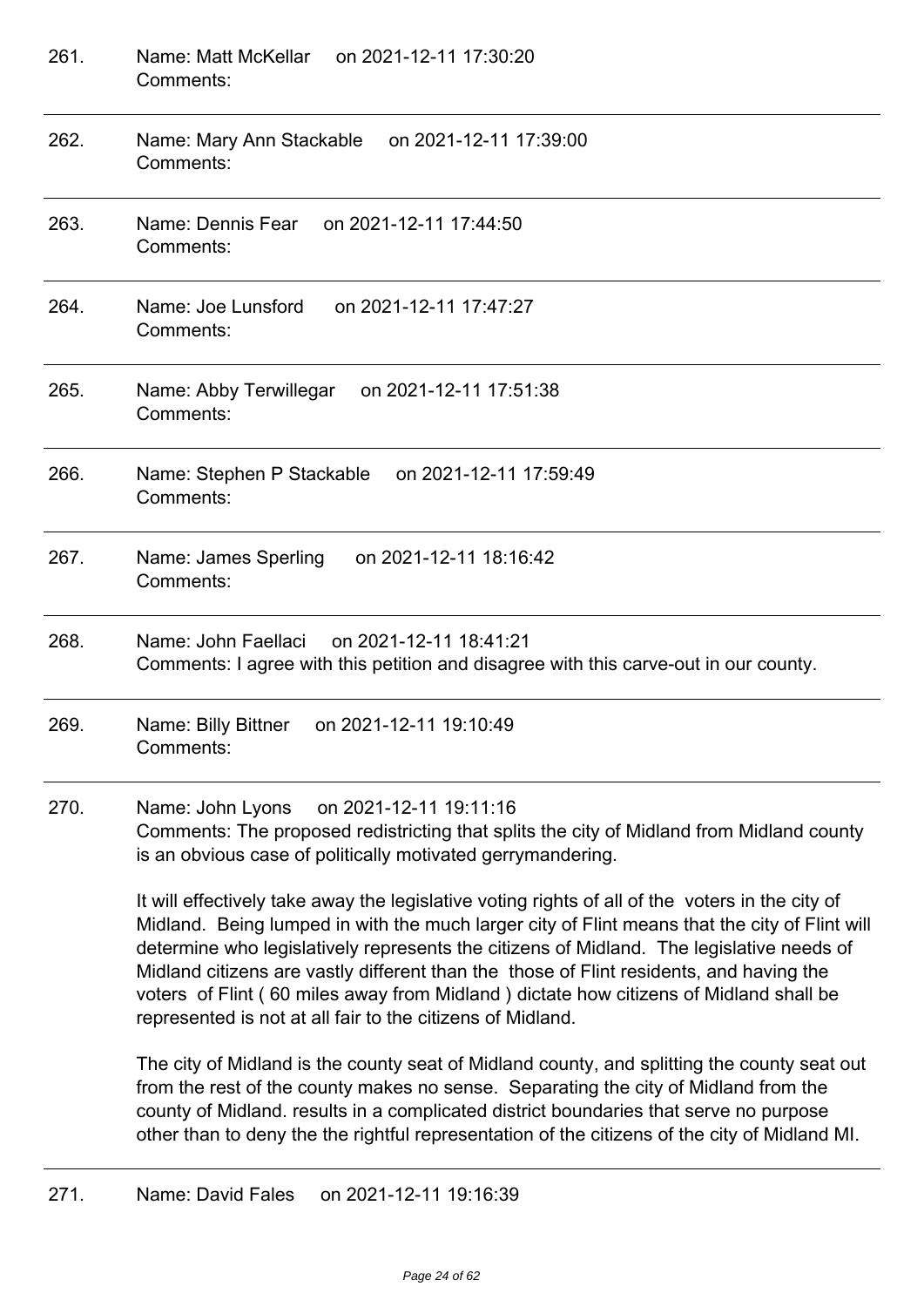| 272. | Name: Grantland Aultman<br>on 2021-12-11 19:27:29<br>Comments:                                                                                                                                                            |
|------|---------------------------------------------------------------------------------------------------------------------------------------------------------------------------------------------------------------------------|
| 273. | on 2021-12-11 19:50:20<br>Name: Karen Leuenberger<br>Comments:                                                                                                                                                            |
| 274. | Name: Kevin Noble<br>on 2021-12-11 20:34:04<br>Comments:                                                                                                                                                                  |
| 275. | on 2021-12-11 20:48:26<br>Name: Mindy Cox<br>Comments:                                                                                                                                                                    |
| 276. | Name: Allen Seckman<br>on 2021-12-11 20:50:16<br>Comments:                                                                                                                                                                |
| 277. | Name: Russell D Hyatt Jr on 2021-12-11 20:56:46<br>Comments: We need to keep Gladwin & Midland county's together. I think this is a<br>power grab by the left because our two counties are looking out for we the people. |
| 278. | Name: Marjorie Toohy<br>on 2021-12-11 21:04:53<br>Comments:                                                                                                                                                               |
| 279. | on 2021-12-11 21:33:00<br>Name: Sydney Luke<br>Comments:                                                                                                                                                                  |
| 280. | Name: George Cimbalik<br>on 2021-12-11 21:43:36<br>Comments:                                                                                                                                                              |
| 281. | Name: RODNEY Crites<br>on 2021-12-11 21:59:37<br>Comments: Keep and Gladwin and Midland connected as we really are.                                                                                                       |
| 282. | on 2021-12-11 22:17:22<br>Name: Joy ElBuchanan<br>Comments: This is an injustice to my community                                                                                                                          |
| 283. | Name: Catherine Marinik<br>on 2021-12-11 22:21:59<br>Comments:                                                                                                                                                            |
| 284. | Name: Maria Crane<br>on 2021-12-11 22:56:11<br>Comments:                                                                                                                                                                  |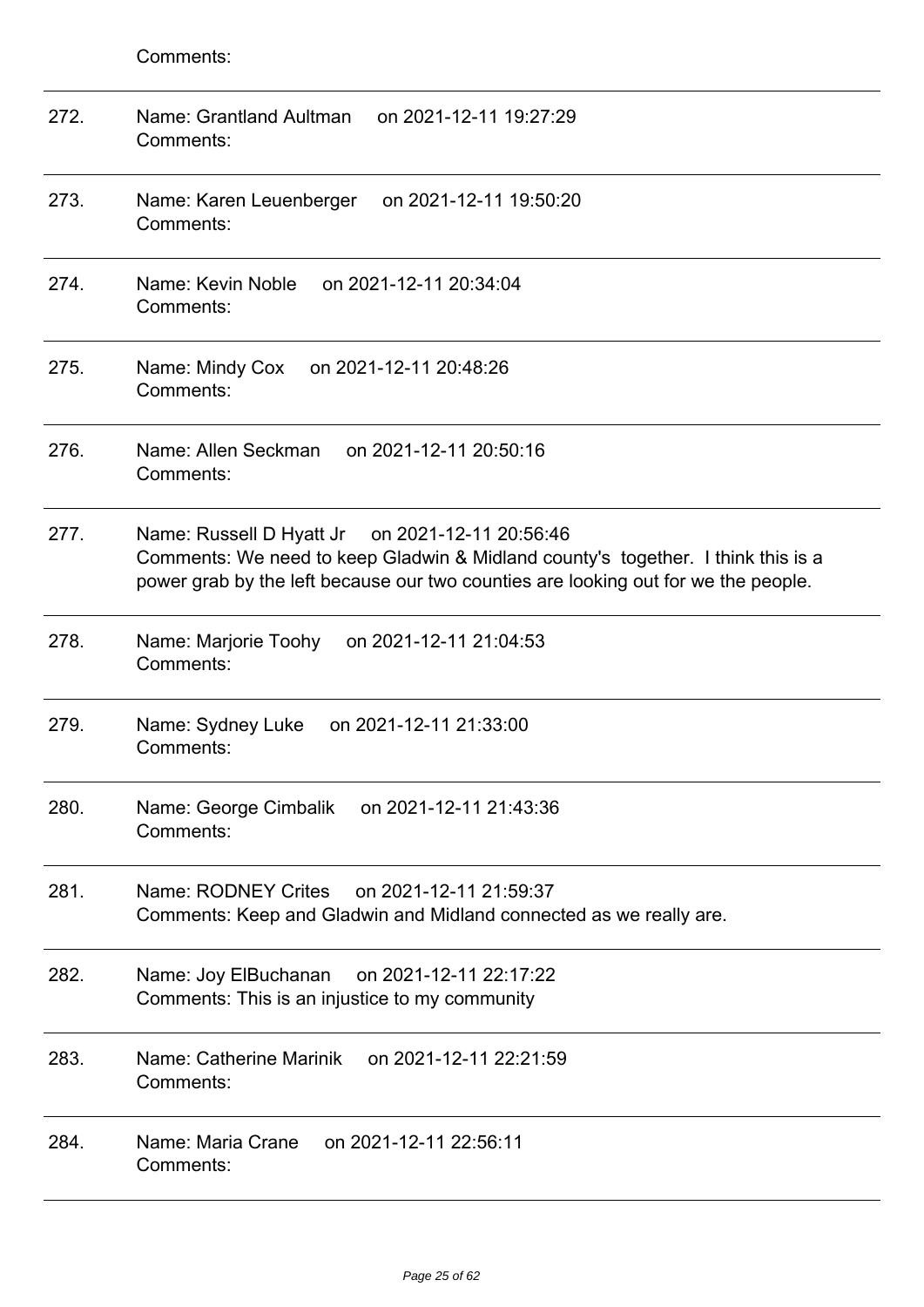| 285. | on 2021-12-11 23:35:54<br>Name: Badger Beall<br>Comments:                                                                                                                                                                                                                                                                                                                                                                                        |
|------|--------------------------------------------------------------------------------------------------------------------------------------------------------------------------------------------------------------------------------------------------------------------------------------------------------------------------------------------------------------------------------------------------------------------------------------------------|
| 286. | Name: Julie Beall<br>on 2021-12-11 23:39:19<br>Comments:                                                                                                                                                                                                                                                                                                                                                                                         |
| 287. | Name: Walt and Theresa Reaume<br>on 2021-12-12 00:08:24<br>Comments: We do not support combining the city of Midland with Flint. This makes<br>absolutely no sense.                                                                                                                                                                                                                                                                              |
| 288. | on 2021-12-12 00:17:12<br>Name: Eric White<br>Comments: Midland and Gladwin counties have always worked and been needed<br>together is this is shown with the floods. If it spilt the counties would need to rework<br>contracts for emergency aid, natural resources, and would probably no longer share<br>funding and responsibilities. This would have an effect beyond government and politics<br>this can and will have a negative impact. |
| 289. | Name: Barbara D Bass<br>on 2021-12-12 00:34:15<br>Comments:                                                                                                                                                                                                                                                                                                                                                                                      |
| 290. | on 2021-12-12 00:38:28<br>Name: Ellen Kay Maynard<br>Comments:                                                                                                                                                                                                                                                                                                                                                                                   |
| 291. | Name: Don Booth<br>on 2021-12-12 00:40:52<br>Comments:                                                                                                                                                                                                                                                                                                                                                                                           |
| 292. | Name: Julie K Atkinson<br>on 2021-12-12 01:19:38<br>Comments: It is gerrymandering to not keep Midland & Gladwin together! Please help the<br>people of Gladwin and Midland Counties, KEEP US TOGETHER!                                                                                                                                                                                                                                          |
| 293. | Name: Tim Binns<br>on 2021-12-12 01:24:32<br>Comments:                                                                                                                                                                                                                                                                                                                                                                                           |
| 294. | Name: Dirk Meister<br>on 2021-12-12 01:55:10<br>Comments:                                                                                                                                                                                                                                                                                                                                                                                        |
| 295. | Name: Ronald E Cay on 2021-12-12 01:56:49<br>Comments: It is a unfair tactic to break Midland city off Midland county                                                                                                                                                                                                                                                                                                                            |
| 296. | Name: Jennifer Crego<br>on 2021-12-12 02:14:32<br>Comments:                                                                                                                                                                                                                                                                                                                                                                                      |
| 297. | Name: Dan Straley<br>on 2021-12-12 02:25:12                                                                                                                                                                                                                                                                                                                                                                                                      |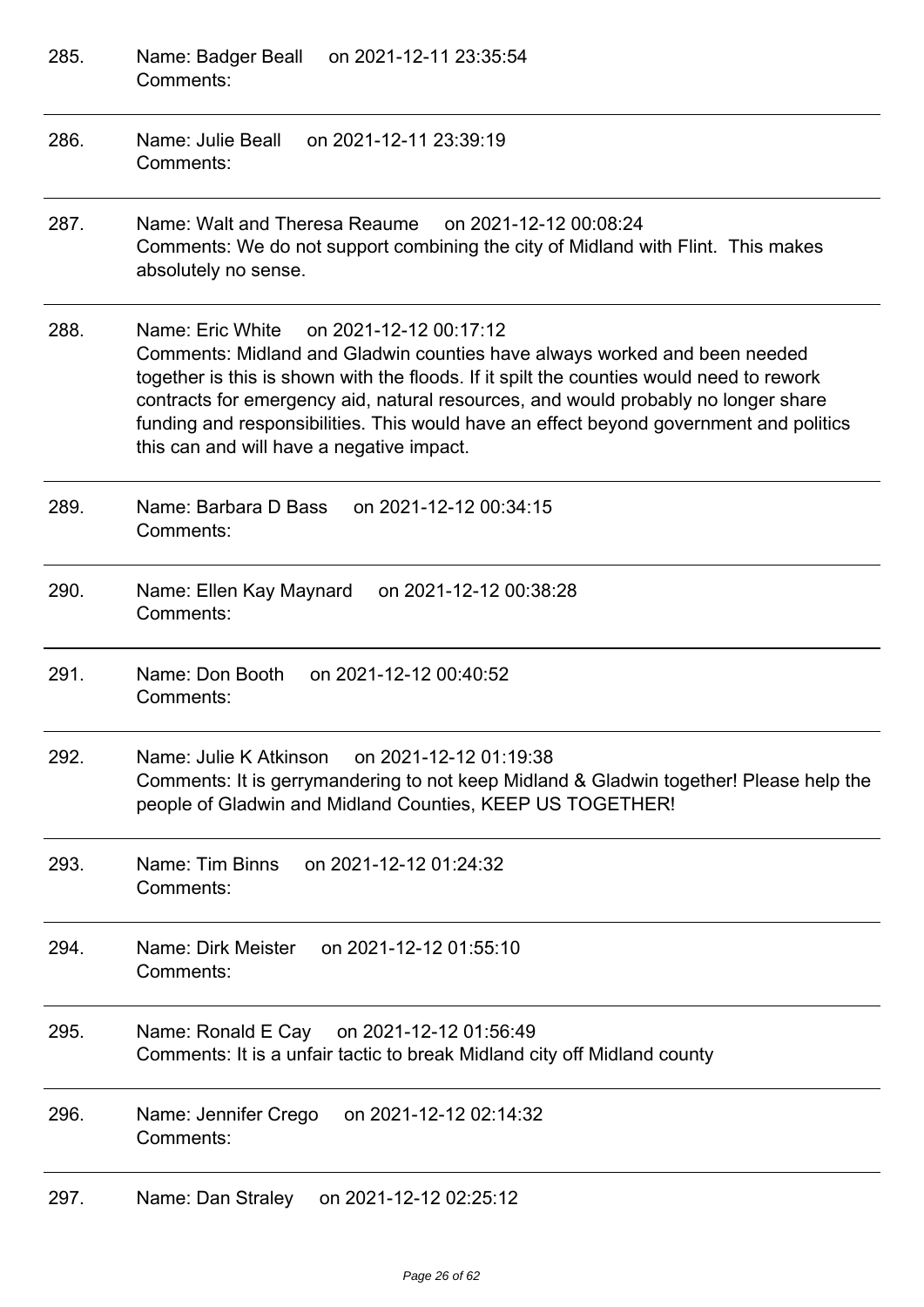| 298. | Name: Michael Fazio<br>on 2021-12-12 02:40:21<br>Comments:            |
|------|-----------------------------------------------------------------------|
| 299. | Name: Walter Rupprecht<br>on 2021-12-12 03:05:14<br>Comments:         |
| 300. | Name: Linda Kamena<br>on 2021-12-12 03:05:48<br>Comments:             |
| 301. | Name: Peggy Gilstad<br>on 2021-12-12 03:16:32<br>Comments:            |
| 302. | on 2021-12-12 03:21:09<br>Name: Rebecca Longstreth<br>Comments:       |
| 303. | on 2021-12-12 03:36:17<br>Name: William Maynard<br>Comments:          |
| 304. | Name: Richard L Burd<br>on 2021-12-12 04:34:39<br>Comments:           |
| 305. | Name: Steve LaLonde<br>on 2021-12-12 04:55:53<br>Comments:            |
| 306. | Name: cindy woodruff on 2021-12-12 08:06:53<br>Comments:              |
| 307. | Name: Kim Twarozynski<br>on 2021-12-12 11:03:12<br>Comments:          |
| 308. | Name: Annette Marie Sobolewski<br>on 2021-12-12 12:18:08<br>Comments: |
| 309. | on 2021-12-12 12:32:01<br>Name: Candy Fischer<br>Comments:            |
| 310. | Name: Rhonda Lytle<br>on 2021-12-12 12:52:34<br>Comments:             |
| 311. | Name: Derrick Presidio<br>on 2021-12-12 13:36:47                      |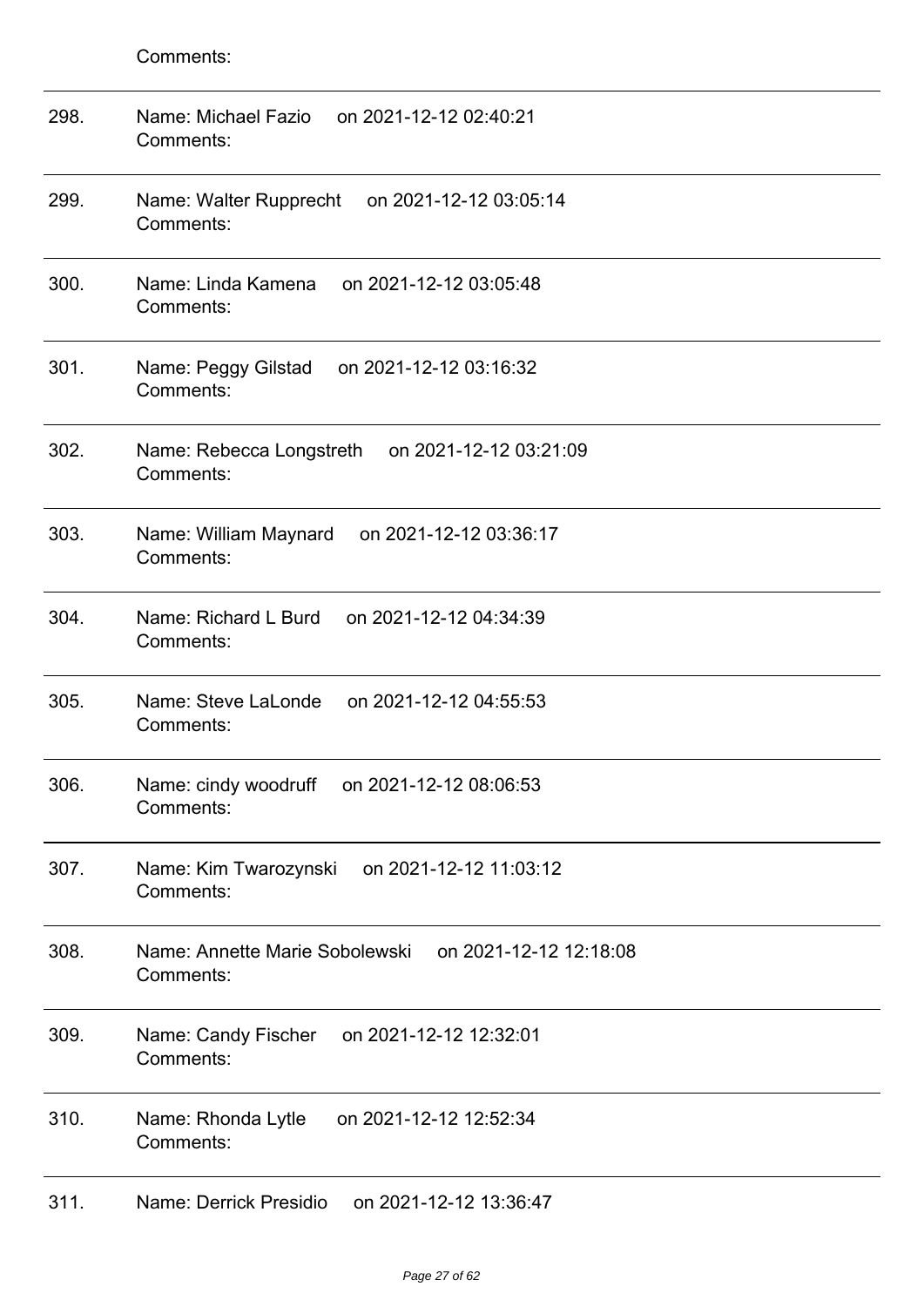312. Name: Denise Weisbrodt on 2021-12-12 13:55:16 Comments: Midland has no significant commonalities with Flint. This Commission was supposed to do away with gerrymandering, but look what they're doing. May as well give the job back to the legislature. 313. Name: Gwendola Wamhoff on 2021-12-12 14:00:49 Comments: 314. Name: Daniel R Wamhoff on 2021-12-12 14:05:14 Comments: Thanks for circulating this important petition. 315. Name: Deanna Gambrell on 2021-12-12 14:19:37 Comments: 316. Name: J Michael Dizer on 2021-12-12 14:28:10 Comments: 317. Name: Joan Hourigan on 2021-12-12 14:42:37 Comments: 318. Name: James W Fisher on 2021-12-12 14:47:30 Comments: 319. Name: Alvin Mueller on 2021-12-12 15:07:13 Comments: Do not change it. 320. Name: Bruce Magurno on 2021-12-12 15:15:23 Comments: 321. Name: LEON JAY on 2021-12-12 15:27:59 Comments: I AM FIRMLY AGAINST TAKING MIDLAND OUT OF OUR PRESENT DISTRICT!!! 322. Name: Janice E Natonski on 2021-12-12 16:03:40 Comments: It's what makes sense! 323. Name: Dwight MacDonald II on 2021-12-12 16:25:26 Comments: 324. Name: Dennis J Cole on 2021-12-12 17:41:07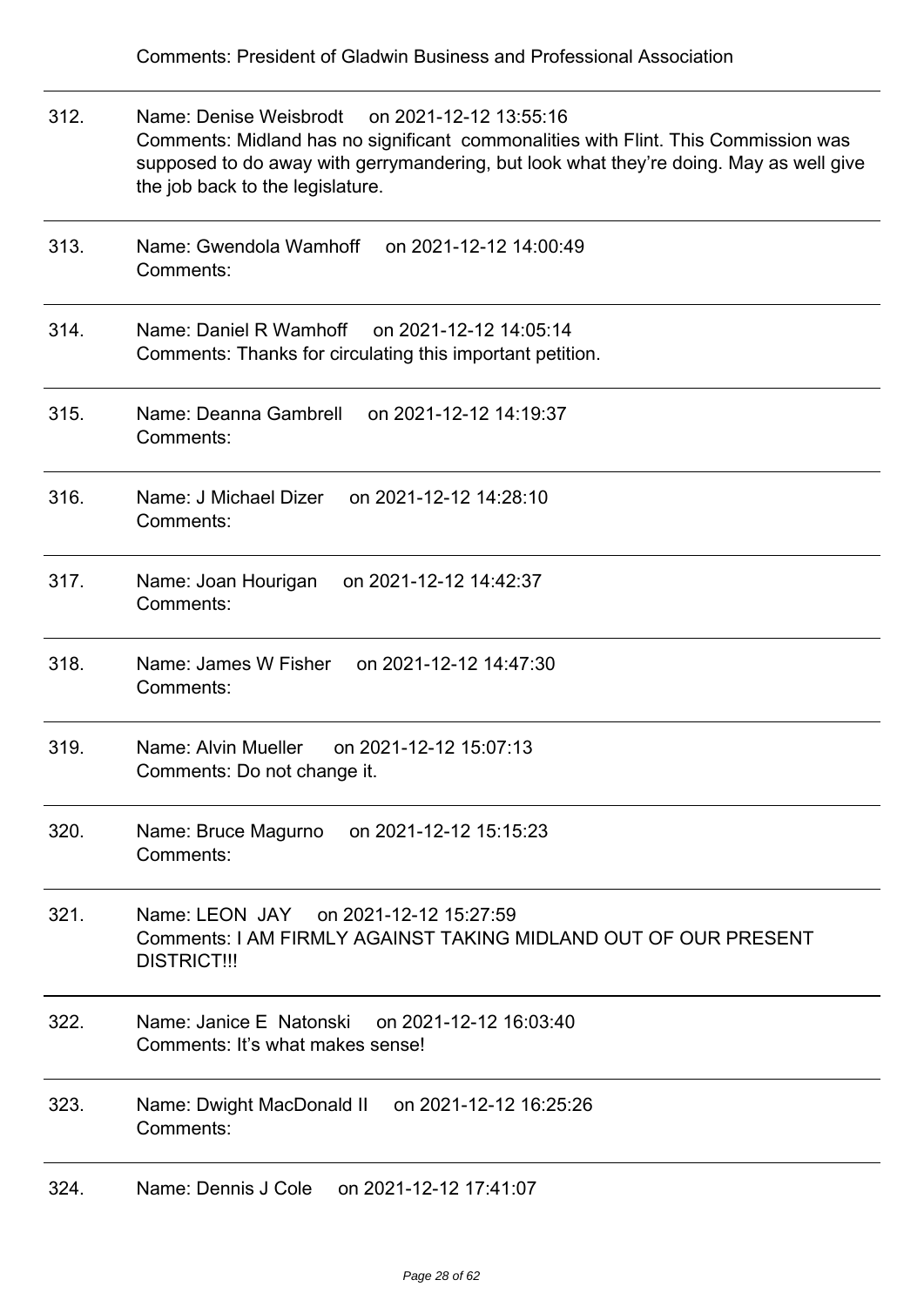Comments: I'm very disappointed with lack transparency out this commission, that was supposed to be the best thing for fair election and representation of district fairness. AND ITS ONLY MAKING WORST.

- 325. Name: William Weber on 2021-12-12 17:53:31 Comments: We more than ever need to be together after our tragic losses from the dam failures and flooding.
- 326. Name: Jason Henry on 2021-12-12 18:13:18 Comments: It makes NO logical sense to break up the City of Midland and County of Midland, nor does it make sense to lump Midland in with Flint for representation at the Federal level
- 327. Name: MARY E KEHR on 2021-12-12 18:46:59 Comments:
- 328. Name: Mary Anne Ferritto on 2021-12-12 20:23:57 Comments: I have lived in the city and 1 mile away in Larkin Township. It feels the same living in either place. It makes no sense that these areas be seperated from each other.
- 329. Name: Dawn Goslin on 2021-12-12 20:35:11 Comments: Keep Midland with Gkadwin
- 330. Name: Susan Stevens on 2021-12-12 21:16:33 Comments:
- 331. Name: Marjorie W Haskell on 2021-12-12 21:39:04 Comments: I want Midland county to remain with Gladwin,Clare, Isabella counties as a congressional district!
- 332. Name: Terrance Hall on 2021-12-12 22:27:39 Comments: we need a river valley /watershed district not some political gerrymandering. let common sense prevail.
- 333. Name: Mark Stachowiak on 2021-12-12 23:17:29 Comments:
- 334. Name: Ninaebg1 on 2021-12-12 23:25:23 Comments: WIN‼️
- 335. Name: Amanda Andrus on 2021-12-13 00:18:26 Comments: Do not remove Midland from the surrounding areas. Our communities share similar interests.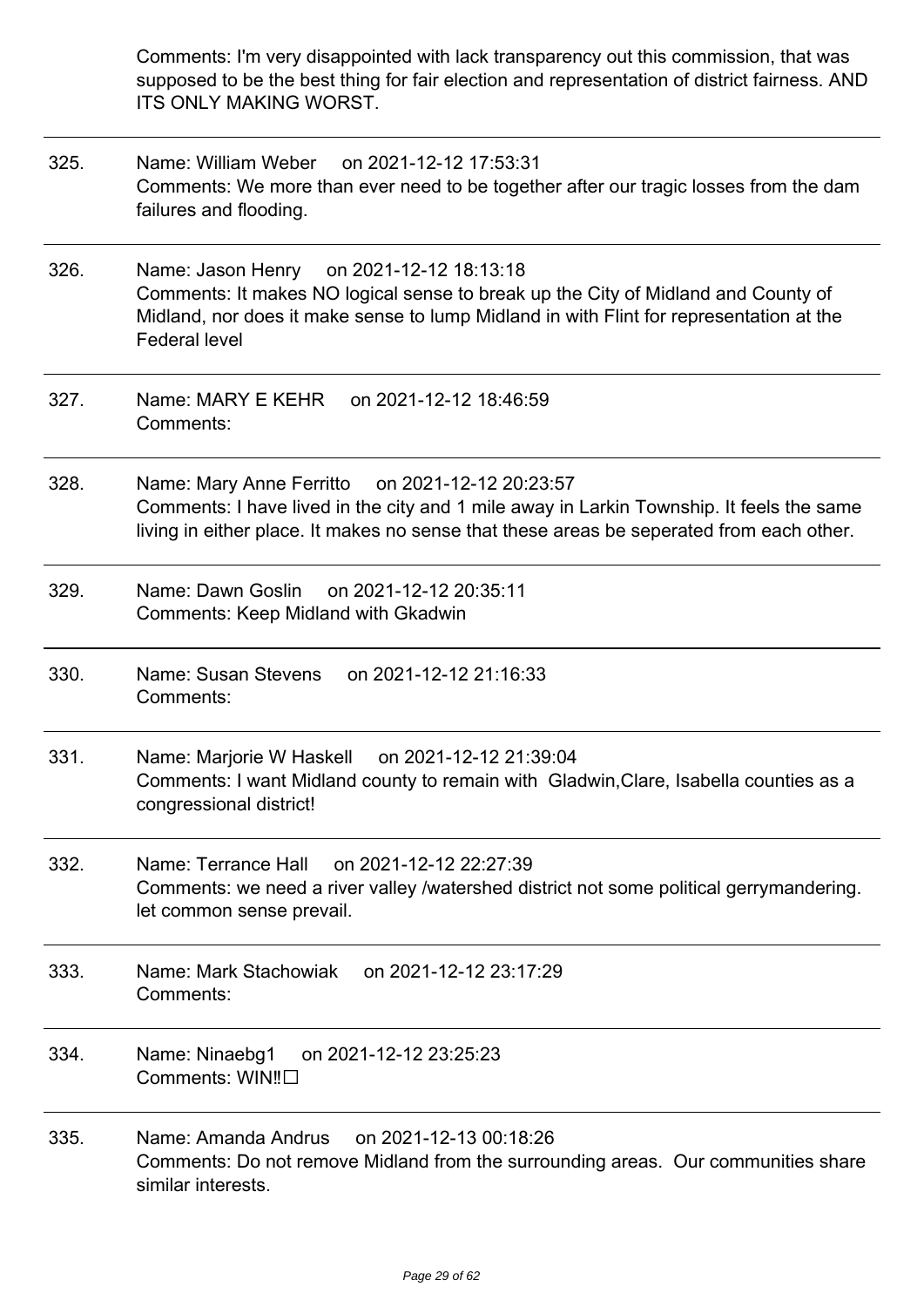| 336. | Name: Jennifer Murray<br>on 2021-12-13 00:24:06<br>Comments:                                                                                                                                                                                                                                                              |
|------|---------------------------------------------------------------------------------------------------------------------------------------------------------------------------------------------------------------------------------------------------------------------------------------------------------------------------|
| 337. | Name: Carl L Hamann<br>on 2021-12-13 01:21:00<br>Comments: Keep Gladwin and Midland county along with the city of Midland all in the<br>same district                                                                                                                                                                     |
| 338. | Name: Brandi Jimenez<br>on 2021-12-13 01:27:40<br>Comments:                                                                                                                                                                                                                                                               |
| 339. | on 2021-12-13 01:34:59<br>Name: Terri Stevenson<br>Comments: Keep Midland County and Gladwin County united.                                                                                                                                                                                                               |
| 340. | on 2021-12-13 01:36:02<br>Name: Scott noesen Noesen<br>Comments:                                                                                                                                                                                                                                                          |
| 341. | Name: Sherry Smith<br>on 2021-12-13 02:07:53<br>Comments:                                                                                                                                                                                                                                                                 |
| 342. | on 2021-12-13 02:19:05<br>Name: Stephanie Wolters<br>Comments:                                                                                                                                                                                                                                                            |
| 343. | Name: Brian T Pankow<br>on 2021-12-13 03:02:53<br>Comments: The new map is gerrymandering at its finest.                                                                                                                                                                                                                  |
| 344. | on 2021-12-13 03:04:43<br>Name: Catherine H Pankow<br>Comments:                                                                                                                                                                                                                                                           |
| 345. | Name: 梁梓珽<br>on 2021-12-13 04:28:26<br>Comments:                                                                                                                                                                                                                                                                          |
| 346. | Name: Christine Harper<br>on 2021-12-13 04:45:03<br>Comments: I think it is important to maintain Midland city and County with Gladwin. Flint<br>does not have the same issues or needs. It is a stretch in more ways than one to lump<br>them with Midland. It looks to me like the Democrats are trying to gerrymander. |
| 347. | Name: James L Harper<br>on 2021-12-13 04:46:28<br>Comments: Midland issues are not the same as Flint, our voice would never be heard if<br>we got linked with that DISTANT community.                                                                                                                                     |
| 348. | Name: Nancy Royster<br>on 2021-12-13 05:14:46                                                                                                                                                                                                                                                                             |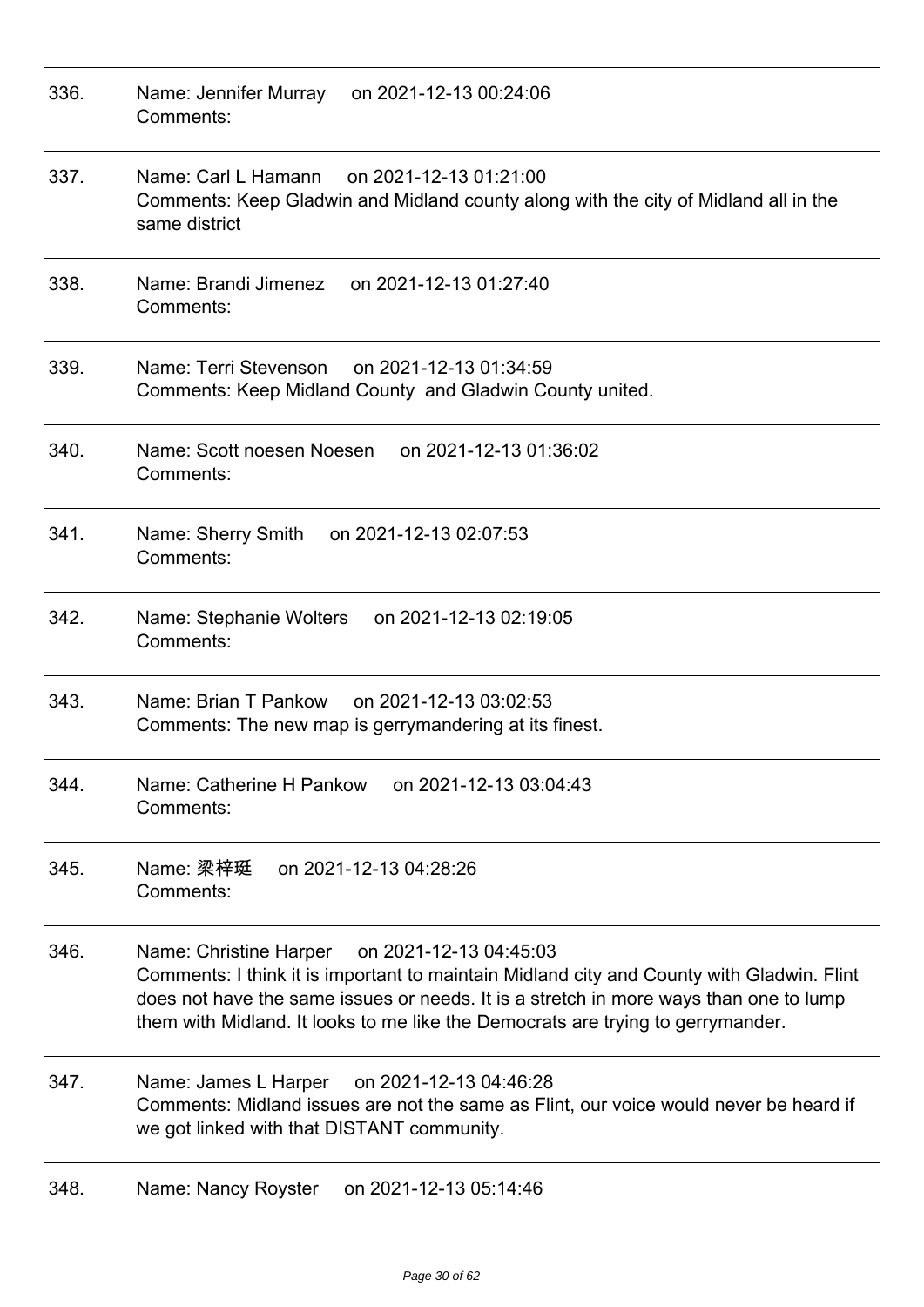| 349. | Name: Wackerle Lon<br>on 2021-12-13 12:22:27<br>Comments:      |
|------|----------------------------------------------------------------|
| 350. | Name: Michelle Brewer<br>on 2021-12-13 12:56:30<br>Comments:   |
| 351. | Name: William Leikhim<br>on 2021-12-13 13:12:40<br>Comments:   |
| 352. | Name: Karl Kamena<br>on 2021-12-13 13:36:08<br>Comments:       |
| 353. | Name: Jane Rowley-Smith<br>on 2021-12-13 14:20:28<br>Comments: |
| 354. | Name: Glenn<br>on 2021-12-13 14:21:29<br>Comments:             |
| 355. | Name: ewatchesomega ken on 2021-12-13 14:39:23<br>Comments:    |
| 356. | Name: Jenny Engelby<br>on 2021-12-13 15:01:13<br>Comments:     |
| 357. | Name: Rodney Kloha on 2021-12-13 15:20:50<br>Comments:         |
| 358. | Name: Eileen Poulos<br>on 2021-12-13 15:25:15<br>Comments:     |
| 359. | Name: Kevin Kennett<br>on 2021-12-13 15:26:15<br>Comments:     |
| 360. | Name: Gretchen Stuart<br>on 2021-12-13 15:45:28<br>Comments:   |
| 361. | Name: Christine Dizer<br>on 2021-12-13 16:24:10<br>Comments:   |
| 362. | Name: David Heying<br>on 2021-12-13 16:49:28                   |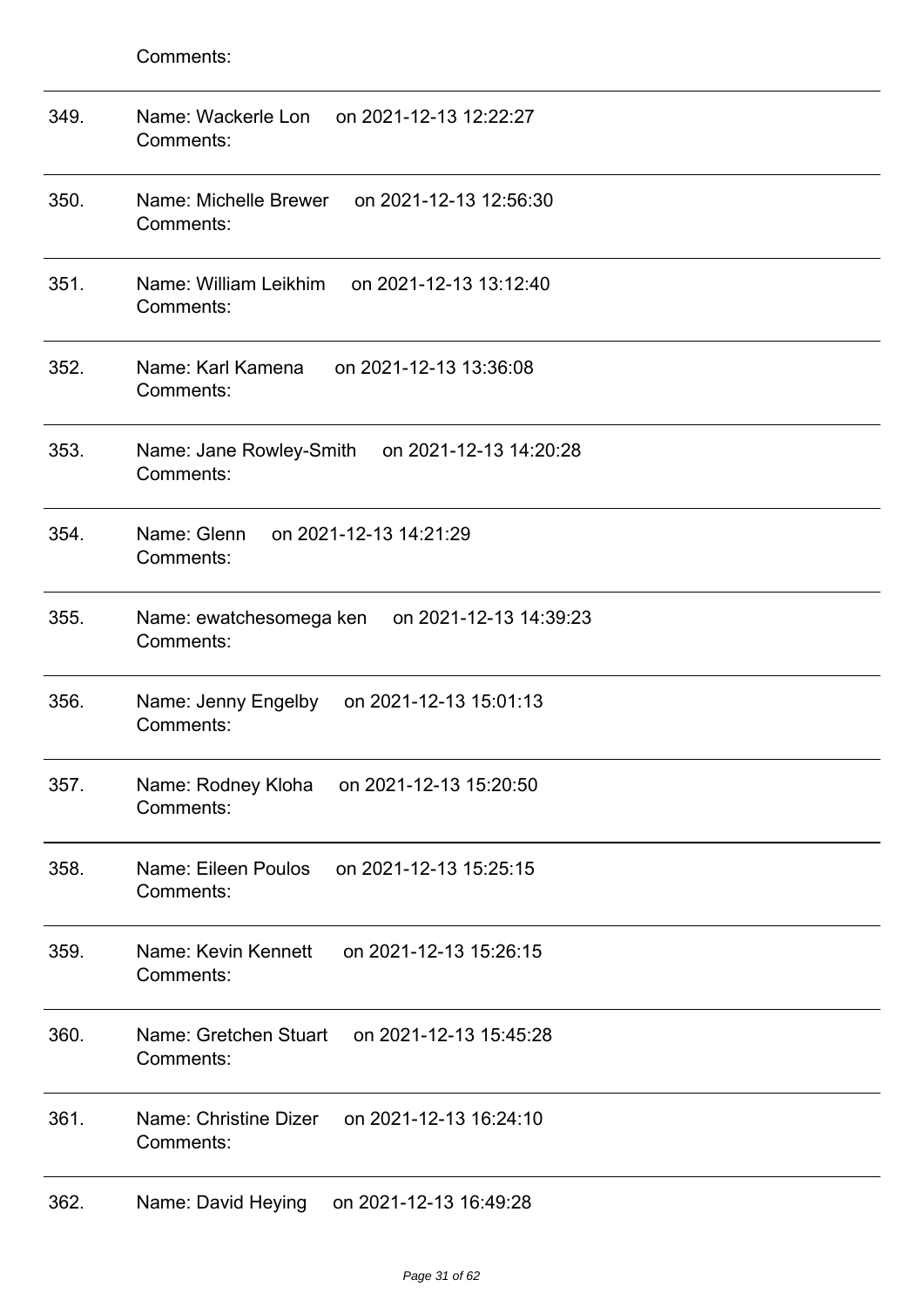| 363. | Name: Millard Kent<br>on 2021-12-13 17:15:19<br>Comments: WE MUST NOT LET THIS HAPPEN.                                                                                                                                  |
|------|-------------------------------------------------------------------------------------------------------------------------------------------------------------------------------------------------------------------------|
| 364. | Name: Betty Myers<br>on 2021-12-13 17:44:49<br>Comments: Don't try to fix what is not broken!                                                                                                                           |
| 365. | on 2021-12-13 18:30:10<br>Name: Shirley W McLean<br>Comments:                                                                                                                                                           |
| 366. | Name: Nicholas Stoutenburg<br>on 2021-12-13 18:31:38<br>Comments:                                                                                                                                                       |
| 367. | Name: Henry David Naessens<br>on 2021-12-13 18:36:11<br>Comments:                                                                                                                                                       |
| 368. | Name: James McLean<br>on 2021-12-13 18:42:39<br>Comments:                                                                                                                                                               |
| 369. | on 2021-12-13 18:47:12<br>Name: Stephen Houseal<br>Comments:                                                                                                                                                            |
| 370. | Name: Kevin Elza<br>on 2021-12-13 18:49:16<br>Comments:                                                                                                                                                                 |
| 371. | Name: Thomas May<br>on 2021-12-13 18:51:22<br>Comments:                                                                                                                                                                 |
| 372. | on 2021-12-13 18:53:36<br>Name: Zoa May<br>Comments:                                                                                                                                                                    |
| 373. | on 2021-12-13 18:58:51<br>Name: Greg Striebel<br>Comments: Keep Midland with the rest of Midland County and combined with Gladwin<br>County, we share the same geographical and social structure and associated issues. |
| 374. | Name: Robert McKellar<br>on 2021-12-13 19:22:59<br>Comments: This surgery of Clare, Gladwin, Isabella and Midland county versus the City<br>of Midland makes no sense<br>at all.                                        |
| 375. | Name: Annette M Shafer<br>on 2021-12-13 19:50:39                                                                                                                                                                        |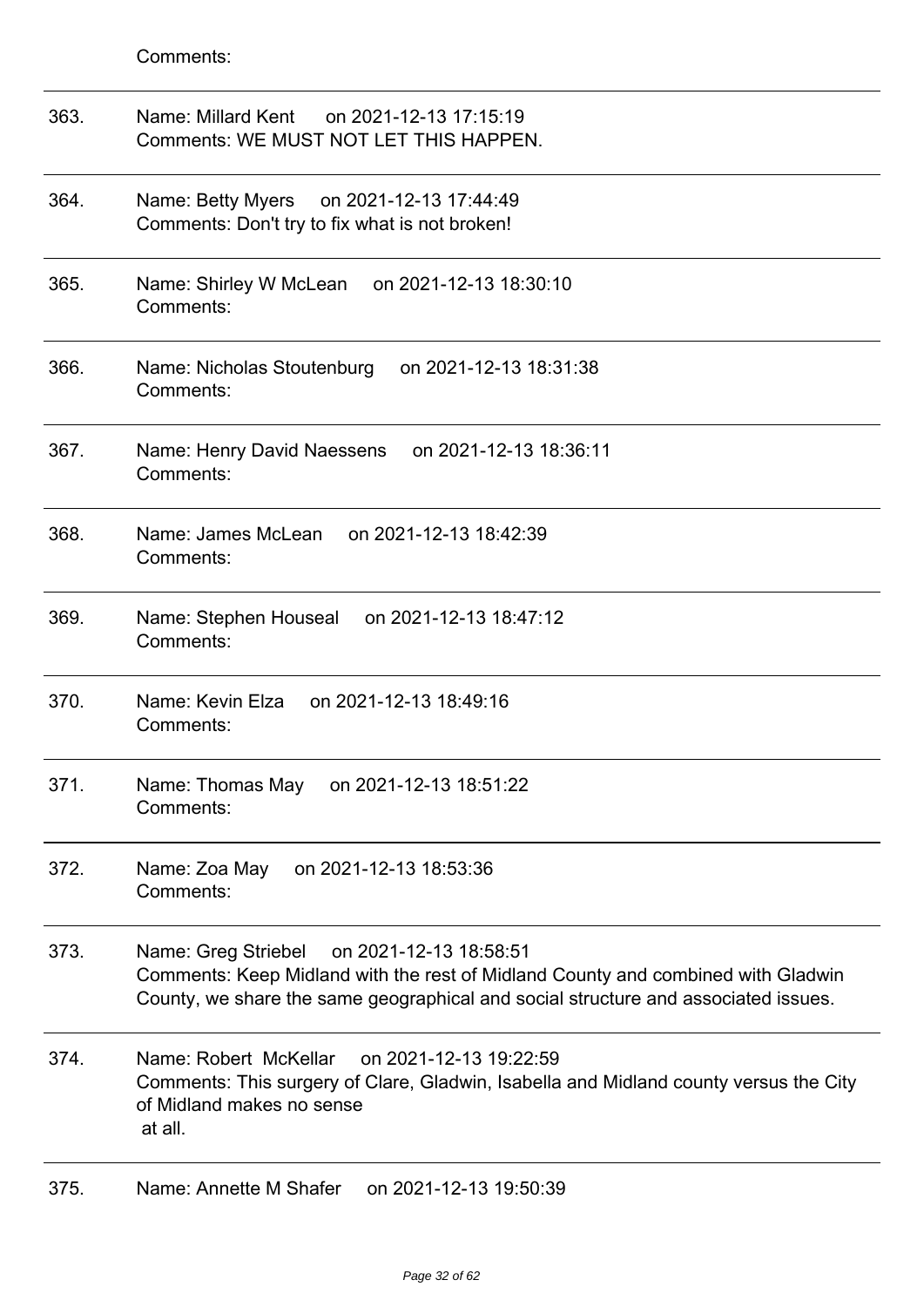- 376. Name: James D Striebel on 2021-12-13 20:36:46 Comments: The proposal to carve out Midland is wrong. It takes away our voice in Washington.
- 377. Name: Eric Dorrien on 2021-12-13 21:02:42 Comments: Keep Midland County and City of Midland together, in one Congressional District and link Midland and Gladwin counties together as well.
- 378. Name: Susan Campbell on 2021-12-13 21:35:04 Comments:
- 379. Name: Cynthia G Schuette on 2021-12-13 22:12:10 Comments:
- 380. Name: Doreen F Starner on 2021-12-13 22:14:34 Comments:
- 381. Name: Betsy L Wise on 2021-12-13 22:48:56 Comments: Gerrymandering is wrong no matter which party does it. This is over the top!
- 382. Name: Charles W Tabb on 2021-12-13 23:23:30 Comments:
- 383. Name: Mary Ann Tabb on 2021-12-14 01:35:01 Comments:
- 384. Name: Terrance Sharp on 2021-12-14 01:51:50 Comments: Must be redistricting because democrats feel threatened trump will win 2024
- 385. Name: Lisa Hansen on 2021-12-14 05:05:01 Comments:
- 386. Name: Martha M Avina on 2021-12-14 06:33:22 Comments:
- 387. Name: Thayer A Brown on 2021-12-14 11:45:56 Comments:
- 388. Name: Matt Markell on 2021-12-14 15:03:27 Comments: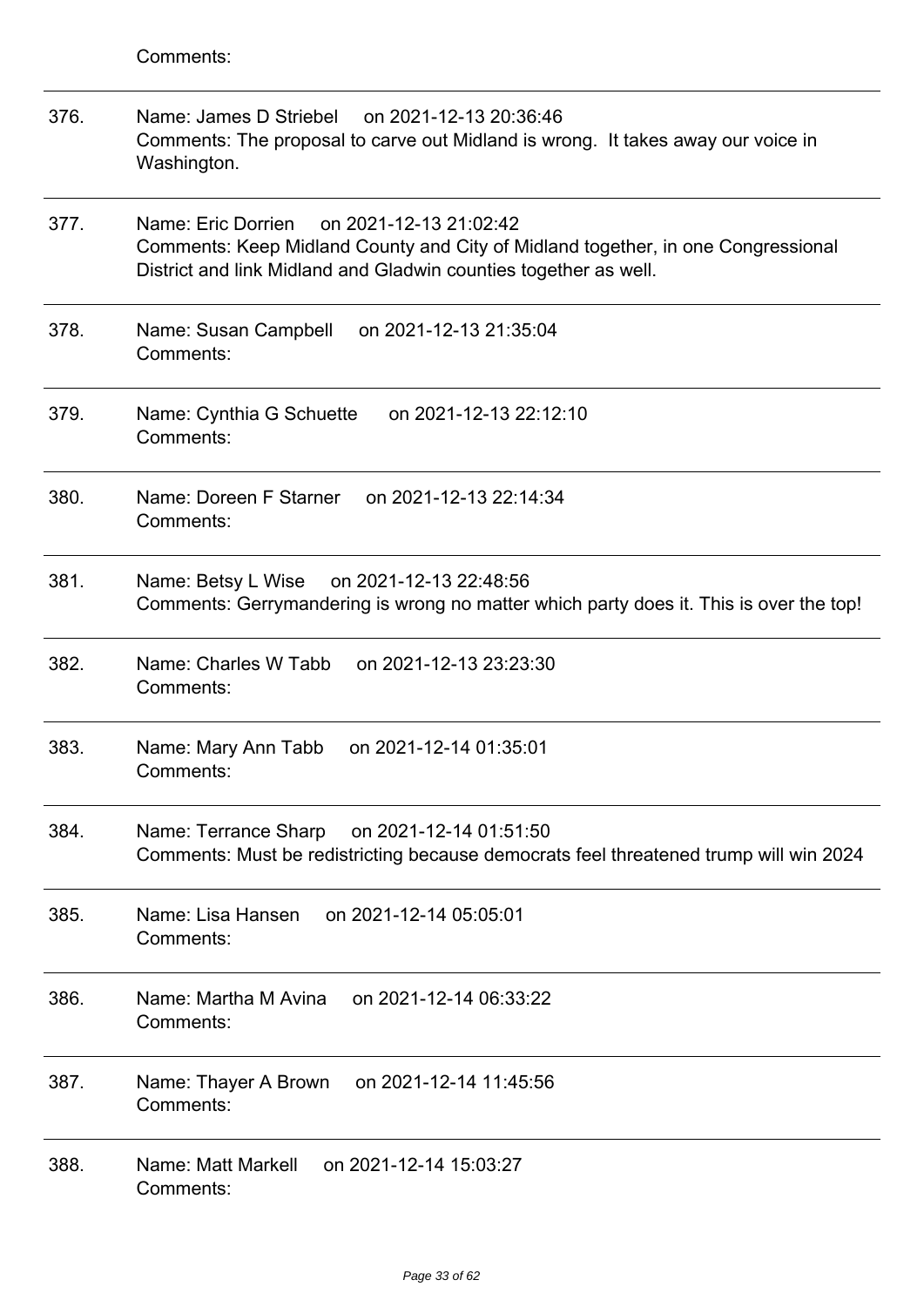| 389. | Name: Lynne Gutowski<br>on 2021-12-14 16:41:32<br>Comments:                                                                                 |
|------|---------------------------------------------------------------------------------------------------------------------------------------------|
| 390. | Name: Arthur Kuper on 2021-12-14 19:13:45<br>Comments:                                                                                      |
| 391. | on 2021-12-14 19:43:01<br>Name: Nathan<br>Comments: Do NOT include Midland county with Genesee county / Flint!                              |
| 392. | Name: Howard Benford<br>on 2021-12-14 19:48:58<br>Comments:                                                                                 |
| 393. | Name: Samantha Elliott<br>on 2021-12-14 22:25:19<br><b>Comments: This is ridiculous</b>                                                     |
| 394. | Name: Dean Titus on 2021-12-14 22:47:42<br>Comments: Keep us with Gladwin!!                                                                 |
| 395. | Name: Charles Peters<br>on 2021-12-14 22:52:18<br>Comments:                                                                                 |
| 396. | Name: Mark Haskin<br>on 2021-12-14 22:54:25<br>Comments:                                                                                    |
| 397. | Name: Mark Campbell<br>on 2021-12-15 01:05:24<br>Comments:                                                                                  |
| 398. | on 2021-12-15 01:07:48<br>Name: Virginia Syversen<br>Comments:                                                                              |
| 399. | on 2021-12-15 01:17:19<br>Name: Judy Rapanos<br>Comments:                                                                                   |
| 400. | Name: Janice Shankus<br>on 2021-12-15 01:46:45<br>Comments: Don't agree to this change if the purpose is to enable Liberals to get elected! |
| 401. | on 2021-12-15 01:52:30<br>Name: Jason Johnson<br>Comments:                                                                                  |
| 402. | Name: Joy DeSimpelaere<br>on 2021-12-15 01:52:58<br>Comments:                                                                               |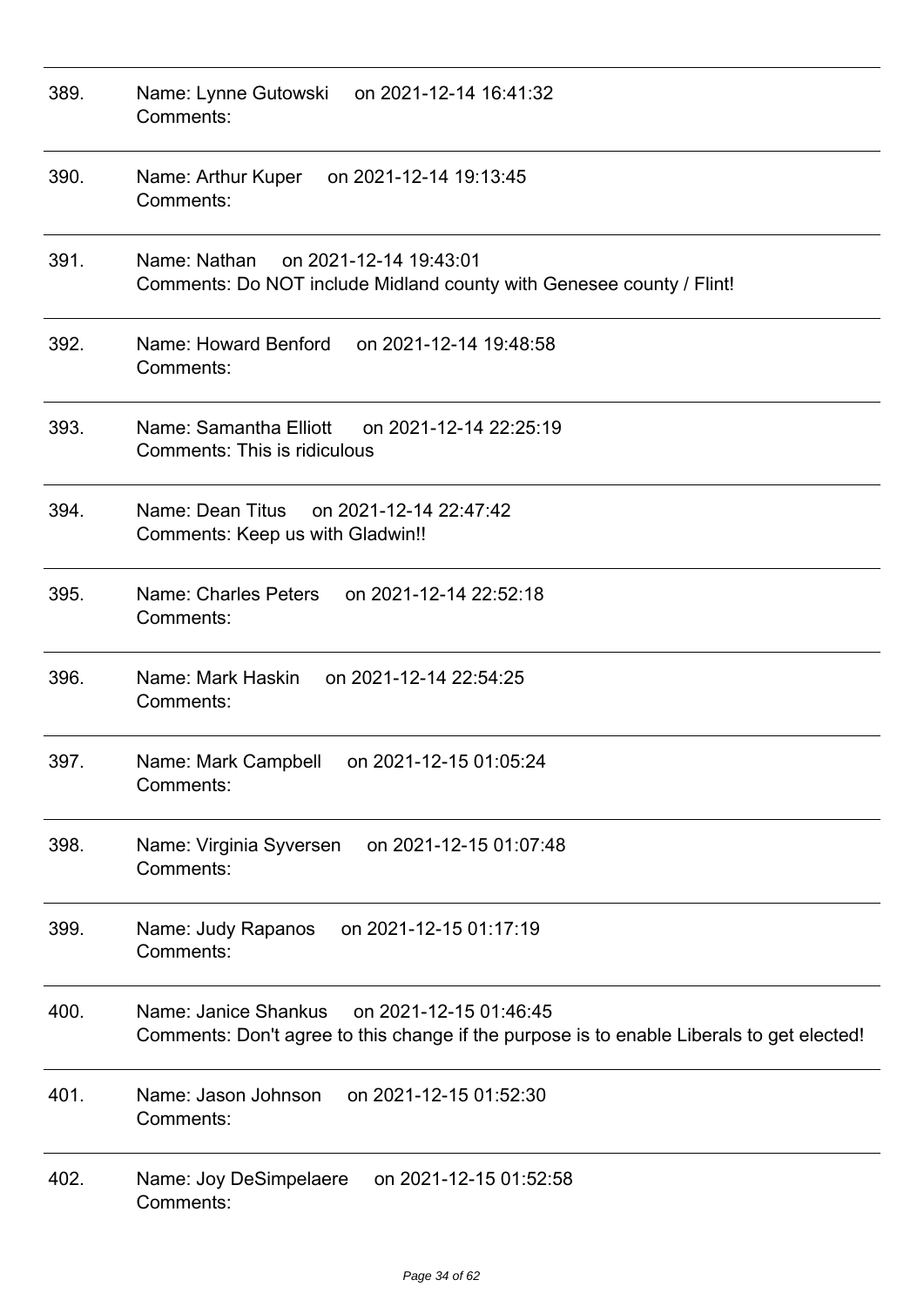| 403. | Name: Mark Kloha<br>on 2021-12-15 02:00:06<br>Comments: There's nothing to gain from this except for segregating an all ready divided<br>community, state, and nation. It's not about numbers to the people, it's about<br>representation. |
|------|--------------------------------------------------------------------------------------------------------------------------------------------------------------------------------------------------------------------------------------------|
| 404. | Name: Susan Morley<br>on 2021-12-15 02:33:03<br>Comments:                                                                                                                                                                                  |
| 405. | Name: Matt<br>on 2021-12-15 02:33:42<br>Comments:                                                                                                                                                                                          |
| 406. | Name: Bernadette Zaremba<br>on 2021-12-15 02:46:46<br>Comments:                                                                                                                                                                            |
| 407. | Name: Kori Marker<br>on 2021-12-15 02:53:00<br>Comments:                                                                                                                                                                                   |
| 408. | on 2021-12-15 03:14:34<br>Name: Schweinsberg Janis<br>Comments:                                                                                                                                                                            |
| 409. | Name: Laurence Richard Larson<br>on 2021-12-15 04:07:24<br>Comments:                                                                                                                                                                       |
| 410. | Name: Eva Ocando Larson<br>on 2021-12-15 04:09:42<br>Comments:                                                                                                                                                                             |
| 411. | Name: Carrie<br>on 2021-12-15 04:13:36<br>Comments:                                                                                                                                                                                        |
| 412. | on 2021-12-15 04:18:42<br>Name: Rita Raab<br>Comments:                                                                                                                                                                                     |
| 413. | Name: Jason H Hall on 2021-12-15 04:20:54<br>Comments:                                                                                                                                                                                     |
| 414. | on 2021-12-15 04:22:42<br>Name: Richard Dumler<br>Comments:                                                                                                                                                                                |
| 415. | Name: Charles R Owens on 2021-12-15 04:26:09<br>Comments:                                                                                                                                                                                  |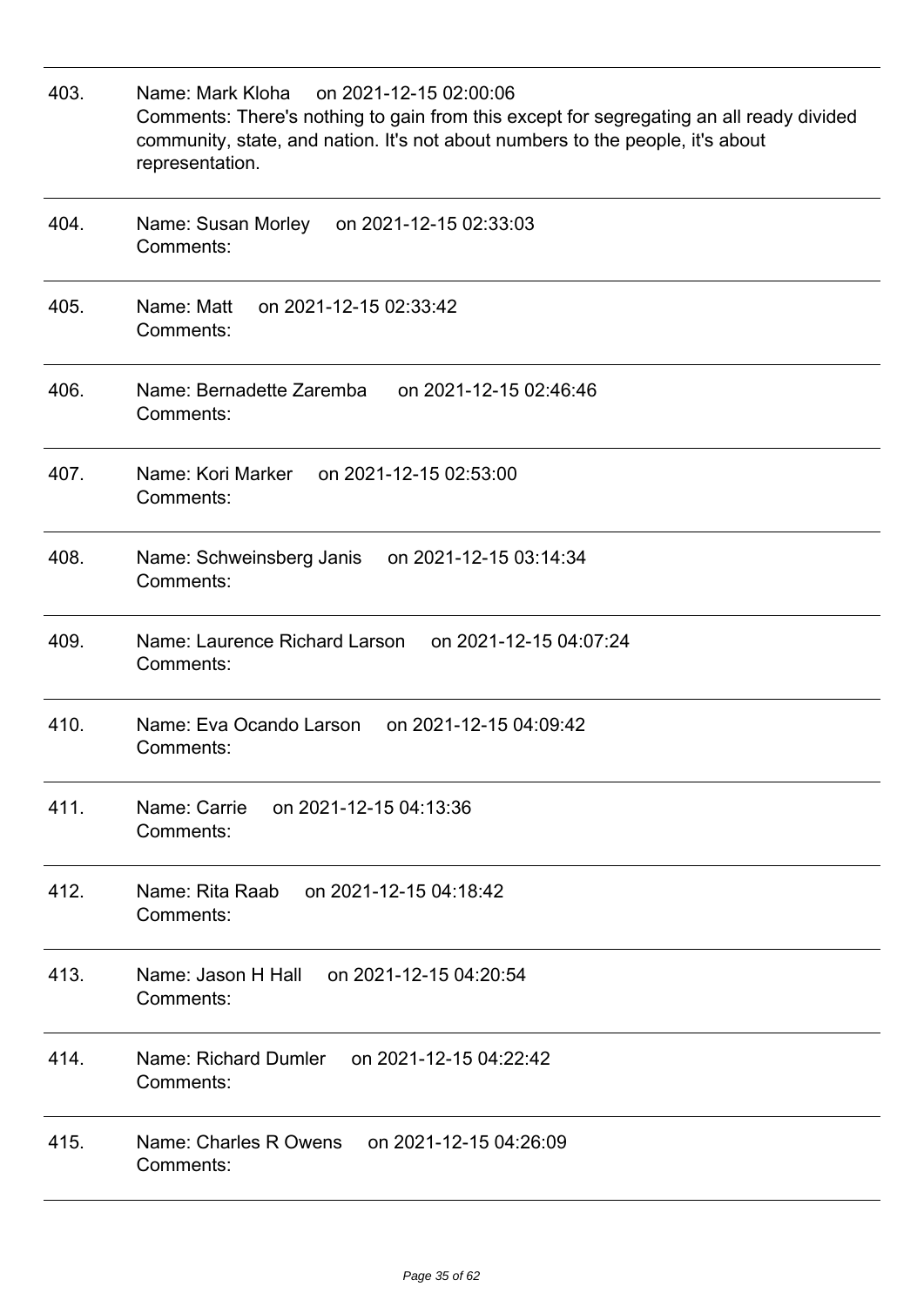416. Name: Ellen Albrecht on 2021-12-15 04:35:23 Comments: It is important that Midland, Gladwin, Gratiot Isabella continue to be defined as a geographic area and linked and represented by the current state and federal reps. The health care system, and education system are connected to these local counties and therefor have much in common. They also are similar in size with contiguous counties, small cities, and rural areas. We have nothing in common with Flint in terms of size of communities, and the health care and educational system. Being lumped into counties that are much larger will mean the smaller counties we are in will get overlooked and/or be provided less resources and attention. Please keep our region as it is.

417. Name: Moonyoung Chung on 2021-12-15 04:37:18

Comments: 418. Name: Gary Glenn on 2021-12-15 04:42:22 Comments: 419. Name: Curtis Brown on 2021-12-15 04:44:50 Comments: 420. Name: Ashley Bergman on 2021-12-15 04:54:18 Comments: 421. Name: Carol Zombeck on 2021-12-15 05:10:00 Comments: Please do not split Midland County with redistricting. 422. Name: tina anganis on 2021-12-15 05:15:30 Comments: keep midland - gladwin together 423. Name: Mary Rocha on 2021-12-15 06:18:39 Comments: 424. Name: Erich Kickland on 2021-12-15 06:46:36 Comments: 425. Name: David Johnson on 2021-12-15 06:58:49 Comments: 426. Name: Timothy Boychuck on 2021-12-15 09:21:10 Comments: 427. Name: Denise Long on 2021-12-15 09:21:26 Comments: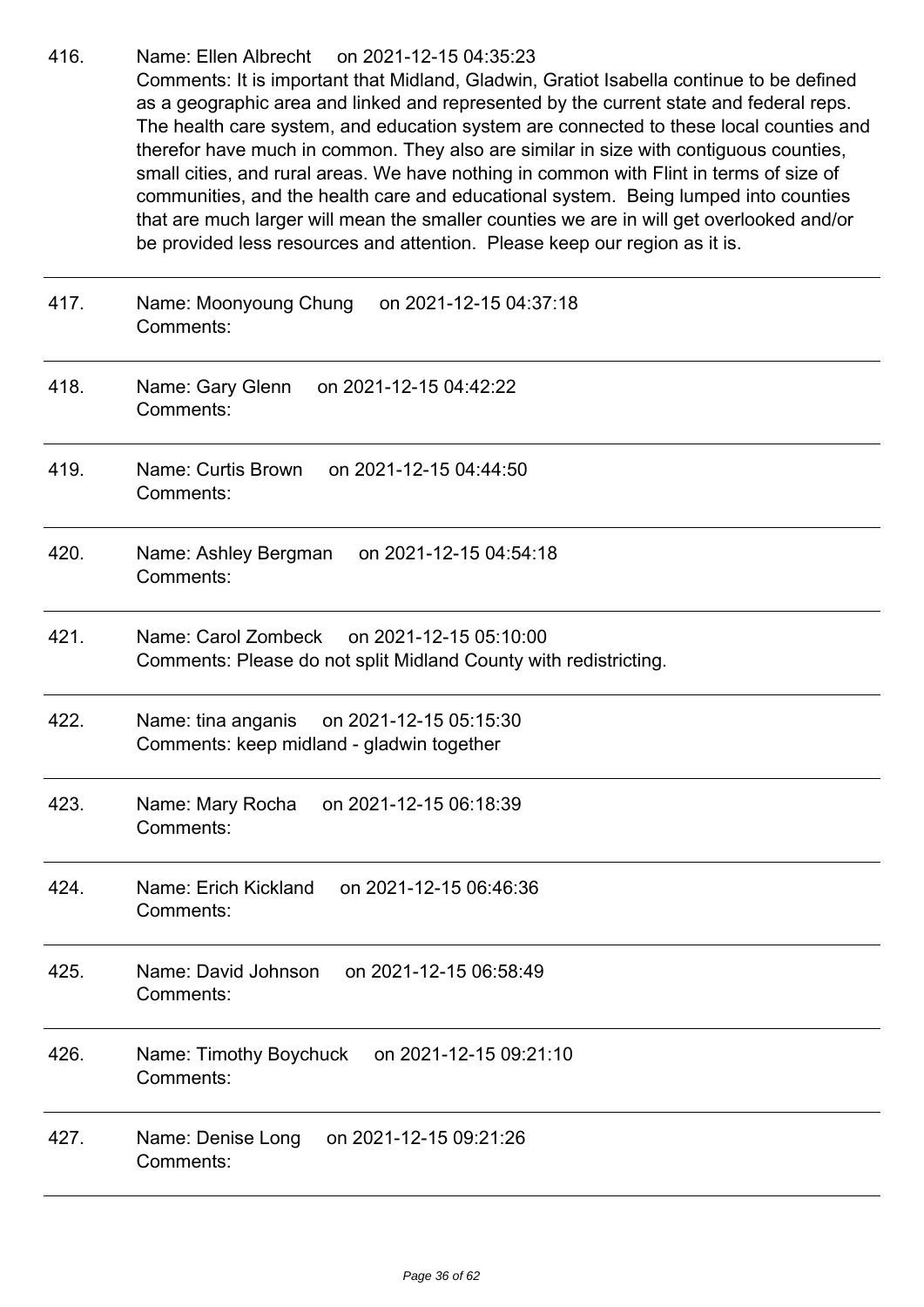| 428. | Name: Malindia Lentz on 2021-12-15 09:26:04<br>Comments:                                                                               |
|------|----------------------------------------------------------------------------------------------------------------------------------------|
| 429. | Name: Melissa Anderson on 2021-12-15 09:57:51<br>Comments:                                                                             |
| 430. | Name: Brenda Cesaretti<br>on 2021-12-15 10:00:33<br>Comments:                                                                          |
| 431. | Name: Heidi Tweedie<br>on 2021-12-15 10:46:45<br>Comments:                                                                             |
| 432. | Name: Jill Rechsteiner<br>on 2021-12-15 10:47:52<br>Comments:                                                                          |
| 433. | Name: Sherry Sasse<br>on 2021-12-15 10:56:22<br>Comments:                                                                              |
| 434. | Name: Andrea Fenton on 2021-12-15 11:03:13<br>Comments: Keep them together.                                                            |
| 435. | Name: Tiffany Serafin<br>on 2021-12-15 11:04:23<br>Comments:                                                                           |
| 436. | Name: Marcia Blackson on 2021-12-15 11:04:37<br>Comments: Keep Midland County whole and with our community neighbors Gladwin<br>County |
| 437. | Name: Carol Jean Cushman<br>on 2021-12-15 11:15:02<br>Comments:                                                                        |
| 438. | Name: Jeffrey R Bean<br>on 2021-12-15 11:30:10<br>Comments: Who is responsible for this mess?                                          |
| 439. | on 2021-12-15 11:33:34<br>Name: Marcy Burgess<br>Comments: It has worked for so many years please leave the counties as they are.      |
| 440. | Name: Bill G Schuette<br>on 2021-12-15 11:42:42<br>Comments:                                                                           |
| 441. | on 2021-12-15 11:49:57<br>Name: Amy Heydenburg<br>Comments:                                                                            |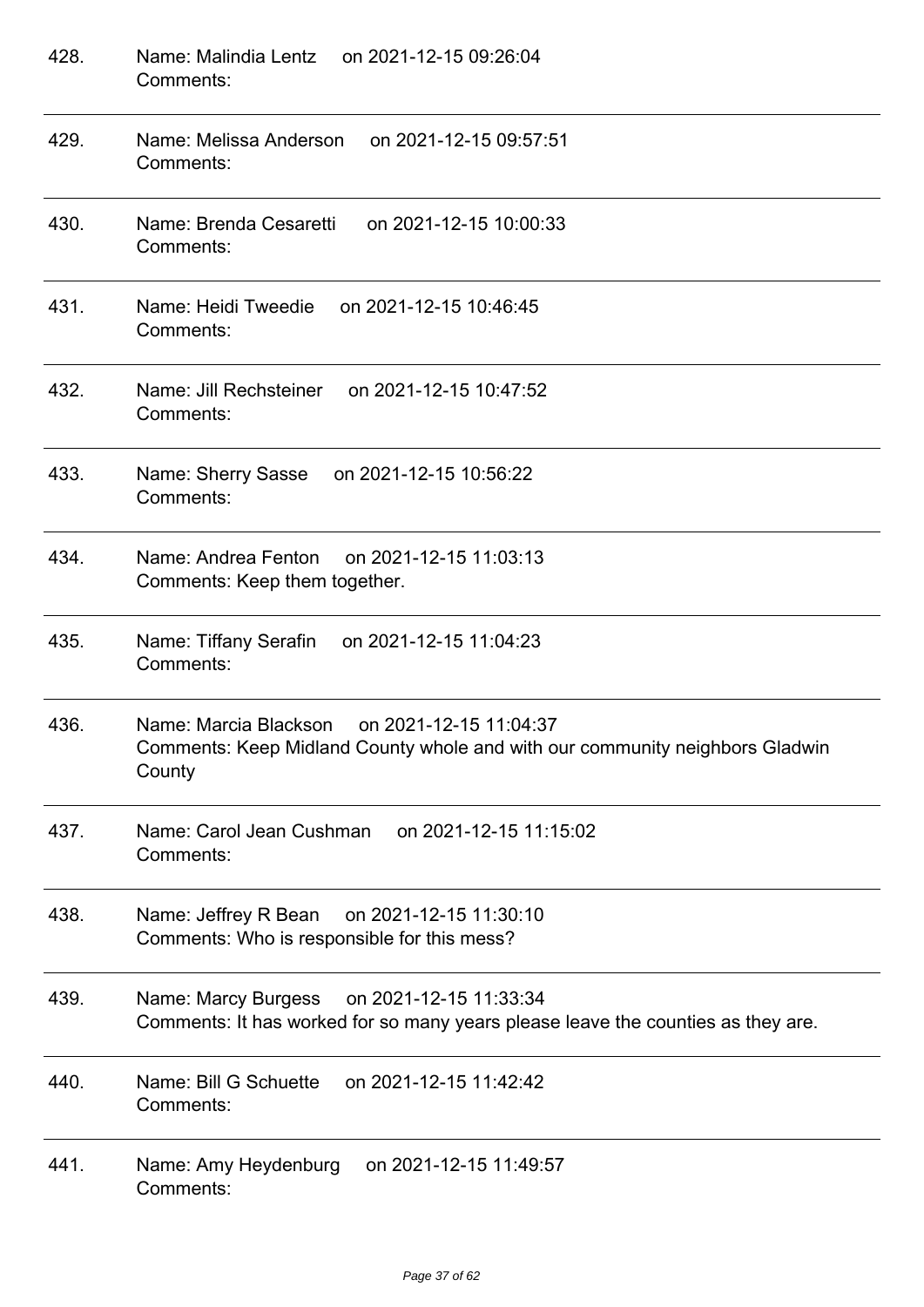| 442. | Name: Anthony Mitus<br>on 2021-12-15 11:53:26<br>Comments:                                                                                                                                                                                                                                      |
|------|-------------------------------------------------------------------------------------------------------------------------------------------------------------------------------------------------------------------------------------------------------------------------------------------------|
| 443. | Name: Megan<br>on 2021-12-15 11:58:01<br>Comments:                                                                                                                                                                                                                                              |
| 444. | Name: James Sutika<br>on 2021-12-15 11:59:02<br>Comments:                                                                                                                                                                                                                                       |
| 445. | Name: Jon Lauderbach<br>on 2021-12-15 12:04:48<br>Comments:                                                                                                                                                                                                                                     |
| 446. | Name: Jack Tigner<br>on 2021-12-15 12:08:07<br>Comments:                                                                                                                                                                                                                                        |
| 447. | Name: Teresa Quintana<br>on 2021-12-15 12:10:36<br>Comments:                                                                                                                                                                                                                                    |
| 448. | Name: Linda Haven<br>on 2021-12-15 12:10:52<br>Comments:                                                                                                                                                                                                                                        |
| 449. | Name: Daniel Haven<br>on 2021-12-15 12:12:01<br>Comments:                                                                                                                                                                                                                                       |
| 450. | Name: Bobbie Crawford<br>on 2021-12-15 12:12:05<br>Comments: Midland-Gladwin has always been logical, common sense Midland-Flint is<br>just plain ignorant and dont make any sense at all except for political gain which then its<br>not for the people its an easier way for more voter fraud |
| 451. | Name: Karen L Moore<br>on 2021-12-15 12:13:15<br>Comments: Gladwin and Midland counties are the best definition of "communities of<br>interest." Please keep them together.                                                                                                                     |
| 452. | on 2021-12-15 12:13:24<br>Name: Lucy Schweigert<br>Comments:                                                                                                                                                                                                                                    |
| 453. | Name: Danny Nagel<br>on 2021-12-15 12:19:37<br>Comments: Keep the district lines as they are. Midland and Gladwin need to be as one!                                                                                                                                                            |
| 454. | on 2021-12-15 12:19:49<br>Name: Julie Franks<br>Comments:                                                                                                                                                                                                                                       |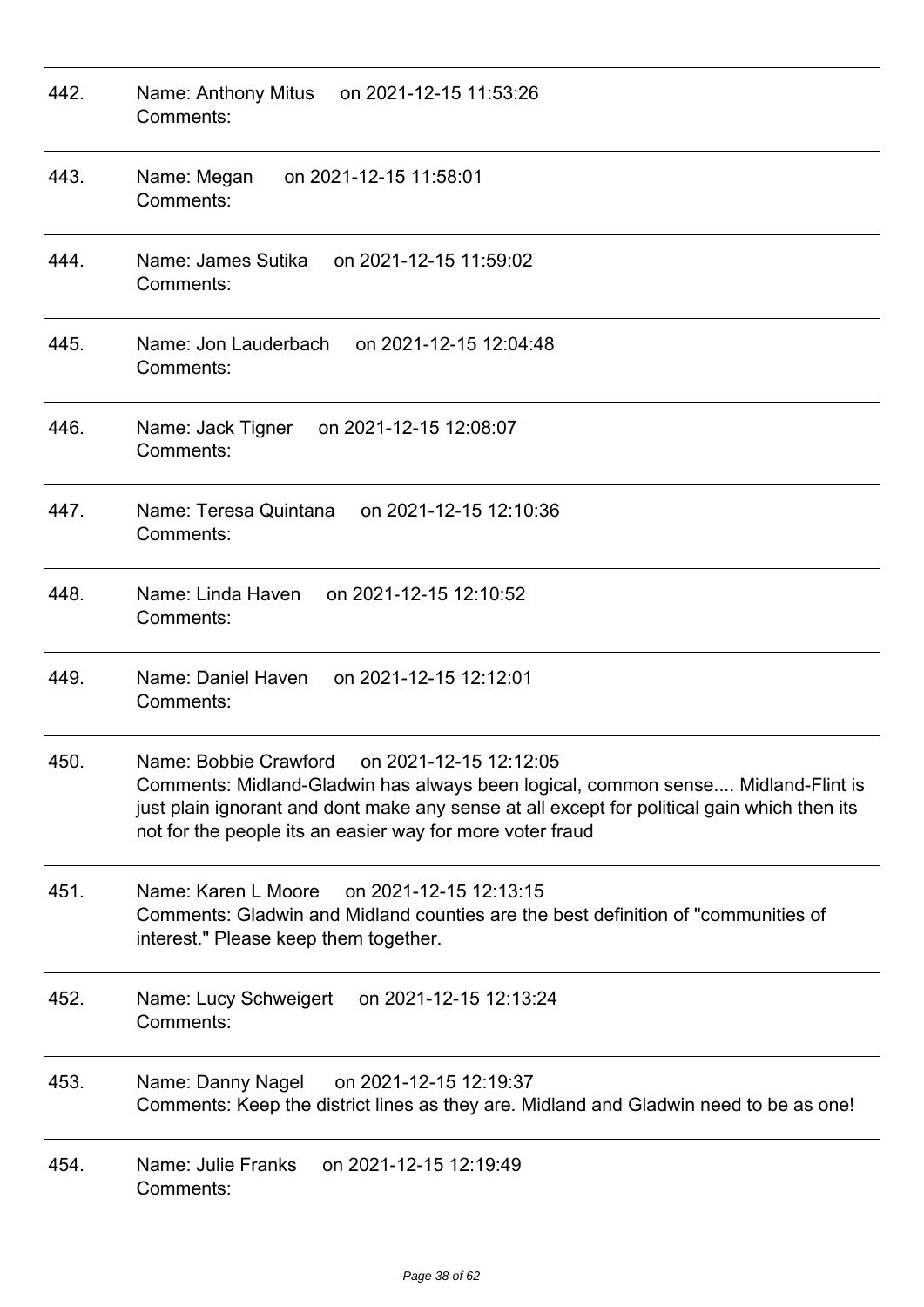| 455. | Name: Ryan Cox<br>on 2021-12-15 12:19:52<br>Comments:                                                                                                                                                                                                        |
|------|--------------------------------------------------------------------------------------------------------------------------------------------------------------------------------------------------------------------------------------------------------------|
| 456. | Name: Scott Govitz on 2021-12-15 12:20:43<br>Comments: Keep midland whole and our collaborative efforts of flood and economic<br>recovery alive in this district and region.                                                                                 |
| 457. | Name: Kristi Nagel<br>on 2021-12-15 12:24:42<br>Comments: I support Midland and Gladwin United.                                                                                                                                                              |
| 458. | on 2021-12-15 12:24:42<br>Name: Kristi Nagel<br>Comments: I support Midland and Gladwin United.                                                                                                                                                              |
| 459. | on 2021-12-15 12:30:38<br>Name: Raymond Cushman<br>Comments:                                                                                                                                                                                                 |
| 460. | Name: VAL R LEMEN<br>on 2021-12-15 12:30:40<br>Comments:                                                                                                                                                                                                     |
| 461. | Name: Annette Shafer<br>on 2021-12-15 12:33:29<br>Comments:                                                                                                                                                                                                  |
| 462. | Name: Dawn Bartell Bartell<br>on 2021-12-15 12:36:53<br>Comments: Please keep the counties together to allow us to received federal grant<br>dollars for our Health Care System and to promote tax and energy policies that drive Mid-<br>Michigan's economy |
| 463. | on 2021-12-15 12:37:44<br>Name: David Adams<br>Comments:                                                                                                                                                                                                     |
| 464. | on 2021-12-15 12:38:30<br>Name: Victor DeSimpelaere<br>Comments:                                                                                                                                                                                             |
| 465. | Name: Kellie Sherlock<br>on 2021-12-15 12:39:09<br>Comments:                                                                                                                                                                                                 |
| 466. | on 2021-12-15 12:42:45<br>Name: Peigi Huber<br>Comments:                                                                                                                                                                                                     |
| 467. | Name: Patricia L Naessens<br>on 2021-12-15 12:51:58<br>Comments:                                                                                                                                                                                             |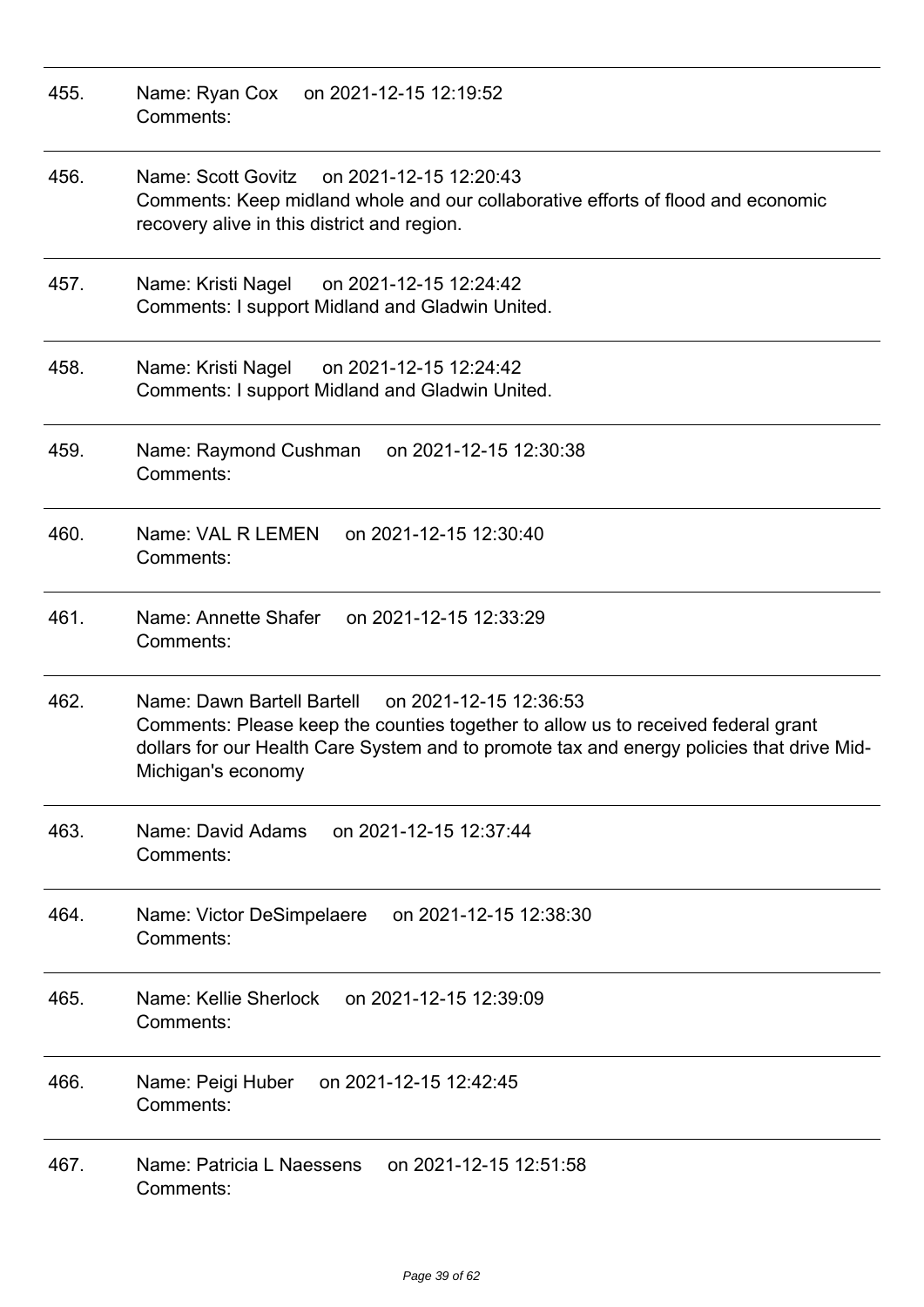| 468. | Name: Roseann Schwartz<br>on 2021-12-15 12:56:48<br>Comments:                                                                                                                                                                                                                                                                                              |
|------|------------------------------------------------------------------------------------------------------------------------------------------------------------------------------------------------------------------------------------------------------------------------------------------------------------------------------------------------------------|
| 469. | Name: Margaret Weick<br>on 2021-12-15 13:00:06<br>Comments:                                                                                                                                                                                                                                                                                                |
| 470. | on 2021-12-15 13:01:40<br>Name: Kathryn Joffre<br>Comments:                                                                                                                                                                                                                                                                                                |
| 471. | Name: Linda McMackin<br>on 2021-12-15 13:03:33<br>Comments: Don't change district lines.                                                                                                                                                                                                                                                                   |
| 472. | Name: Sally Bartosek<br>on 2021-12-15 13:03:38<br>Comments: Stop gerrymandering. Keep Midland Co. whole.                                                                                                                                                                                                                                                   |
| 473. | Name: Natalie Gingras Hazen on 2021-12-15 13:05:21<br>Comments: I petition to keep Midland part of Gladwin. Don't parcel our community out.                                                                                                                                                                                                                |
| 474. | Name: Juliann Hamann<br>on 2021-12-15 13:07:41<br>Comments:                                                                                                                                                                                                                                                                                                |
| 475. | Name: elaine cook<br>on 2021-12-15 13:09:31<br>Comments: City of Midland and Midland County must obviously work together to achieve<br>common goals. Midland and Gladwin Counties share a border-and common goals (the<br>flood!). Flint is more big city-metropolitan; we have more rural issues that need to be<br>addressed. This would benefit no one. |
| 476. | Name: Jamie Maxwell<br>on 2021-12-15 13:15:08<br>Comments:                                                                                                                                                                                                                                                                                                 |
| 477. | Name: Brad D Blasy<br>on 2021-12-15 13:15:11<br>Comments:                                                                                                                                                                                                                                                                                                  |
| 478. | on 2021-12-15 13:16:10<br>Name: Barbara junga<br>Comments:                                                                                                                                                                                                                                                                                                 |
| 479. | Name: Steve Shafer<br>on 2021-12-15 13:22:46<br>Comments: Please keep midland county whole with Gladwin Co.                                                                                                                                                                                                                                                |
| 480. | on 2021-12-15 13:27:33<br>Name: Dawn Betha<br>Comments: Separating the city of Midland from Midland county is WRONG! Keeping                                                                                                                                                                                                                               |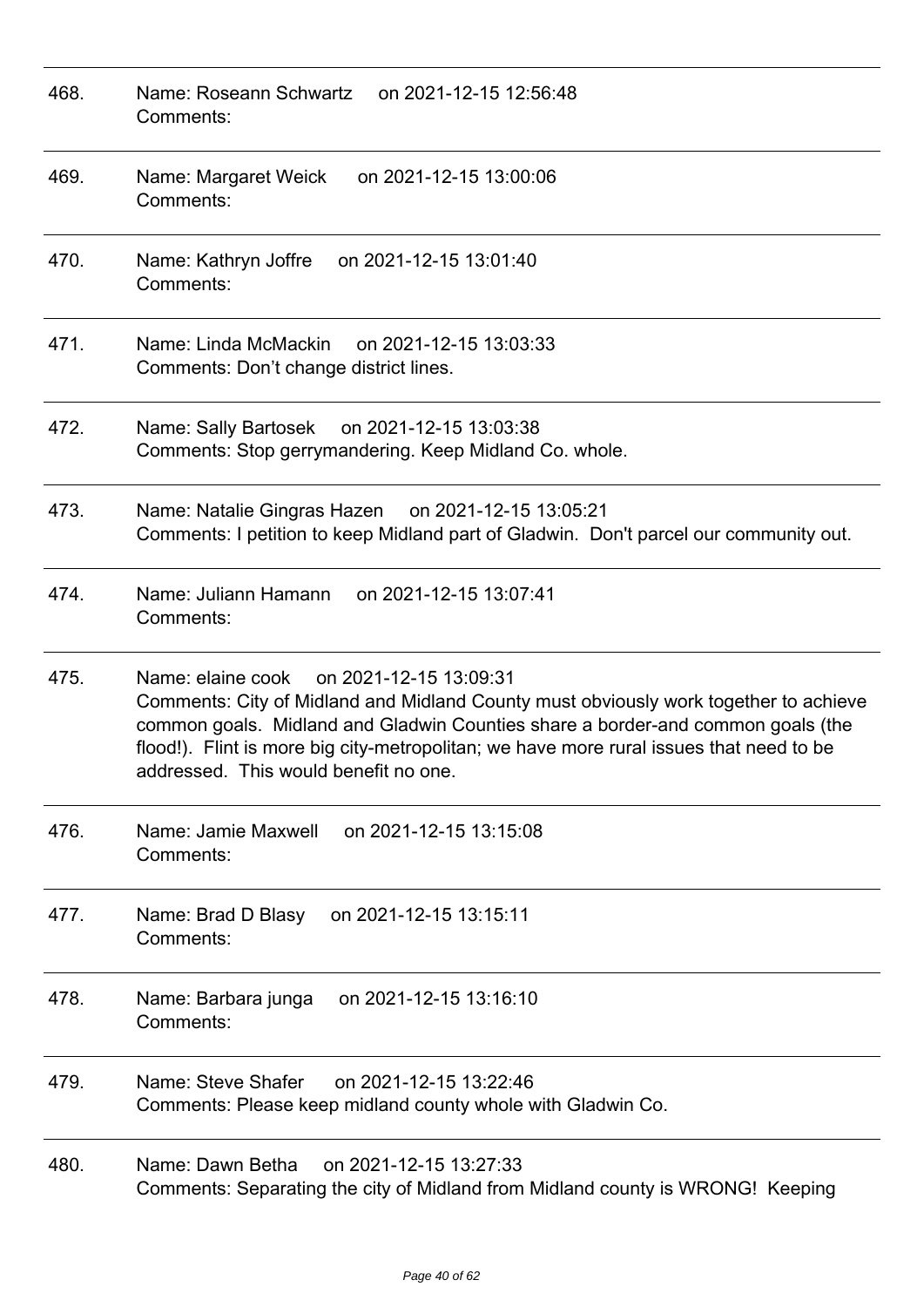Isabella, Gladwin, Clare, and Midland counties together is the RIGHT thing to do.

| 481. | on 2021-12-15 13:30:56<br>Name: Allen Myers<br>Comments:                                                                       |
|------|--------------------------------------------------------------------------------------------------------------------------------|
| 482. | Name: Lowell Tolly<br>on 2021-12-15 13:32:44<br>Comments:                                                                      |
| 483. | on 2021-12-15 13:34:56<br>Name: Beth Swift<br>Comments:                                                                        |
| 484. | Name: Yvonne Fisher<br>on 2021-12-15 13:47:26<br>Comments:                                                                     |
| 485. | Name: Callie Bartlett<br>on 2021-12-15 13:49:30<br>Comments:                                                                   |
| 486. | Name: Melissa Leigh Van Meter<br>on 2021-12-15 14:00:30<br>Comments:                                                           |
| 487. | on 2021-12-15 14:03:07<br>Name: Jilian Schwartz Simpson<br>Comments:                                                           |
| 488. | Name: Renee Tomes<br>on 2021-12-15 14:10:08<br>Comments:                                                                       |
| 489. | on 2021-12-15 14:11:42<br>Name: Jaime Vanchura<br>Comments: End the gerrymandering and keep Midland county whole with Gladwin! |
| 490. | on 2021-12-15 14:13:55<br>Name: Ann Manary<br>Comments:                                                                        |
| 491. | Name: Joyce Cushman<br>on 2021-12-15 14:16:40<br>Comments:                                                                     |
| 492. | Name: Laura Minuth<br>on 2021-12-15 14:21:12<br>Comments:                                                                      |
| 493. | Name: Keith McMackin<br>on 2021-12-15 14:25:11<br>Comments:                                                                    |
| 494. | Name: AMANDA CLEMENT<br>on 2021-12-15 14:31:27                                                                                 |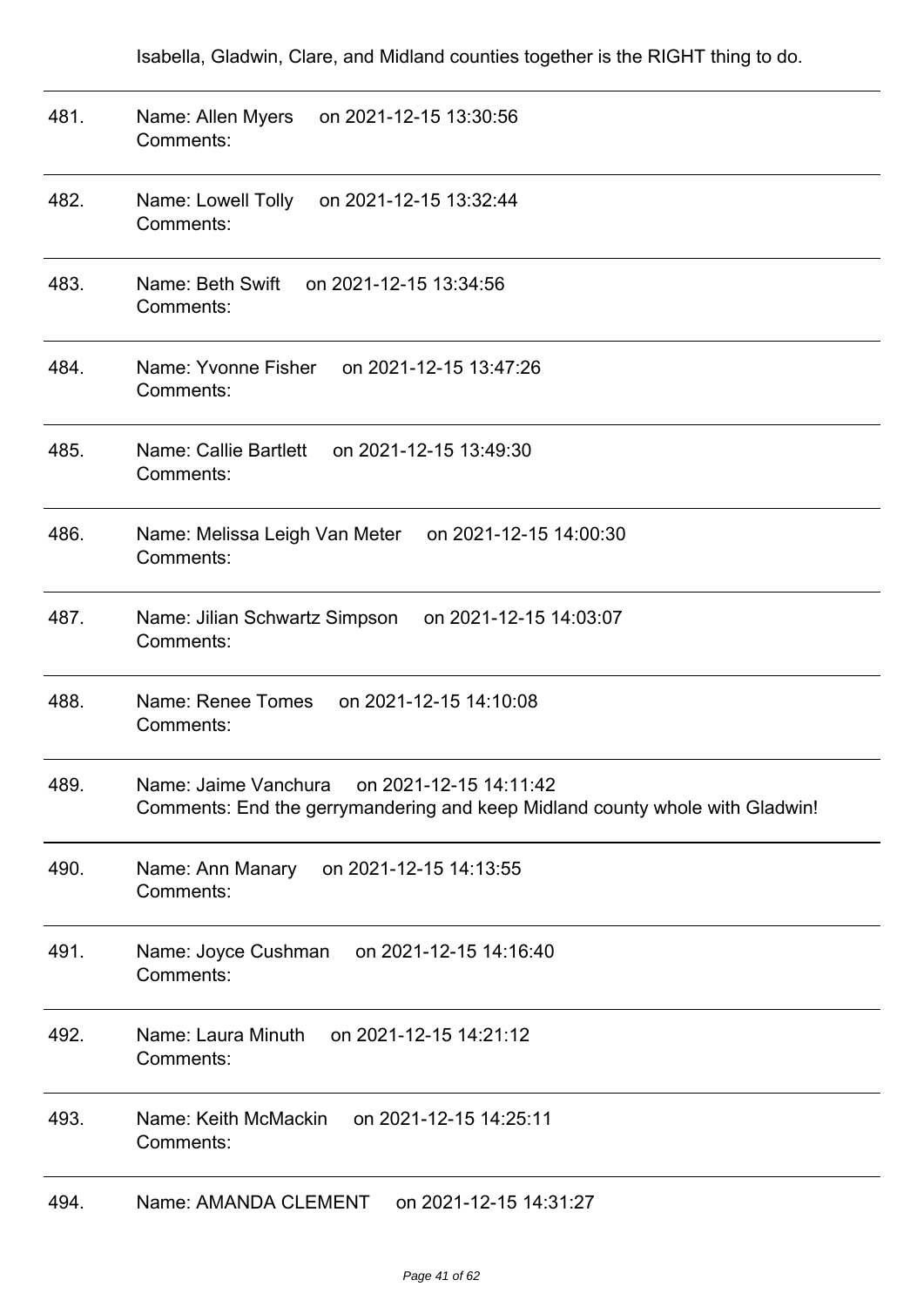| 495. | on 2021-12-15 14:33:41<br>Name: Linda Stauffer<br>Comments:                                                                                       |
|------|---------------------------------------------------------------------------------------------------------------------------------------------------|
| 496. | Name: Joe Sova<br>on 2021-12-15 14:34:10<br>Comments: It works to keep us together.                                                               |
| 497. | Name: Dennis Stolz on 2021-12-15 14:38:10<br>Comments:                                                                                            |
| 498. | Name: Sheron Deibert<br>on 2021-12-15 14:38:57<br>Comments:                                                                                       |
| 499. | Name: Val Johnson on 2021-12-15 14:48:08<br>Comments: Leave things alone.                                                                         |
| 500. | Name: Joan Grady<br>on 2021-12-15 15:00:38<br>Comments:                                                                                           |
| 501. | on 2021-12-15 15:06:33<br>Name: Martha Taylor<br>Comments:                                                                                        |
| 502. | Name: Karen S Ostergren on 2021-12-15 15:07:26<br>Comments: Quit gerrymandering. Gladwin and the City of Midland belong with Midland<br>County!!! |
| 503. | Name: Karl Hogue<br>on 2021-12-15 15:08:14<br>Comments: Stop the Actual Gerrymandering!! Leave Midland with Isabella, Clare and<br>Gladwin.       |
| 504. | Name: Andrew Bovee<br>on 2021-12-15 15:18:13<br>Comments:                                                                                         |
| 505. | on 2021-12-15 15:19:11<br>Name: Al Oliver<br>Comments: Midland-Gladwin share much in common Leave it together.                                    |
| 506. | Name: Johanna Clarke<br>on 2021-12-15 15:42:22<br>Comments:                                                                                       |
| 507. | on 2021-12-15 15:48:02<br>Name: Emily Vaughan<br>Comments:                                                                                        |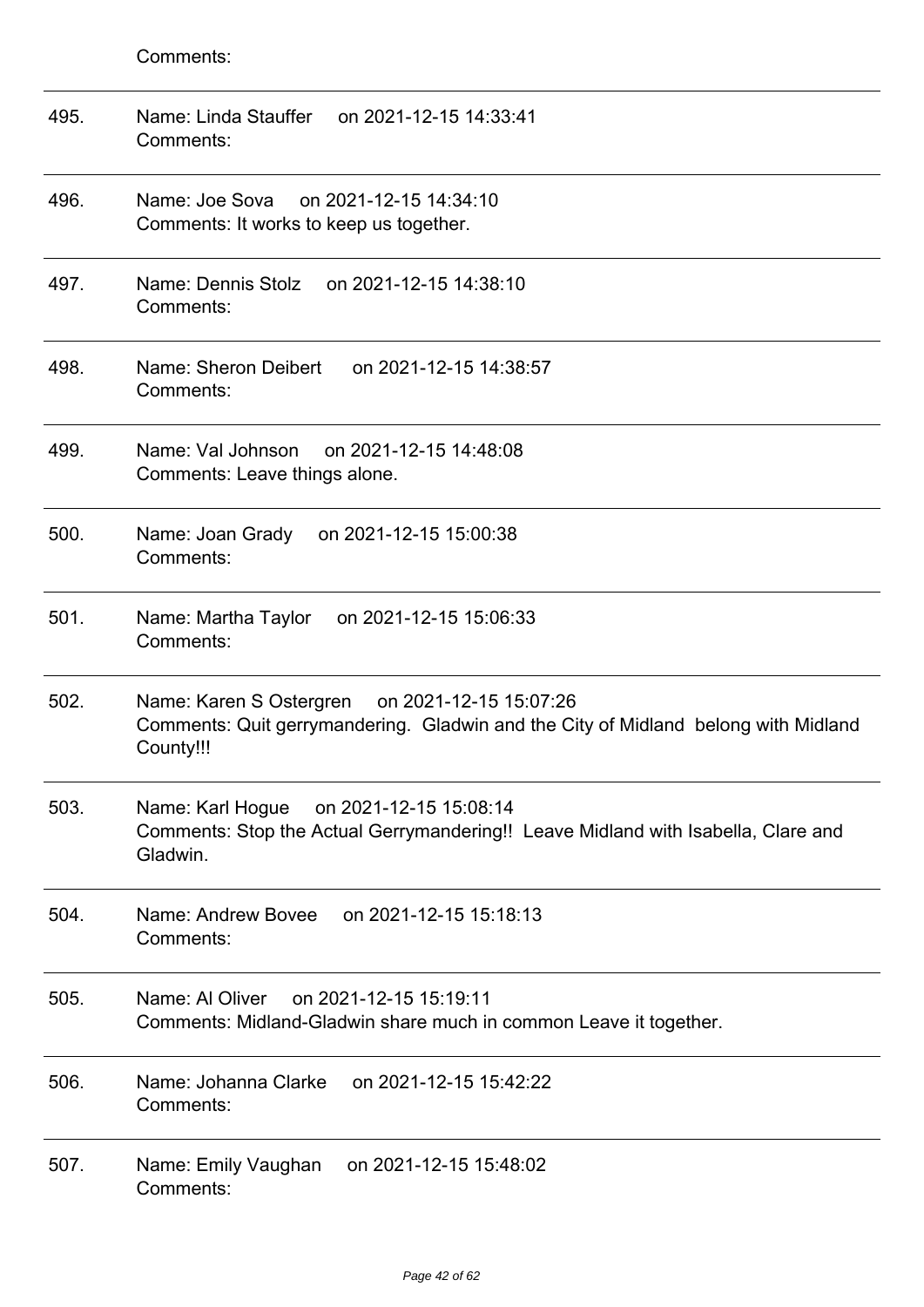| 508. | Name: LINDA HORBAL<br>on 2021-12-15 15:52:06<br>Comments:                                                                                                                                    |
|------|----------------------------------------------------------------------------------------------------------------------------------------------------------------------------------------------|
| 509. | Name: Russ Nichols<br>on 2021-12-15 15:56:48<br>Comments:                                                                                                                                    |
| 510. | Name: Penny Murphy<br>on 2021-12-15 16:02:50<br>Comments:                                                                                                                                    |
| 511. | Name: Sara L Tabb on 2021-12-15 16:03:28<br>Comments:                                                                                                                                        |
| 512. | Name: Gail Cassiday<br>on 2021-12-15 16:13:22<br>Comments:                                                                                                                                   |
| 513. | Name: A Wenkel on 2021-12-15 16:26:33<br>Comments:                                                                                                                                           |
| 514. | Name: Robert Fries<br>on 2021-12-15 16:27:13<br>Comments:                                                                                                                                    |
| 515. | Name: Michele Luckett<br>on 2021-12-15 16:36:48<br>Comments:                                                                                                                                 |
| 516. | Name: Robert Steven Glaser<br>on 2021-12-15 17:05:43<br>Comments: I strongly encourage a final version map keeping Midland County, Midland<br>City and Gladwin County in a unified district. |
| 517. | on 2021-12-15 17:05:52<br>Name: Aaron Majorana<br>Comments:                                                                                                                                  |
| 518. | Name: Kim Krantz<br>on 2021-12-15 18:15:12<br>Comments:                                                                                                                                      |
| 519. | on 2021-12-15 18:20:09<br>Name: Jeffery McGraw<br>Comments:                                                                                                                                  |
| 520. | on 2021-12-15 18:20:17<br>Name: richard keenan<br>Comments:                                                                                                                                  |
| 521. | on 2021-12-15 18:21:28<br>Name: Mary Anne Sprague                                                                                                                                            |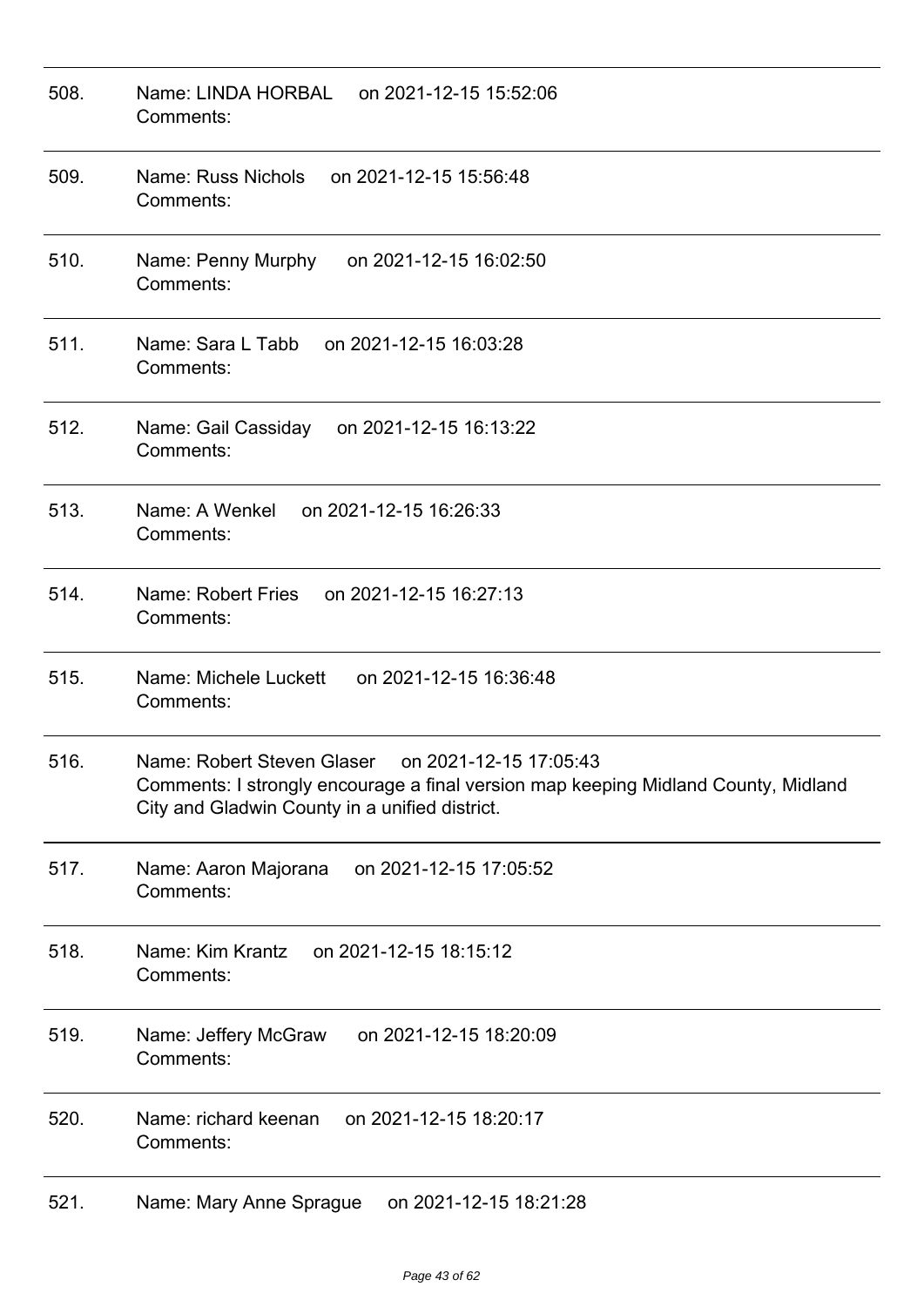| 522. | Name: Carolyn M Mayne<br>on 2021-12-15 18:21:40<br>Comments:                                                                                                                                |
|------|---------------------------------------------------------------------------------------------------------------------------------------------------------------------------------------------|
| 523. | Name: Rick Reynolds<br>on 2021-12-15 18:24:29<br>Comments:                                                                                                                                  |
| 524. | Name: William Penn<br>on 2021-12-15 18:24:37<br>Comments:                                                                                                                                   |
| 525. | Name: Donald Sprague<br>on 2021-12-15 18:29:50<br>Comments:                                                                                                                                 |
| 526. | on 2021-12-15 18:37:45<br>Name: Dave Ferguson<br>Comments:                                                                                                                                  |
| 527. | Name: Yvonne Corbat<br>on 2021-12-15 18:44:56<br>Comments:                                                                                                                                  |
| 528. | on 2021-12-15 18:50:24<br>Name: Ronald Cook<br>Comments:                                                                                                                                    |
| 529. | Name: Tracy Draves<br>on 2021-12-15 18:51:45<br>Comments:                                                                                                                                   |
| 530. | Name: Jonathan Roberson<br>on 2021-12-15 19:07:53<br>Comments:                                                                                                                              |
| 531. | Name: James Peters<br>on 2021-12-15 19:18:11<br>Comments: Always a battle, especially with illegals signing up in some areas. We must<br>preserve our straight paths before they disappear. |
| 532. | on 2021-12-15 19:25:44<br>Name: Tom Zajac<br>Comments:                                                                                                                                      |
| 533. | Name: Tamara Christian<br>on 2021-12-15 19:26:26<br>Comments: Nothing about this new restructuring is good for Midland. This is not in our<br>best interest what so ever!                   |
| 534. | Name: Andrew Booms<br>on 2021-12-15 19:31:05<br>Comments:                                                                                                                                   |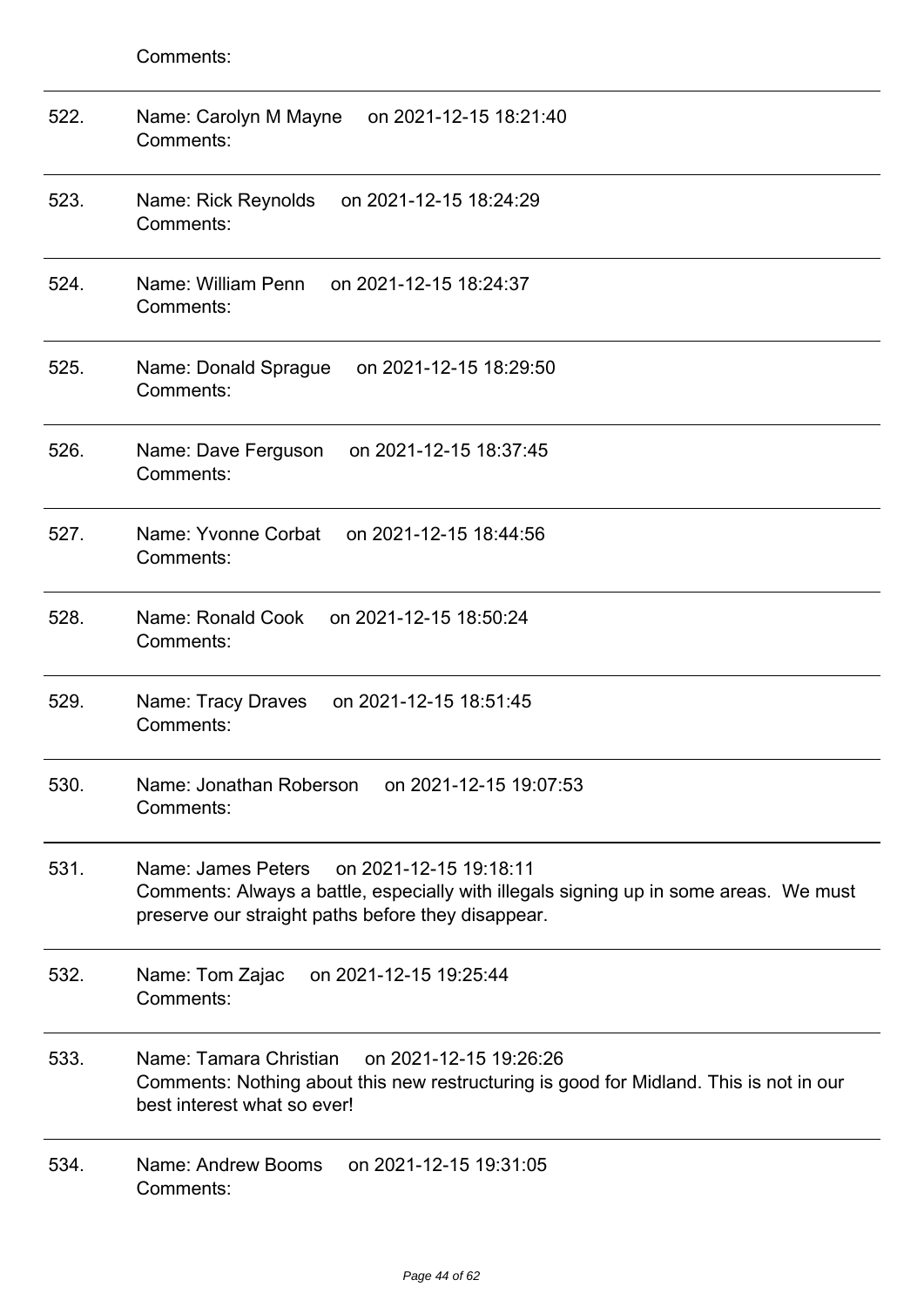| 535. | on 2021-12-15 19:31:18<br>Name: Lynne Joanne George<br>Comments: Stop this nonsense                                                                                                                                                                                                                                                                                                                                                                                                                                                                                                                                                                                                                                                                                                                                                                                  |
|------|----------------------------------------------------------------------------------------------------------------------------------------------------------------------------------------------------------------------------------------------------------------------------------------------------------------------------------------------------------------------------------------------------------------------------------------------------------------------------------------------------------------------------------------------------------------------------------------------------------------------------------------------------------------------------------------------------------------------------------------------------------------------------------------------------------------------------------------------------------------------|
| 536. | Name: Daniel M Studebaker<br>on 2021-12-15 19:32:56<br>Comments:                                                                                                                                                                                                                                                                                                                                                                                                                                                                                                                                                                                                                                                                                                                                                                                                     |
| 537. | on 2021-12-15 19:34:44<br>Name: Jennifer Hogan<br>Comments:                                                                                                                                                                                                                                                                                                                                                                                                                                                                                                                                                                                                                                                                                                                                                                                                          |
| 538. | Name: Trent M Millard<br>on 2021-12-15 19:39:39<br>Comments: Keep Midland with the county of midland and not FLINT!!                                                                                                                                                                                                                                                                                                                                                                                                                                                                                                                                                                                                                                                                                                                                                 |
| 539. | Name: Linda Bedell<br>on 2021-12-15 19:42:06<br>Comments:                                                                                                                                                                                                                                                                                                                                                                                                                                                                                                                                                                                                                                                                                                                                                                                                            |
| 540. | Name: Jeff Rekeweg<br>on 2021-12-15 19:44:03<br>Comments:                                                                                                                                                                                                                                                                                                                                                                                                                                                                                                                                                                                                                                                                                                                                                                                                            |
| 541. | Name: Pam Nordbeck<br>on 2021-12-15 19:52:22<br>Comments:                                                                                                                                                                                                                                                                                                                                                                                                                                                                                                                                                                                                                                                                                                                                                                                                            |
| 542. | Name: Donald Medema<br>on 2021-12-15 19:54:15<br>Comments:                                                                                                                                                                                                                                                                                                                                                                                                                                                                                                                                                                                                                                                                                                                                                                                                           |
| 543. | Name: Robert E Bourne<br>on 2021-12-15 20:08:48<br>Comments: Attaching us to Flint makes as much sense as attaching us to Chicago. No<br>geographic or demographic connection at all.                                                                                                                                                                                                                                                                                                                                                                                                                                                                                                                                                                                                                                                                                |
| 544. | on 2021-12-15 20:23:54<br>Name: Gerald L Wasserman<br>Comments: The commission must respond to this terrible decision/option. As former 13<br>year member of Midland Public Schools Board of Education, dividing our county and<br>school districts and separating from Gladwin County breaks up a natural cultural<br>similarities, services, charitable organizations, schools, etc. This is basically just another<br>form of gerrymandering that leaves our community SPLIT APART. A very poor option<br>and a slap in the face of involved citizens in City of Midland and Midland County. I BEG<br>you to reconsider this injustice to our community! Especially since we have no electoral<br>representative to hold accountable, but merely an amorphous group of people who<br>apparently have ZERO knowledge fo the community they are dividing from afar. |
| 545. | Name: Bryan Box<br>on 2021-12-15 20:26:49<br>Comments:                                                                                                                                                                                                                                                                                                                                                                                                                                                                                                                                                                                                                                                                                                                                                                                                               |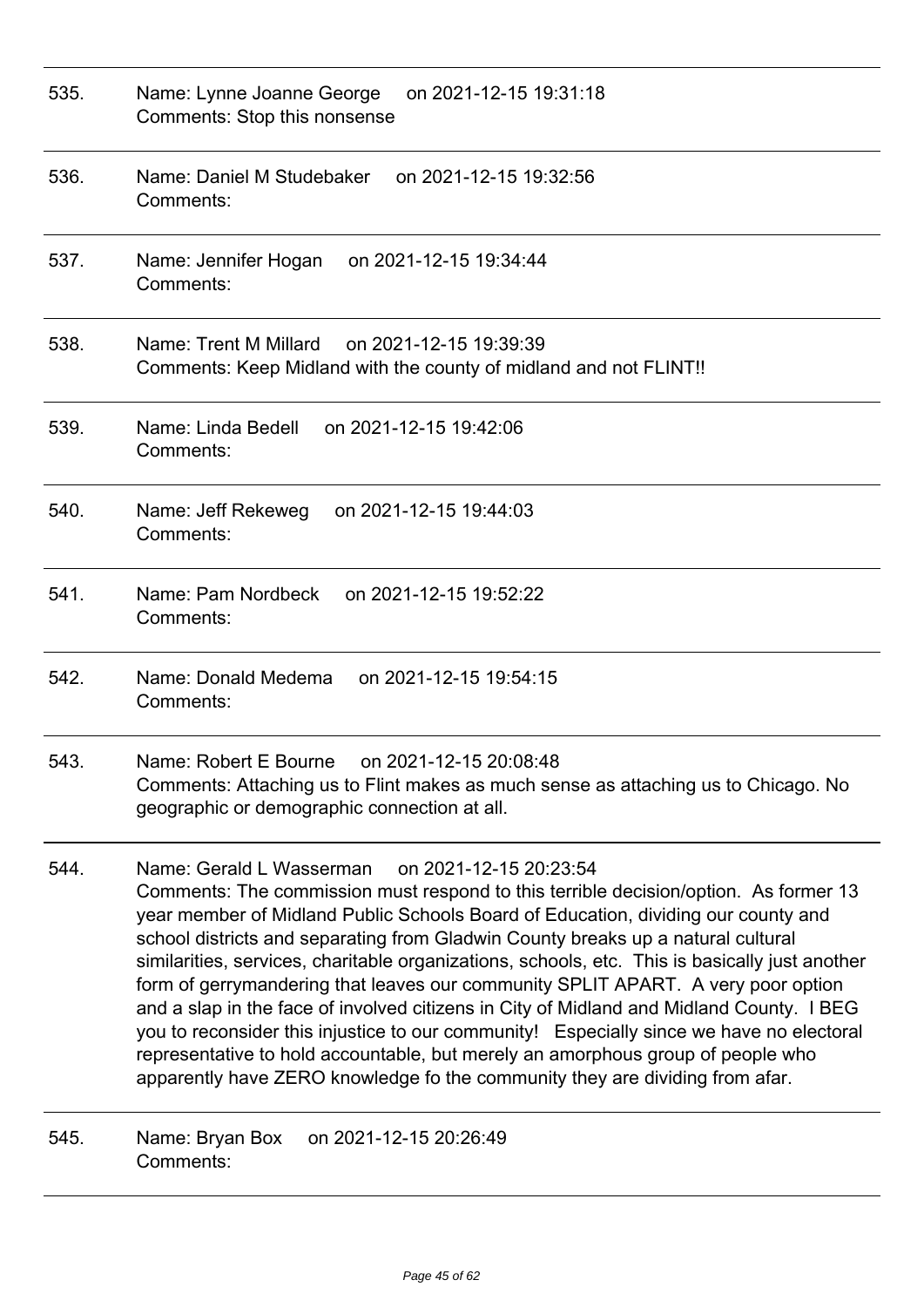| 546. | Name: Donald D<br>on 2021-12-15 20:38:57<br>Comments: I do not support this petition                                                                                                                                                                                                                                                                                                                 |
|------|------------------------------------------------------------------------------------------------------------------------------------------------------------------------------------------------------------------------------------------------------------------------------------------------------------------------------------------------------------------------------------------------------|
| 547. | Name: Ryan Hampton<br>on 2021-12-15 20:48:09<br>Comments:                                                                                                                                                                                                                                                                                                                                            |
| 548. | Name: Susan Fox<br>on 2021-12-15 20:57:56<br>Comments: I have been following closely, talked to a former canvasser; am appalled at<br>the fraud, attempt to dismiss the people of Gladwin and Midland Counties. Stop carving<br>up districts and diminishing the voice of the people living here. Shameful and makes the<br>people not trust those who represent us, but do not fight for our voice. |
| 549. | Name: Stephen Bush<br>on 2021-12-15 20:58:41<br>Comments:                                                                                                                                                                                                                                                                                                                                            |
| 550. | Name: Joanna Brazier<br>on 2021-12-15 21:11:27<br>Comments:                                                                                                                                                                                                                                                                                                                                          |
| 551. | Name: Emily J Wolfgang<br>on 2021-12-15 21:24:05<br>Comments:                                                                                                                                                                                                                                                                                                                                        |
| 552. | Name: Dolores J Porte<br>on 2021-12-15 21:24:26<br>Comments: I am the Village of Sanford President who is helping to rebuild the Village<br>after the floods. It's important to keep Midland County with Gladwin and to keep the City<br>of Midland in Midland County. Thanks!! Dolores                                                                                                              |
| 553. | Name: Randall J Clough<br>on 2021-12-15 21:24:38<br>Comments: Gladwin County is aligned with common interests with Midland County.<br>Make it happen                                                                                                                                                                                                                                                 |
| 554. | on 2021-12-15 21:46:25<br>Name: Leon Hathaway<br>Comments:                                                                                                                                                                                                                                                                                                                                           |
| 555. | on 2021-12-15 21:47:25<br>Name: Jeanny figueroa<br>Comments:                                                                                                                                                                                                                                                                                                                                         |
| 556. | on 2021-12-15 21:51:38<br>Name: Jenn winberg<br>Comments:                                                                                                                                                                                                                                                                                                                                            |
| 557. | on 2021-12-15 22:06:59<br>Name: Bridgit Sova<br>Comments:                                                                                                                                                                                                                                                                                                                                            |
| 558. | on 2021-12-15 22:10:12<br>Name: Jean Begley                                                                                                                                                                                                                                                                                                                                                          |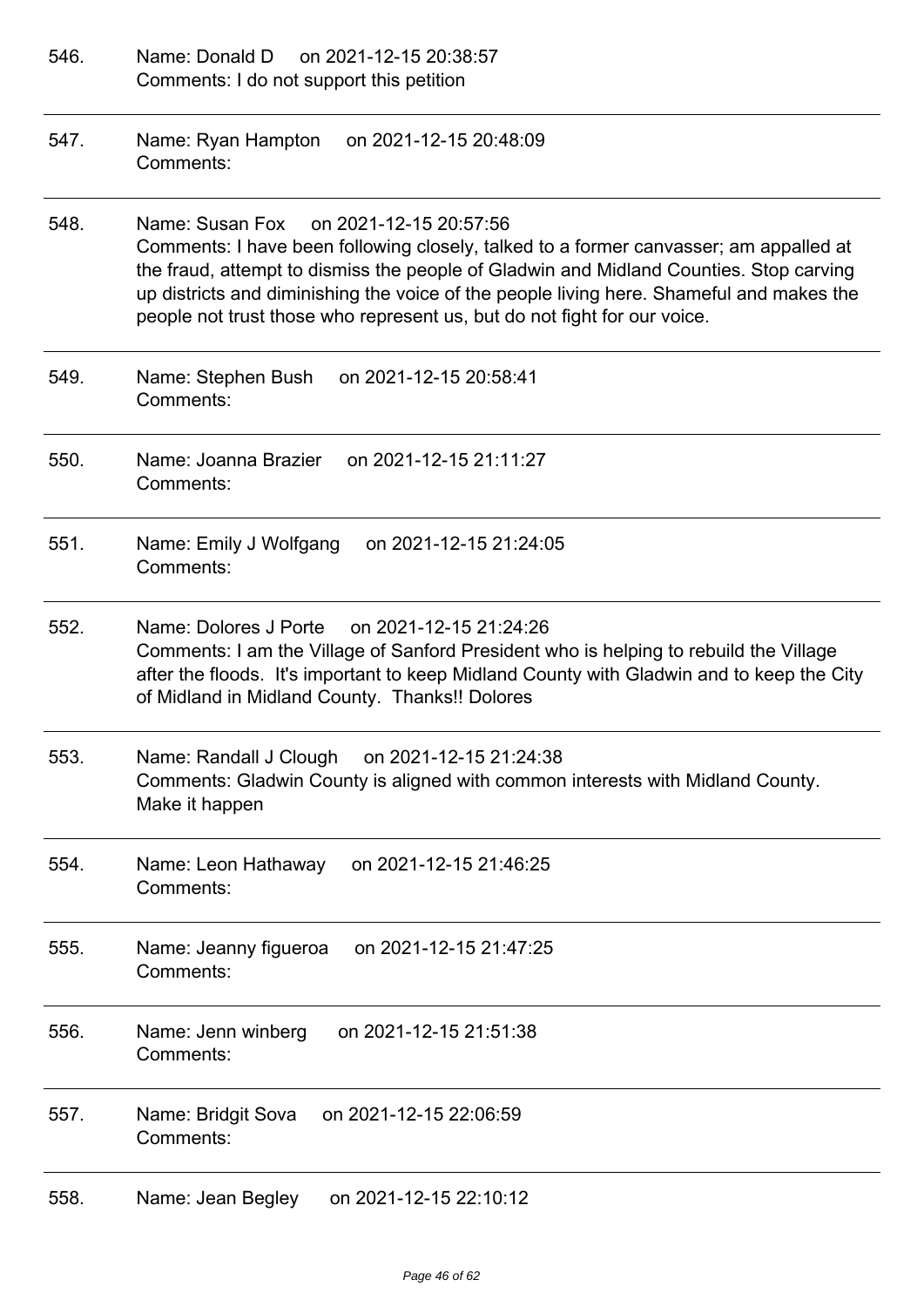| 559. | on 2021-12-15 22:21:23<br>Name: Gayla Meier<br>Comments:                                                                                                                                             |
|------|------------------------------------------------------------------------------------------------------------------------------------------------------------------------------------------------------|
| 560. | Name: Marinell Schafer<br>on 2021-12-15 22:24:13<br>Comments:                                                                                                                                        |
| 561. | on 2021-12-15 22:27:05<br>Name: Mary Neely<br>Comments:                                                                                                                                              |
| 562. | Name: Bob Brentin<br>on 2021-12-15 22:29:58<br>Comments:                                                                                                                                             |
| 563. | Name: Janis Smith<br>on 2021-12-15 22:39:22<br>Comments:                                                                                                                                             |
| 564. | on 2021-12-15 22:45:15<br>Name: Greg Rogers<br>Comments:                                                                                                                                             |
| 565. | on 2021-12-15 22:47:19<br>Name: Anne Dragos<br>Comments: Keep Midland where it belongs!                                                                                                              |
| 566. | Name: Barbara Schafer<br>on 2021-12-15 22:47:28<br>Comments: Splitting a city is not permitted, if possible, when redistricting and I'm sure it<br>does not have to be done here.                    |
| 567. | Name: Joel Vernier<br>on 2021-12-15 22:59:22<br>Comments: Critical to keep Midland & Gladwin together. The Tittabawassee watershed,<br>economic ties, Mid-Michigan Hospital and shopping and dining. |
| 568. | Name: Kevin Scott<br>on 2021-12-15 23:00:23<br>Comments:                                                                                                                                             |
| 569. | Name: Debbie Pnacek<br>on 2021-12-15 23:09:58<br>Comments:                                                                                                                                           |
| 570. | Name: Deb Bailer<br>on 2021-12-15 23:11:28<br>Comments:                                                                                                                                              |
| 571. | on 2021-12-15 23:13:31<br>Name: Abby Scherzer<br>Comments:                                                                                                                                           |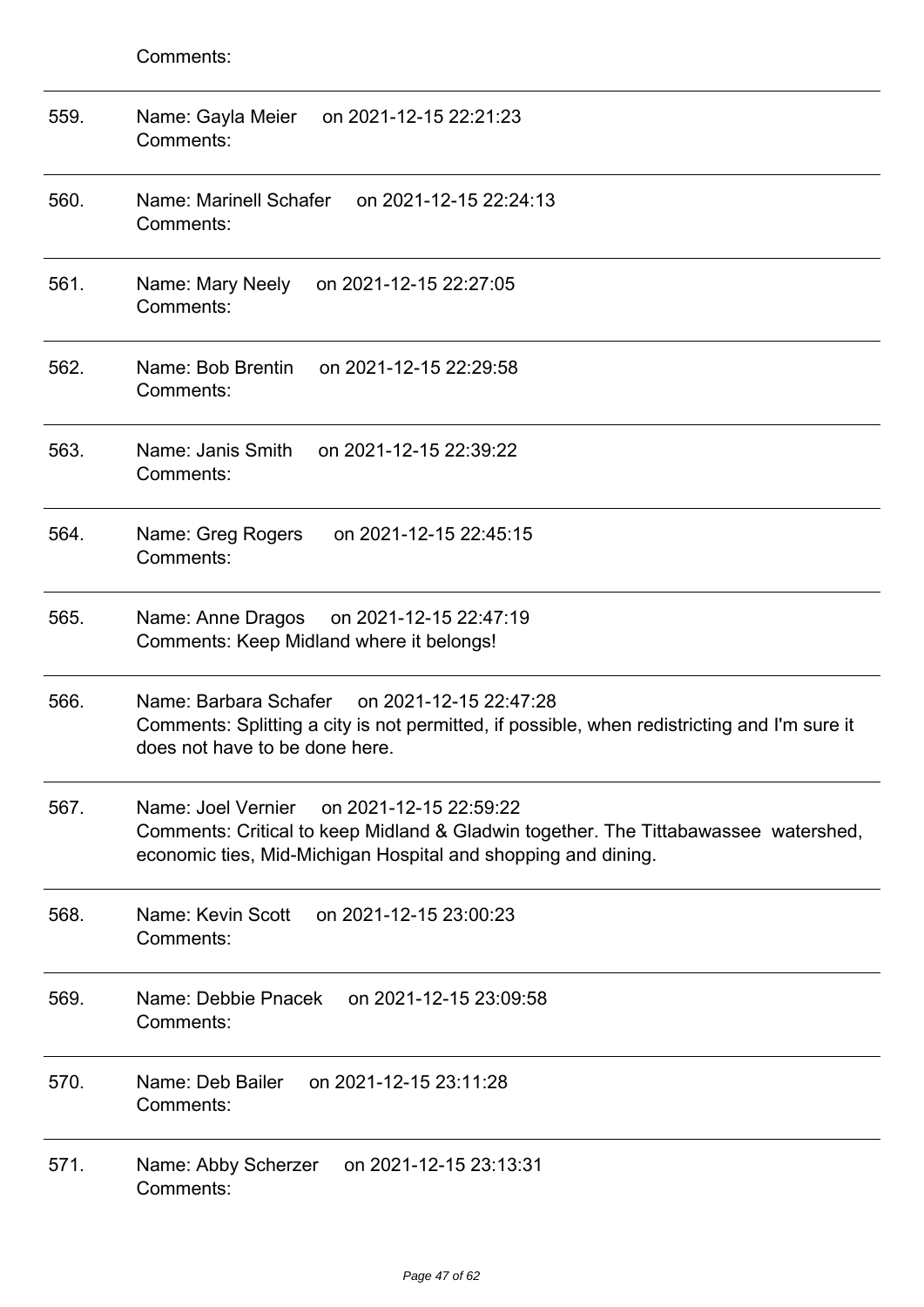| 572. | on 2021-12-15 23:24:42<br>Name: Kathleen Mehl<br>Comments:                                                                      |
|------|---------------------------------------------------------------------------------------------------------------------------------|
| 573. | Name: Charlee Simanskey<br>on 2021-12-15 23:33:43<br>Comments:                                                                  |
| 574. | on 2021-12-15 23:43:51<br>Name: Kevin Spencer<br>Comments: Separating the city of Midland from Midland County is irresponsible. |
| 575. | on 2021-12-15 23:59:37<br>Name: Linda Allen<br>Comments: This is simply ridiculous.                                             |
| 576. | Name: Jeffery Allen<br>on 2021-12-16 00:02:53<br>Comments:                                                                      |
| 577. | Name: Rebecca S Smith on 2021-12-16 00:21:41<br>Comments: Please listen to the people who live in Midland and are impacted.     |
| 578. | Name: Tina Simanskey<br>on 2021-12-16 00:34:41<br>Comments:                                                                     |
| 579. | Name: Alan Simanskey<br>on 2021-12-16 00:36:09<br>Comments:                                                                     |
| 580. | Name: Shelbee Simanskey<br>on 2021-12-16 00:36:42<br>Comments:                                                                  |
| 581. | Name: Brian roberson<br>on 2021-12-16 00:39:32<br>Comments:                                                                     |
| 582. | Name: Louise Fazio<br>on 2021-12-16 00:41:57<br>Comments:                                                                       |
| 583. | Name: Kyle Palmer<br>on 2021-12-16 00:47:55<br>Comments:                                                                        |
| 584. | Name: John m tichon<br>on 2021-12-16 00:58:45<br>Comments:                                                                      |
| 585. | Name: Greg C Miiller<br>on 2021-12-16 00:59:30<br>Comments:                                                                     |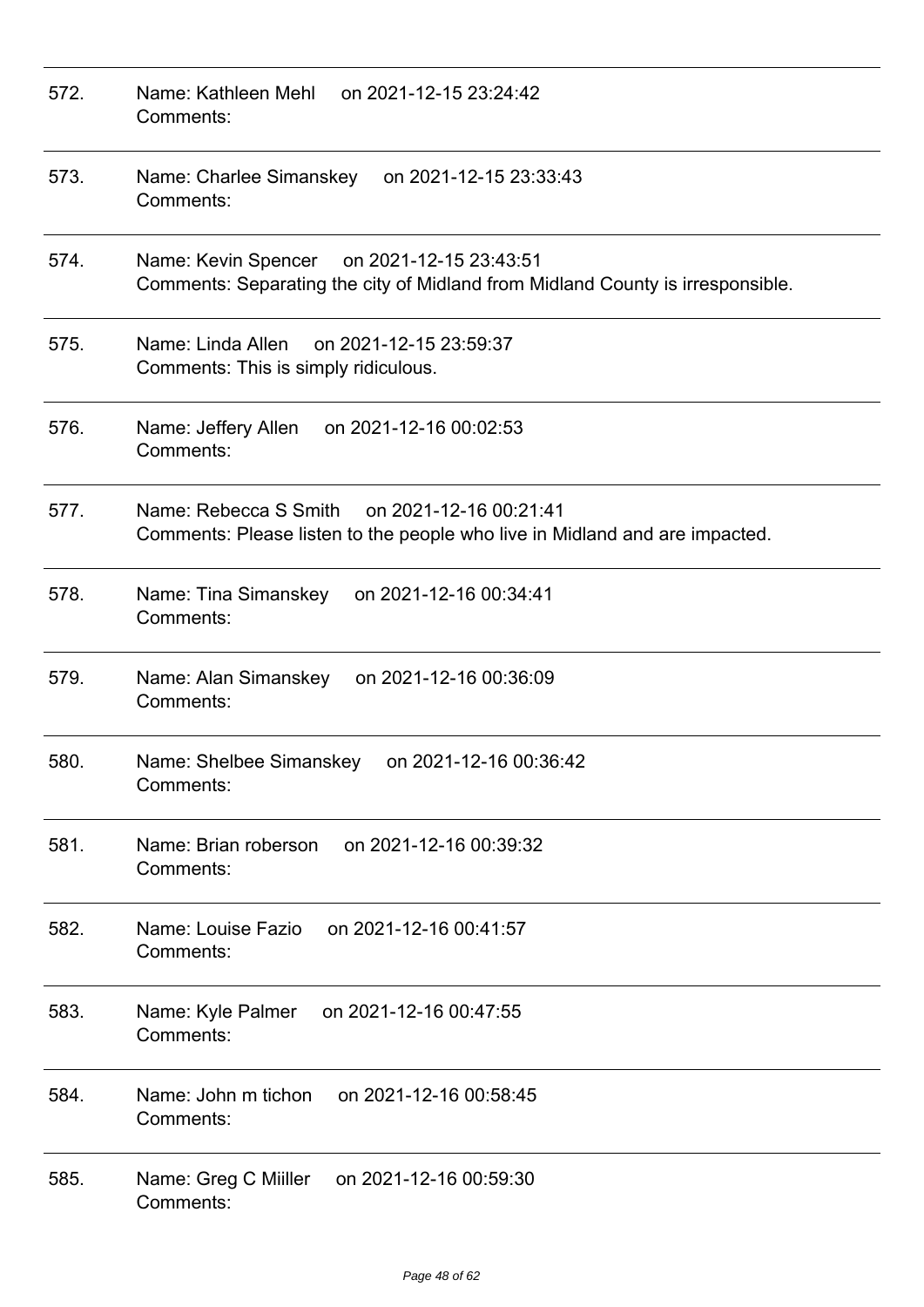| 586. | Name: Donna Meister-smith<br>on 2021-12-16 00:59:35<br>Comments:                                                            |
|------|-----------------------------------------------------------------------------------------------------------------------------|
| 587. | on 2021-12-16 01:00:02<br>Name: Sara j tichon<br>Comments:                                                                  |
| 588. | on 2021-12-16 01:04:23<br>Name: Gary sirrine<br>Comments:                                                                   |
| 589. | Name: Linda Wall<br>on 2021-12-16 01:05:52<br>Comments:                                                                     |
| 590. | Name: Jill Frye Contreras<br>on 2021-12-16 01:20:26<br>Comments:                                                            |
| 591. | on 2021-12-16 01:23:34<br>Name: Pete Zemelis<br>Comments:                                                                   |
| 592. | Name: Edward C Wall<br>on 2021-12-16 01:28:19<br>Comments:                                                                  |
| 593. | Name: Andy Clark<br>on 2021-12-16 01:44:12<br>Comments:                                                                     |
| 594. | on 2021-12-16 01:45:03<br>Name: Luis Contreras<br>Comments:                                                                 |
| 595. | on 2021-12-16 01:46:38<br>Name: Constance A Frye<br>Comments:                                                               |
| 596. | on 2021-12-16 01:52:16<br>Name: Nathan Burgard<br>Comments:                                                                 |
| 597. | Name: James H Frye<br>on 2021-12-16 01:52:26<br>Comments: Common interests in a contiguous district make most sense. Thanks |
| 598. | Name: Sheldon Levy on 2021-12-16 01:52:30<br>Comments: I fully support this.                                                |
| 599. | Name: Jennifer L Hall on 2021-12-16 01:57:39<br>Comments:                                                                   |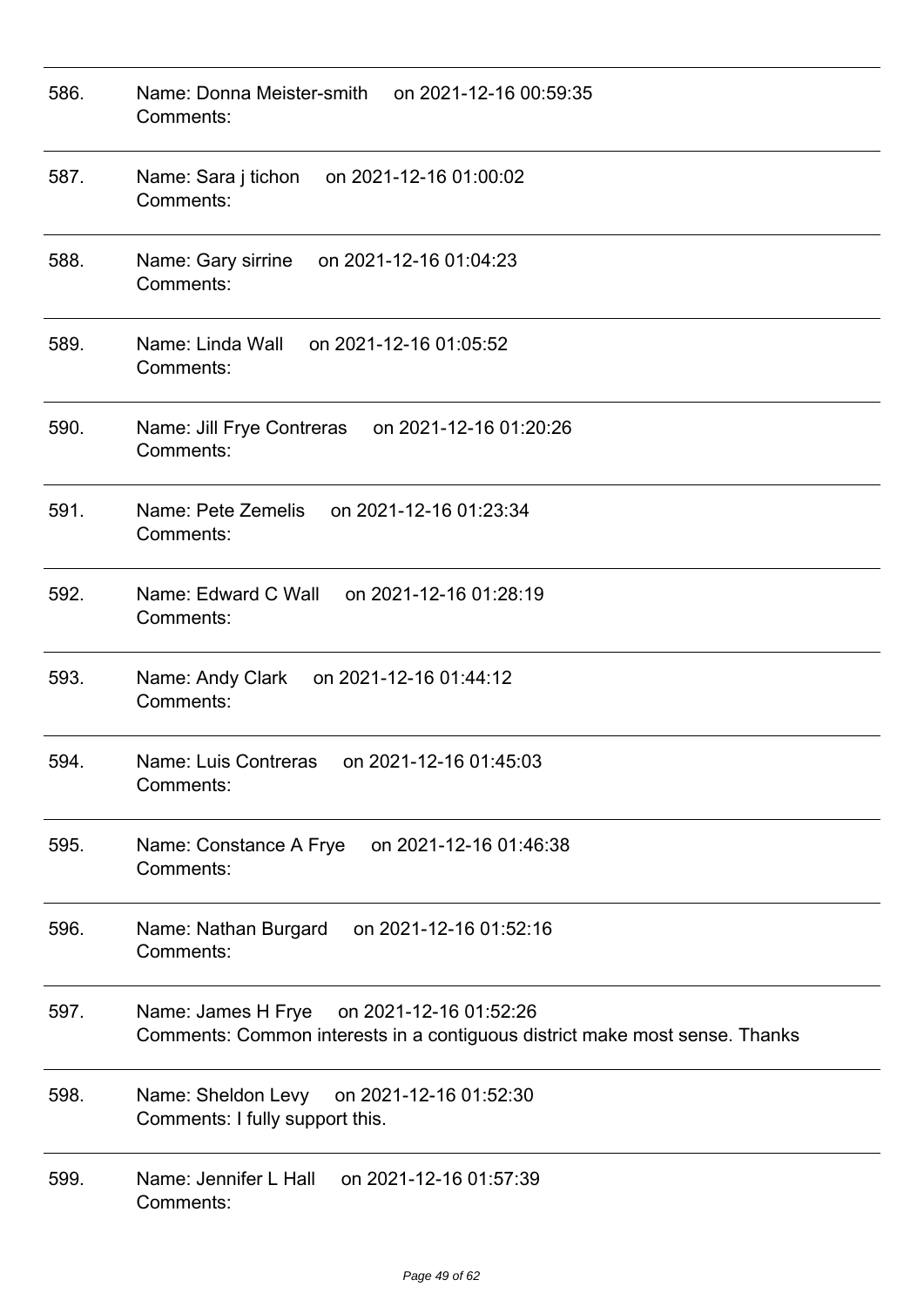| 600. | Name: Gladwin-Midland United<br>on 2021-12-16 01:58:28<br>Comments:                                                                                                                                                                                                                       |
|------|-------------------------------------------------------------------------------------------------------------------------------------------------------------------------------------------------------------------------------------------------------------------------------------------|
| 601. | Name: Julie Pangborn<br>on 2021-12-16 01:58:46<br>Comments:                                                                                                                                                                                                                               |
| 602. | on 2021-12-16 02:00:19<br>Name: Paget Penn<br>Comments:                                                                                                                                                                                                                                   |
| 603. | Name: Cathy Leikhim<br>on 2021-12-16 02:09:09<br>Comments: Please listen too ALL of the voices in our community of interest; not just the 5<br>people who continuously lobbied the Commission to carve out the City of Midland.<br>Midland should be kept whole and connected to Gladwin. |
| 604. | Name: Axel W Fisher<br>on 2021-12-16 02:20:51<br>Comments:                                                                                                                                                                                                                                |
| 605. | on 2021-12-16 02:41:02<br>Name: Mark G Sprague<br>Comments:                                                                                                                                                                                                                               |
| 606. | Name: Martha Magurno<br>on 2021-12-16 02:44:10<br>Comments:                                                                                                                                                                                                                               |
| 607. | on 2021-12-16 02:48:44<br>Name: Carol a webb<br>Comments: Midland County belongs with Midland county                                                                                                                                                                                      |
| 608. | Name: David Wandor<br>on 2021-12-16 03:01:38<br>Comments:                                                                                                                                                                                                                                 |
| 609. | Name: Chris Surbrook on 2021-12-16 03:25:04<br>Comments:                                                                                                                                                                                                                                  |
| 610. | Name: Brandon Scott<br>on 2021-12-16 03:37:56<br>Comments:                                                                                                                                                                                                                                |
| 611. | Name: Elizabeth T Wandor on 2021-12-16 04:04:45<br>Comments:                                                                                                                                                                                                                              |
| 612. | Name: Lorrie Ross<br>on 2021-12-16 04:17:30<br>Comments:                                                                                                                                                                                                                                  |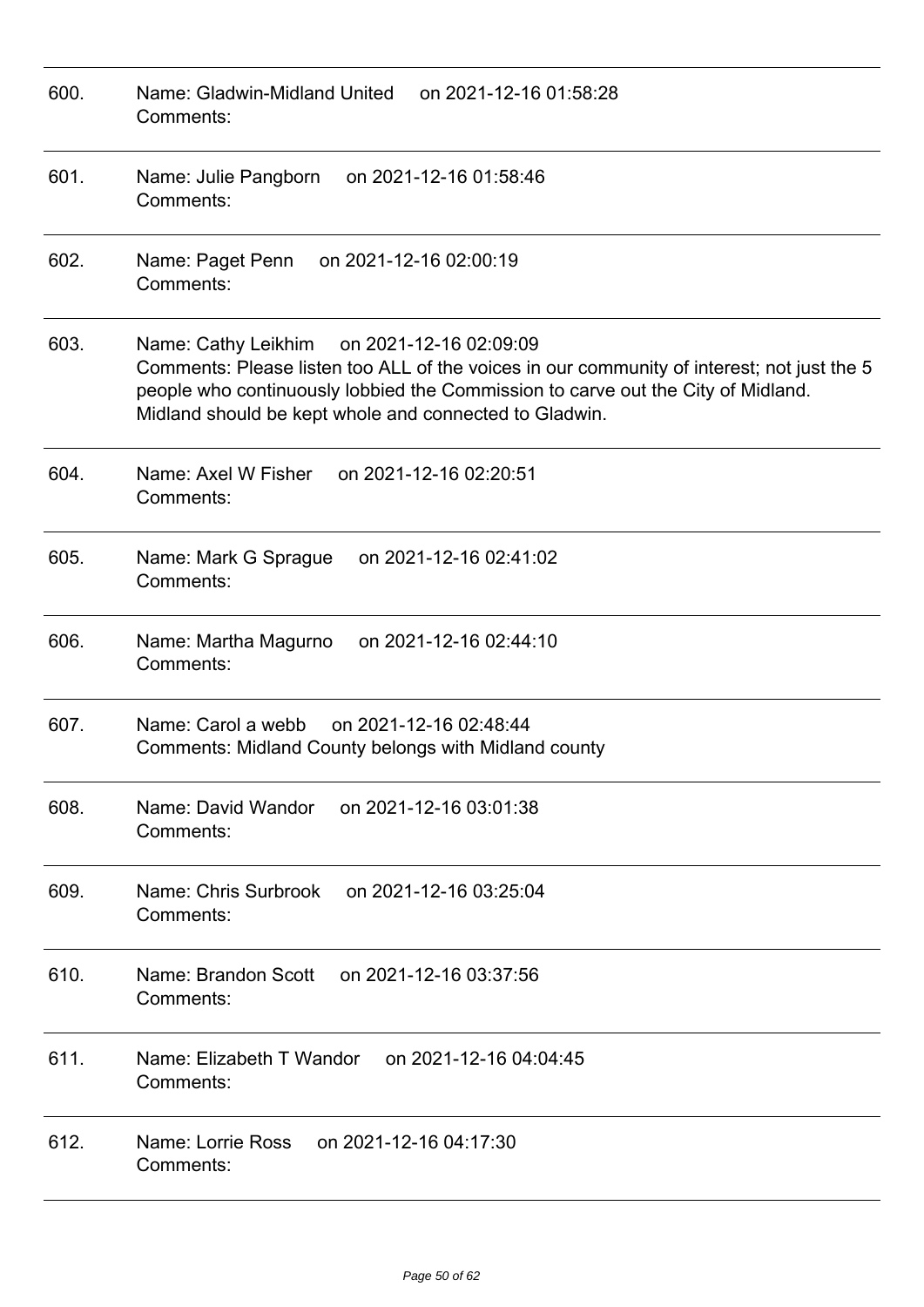| 613. | on 2021-12-16 04:21:13<br>Name: Dawn woods<br>Comments:                                                                                                                                                                                                  |
|------|----------------------------------------------------------------------------------------------------------------------------------------------------------------------------------------------------------------------------------------------------------|
| 614. | Name: Rosemarie Weleski<br>on 2021-12-16 04:23:01<br>Comments: This makes zero senselooks like an act of desperation. Please keep<br>Midland whole. We do not need it divided like this.                                                                 |
| 615. | Name: Thomas Acker on 2021-12-16 04:34:32<br>Comments: It is insane to group midland with large democratic cities like flint                                                                                                                             |
| 616. | Name: Sarah Wandor<br>on 2021-12-16 05:01:26<br>Comments:                                                                                                                                                                                                |
| 617. | Name: Tim Gene Mester on 2021-12-16 06:52:38<br>Comments: Please keep Midland City Midland County and Gladwin County together!<br>We are one Coumity!<br>Only divided by legal boundar<br>lines to formally identify County's / Townships maps.          |
| 618. | on 2021-12-16 08:02:07<br>Name: Julia Chang<br>Comments: Midland City and Flint are distance apart and not even geographic connected<br>which makes no logical sense. Shouldn't Midland City residents have a vote whether<br>they want to be separated? |
| 619. | on 2021-12-16 09:15:45<br>Name: Scott Engelby<br>Comments:                                                                                                                                                                                               |
| 620. | Name: John Sira<br>on 2021-12-16 11:25:45<br>Comments:                                                                                                                                                                                                   |
| 621. | Name: Matthew Bright<br>on 2021-12-16 12:16:23<br>Comments: Keeping the district together allows for representation based on the specific<br>needs of the one area                                                                                       |
| 622. | on 2021-12-16 12:38:53<br>Name: Selina Tisdale<br>Comments:                                                                                                                                                                                              |
| 623. | Name: Joyce Swartzmiller<br>on 2021-12-16 12:40:46<br>Comments:                                                                                                                                                                                          |
| 624. | on 2021-12-16 12:57:33<br>Name: Paul Krudy<br>Comments:                                                                                                                                                                                                  |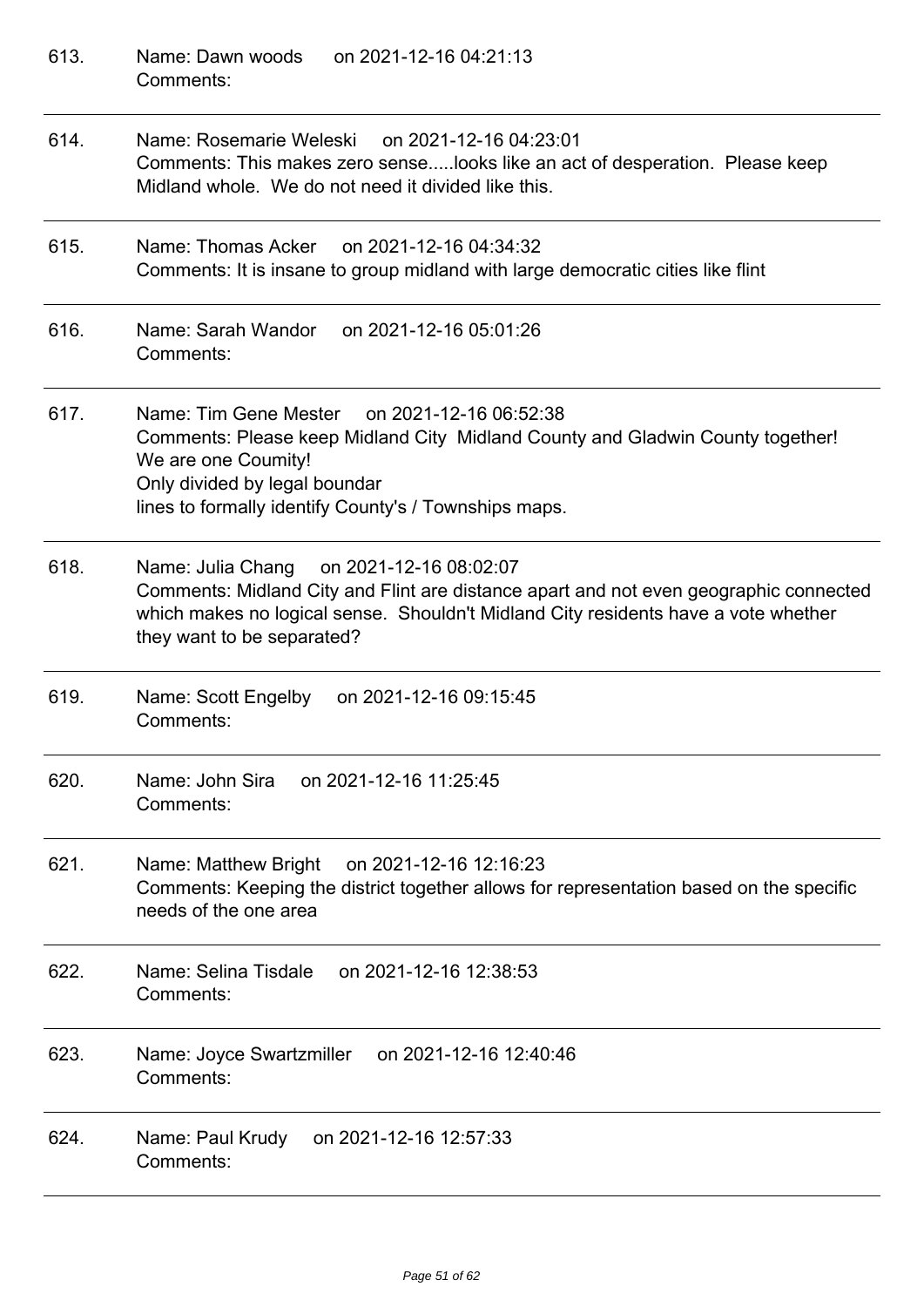- 625. Name: Tenley Starks on 2021-12-16 13:47:22 Comments: Keep Midland and Gladwin together!
- 626. Name: Steve Starks on 2021-12-16 13:47:52 Comments:
- 627. Name: Ann Rozeveld on 2021-12-16 14:28:48 Comments: This is ridiculous. Keep the city of Midland with Midland County. The city of Midland and Midland County are tied together and have the same concerns. Our concerns have nothing to do with Flint's. I live in Mt Haley township. A few years ago our Michigan State House representative district was changed to include us in Mt Pleasant's district, not Midland's. This was also a mistake; we don't do any business in Mt Pleasant.
- 628. Name: Steven J Drake on 2021-12-16 14:52:17 Comments: This nonsense is what the people of Michigan thought they were voting against.
- 629. Name: Chris Jewett on 2021-12-16 14:59:12 Comments:
- 630. Name: Elizabeth Scott on 2021-12-16 15:56:00 Comments:
- 631. Name: Nicholas Kroll on 2021-12-16 16:11:03 Comments:
- 632. Name: Brenda Guest Leaver on 2021-12-16 17:38:16 Comments: Midland and Gladwin must stay together. Our communities are more aligned than Midland and Flint. It makes zero sense to carve Midland out. I've been selling real estate in this area for 35 years and I have never met anyone in this area who has wanted to live and raise their families in Flint. They do not belong together in any way, shape, or form.
- 633. Name: Amy Roten on 2021-12-16 18:58:06 Comments:
- 634. Name: Greg Schweigert on 2021-12-16 19:14:41 Comments:
- 635. Name: Kimberly Vanderkelen on 2021-12-16 20:28:13 Comments:
- 636. Name: Ruth Selby on 2021-12-16 21:48:29 Comments: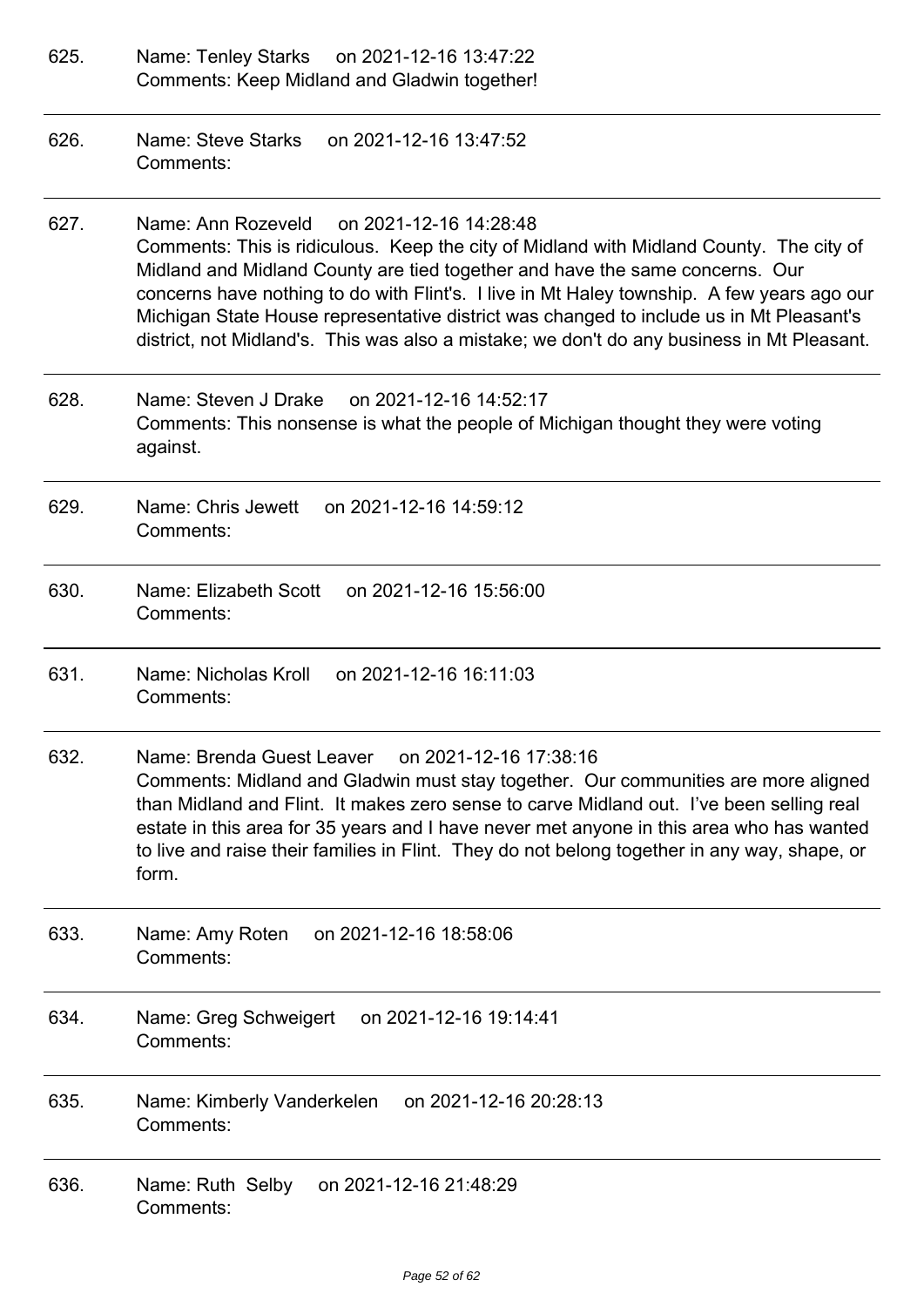| 637. | Name: Gary Oliver<br>on 2021-12-17 03:15:39<br>Comments:                                                                           |
|------|------------------------------------------------------------------------------------------------------------------------------------|
| 638. | Name: Laure Moody<br>on 2021-12-17 03:41:59<br>Comments:                                                                           |
| 639. | Name: John L Olsen<br>on 2021-12-17 05:18:18<br>Comments:                                                                          |
| 640. | Name: Christopher Lonsway<br>on 2021-12-17 11:14:14<br>Comments:                                                                   |
| 641. | on 2021-12-17 13:45:57<br>Name: Chelsea Winberg<br>Comments:                                                                       |
| 642. | Name: Charlotte McCoy<br>on 2021-12-17 14:19:24<br>Comments:                                                                       |
| 643. | Name: Tim Clarke<br>on 2021-12-17 16:09:14<br>Comments:                                                                            |
| 644. | Name: Judy K Lange<br>on 2021-12-17 16:26:48<br>Comments: Midland County belongs with Gladwin.                                     |
| 645. | Name: Mary P Howell<br>on 2021-12-17 16:34:17<br>Comments:                                                                         |
| 646. | on 2021-12-17 18:47:29<br>Name: Rich Hale<br>Comments:                                                                             |
| 647. | Name: John A Pruiett<br>on 2021-12-18 00:09:12<br>Comments:                                                                        |
| 648. | Name: Christine Johnson<br>on 2021-12-18 00:48:54<br>Comments:                                                                     |
| 649. | Name: Grant Halazon<br>on 2021-12-18 01:38:55<br>Comments:                                                                         |
| 650. | Name: Paul VanHulle<br>on 2021-12-18 03:08:32<br>Comments: We must keep midland county and Gladwin county togerher as a whole, any |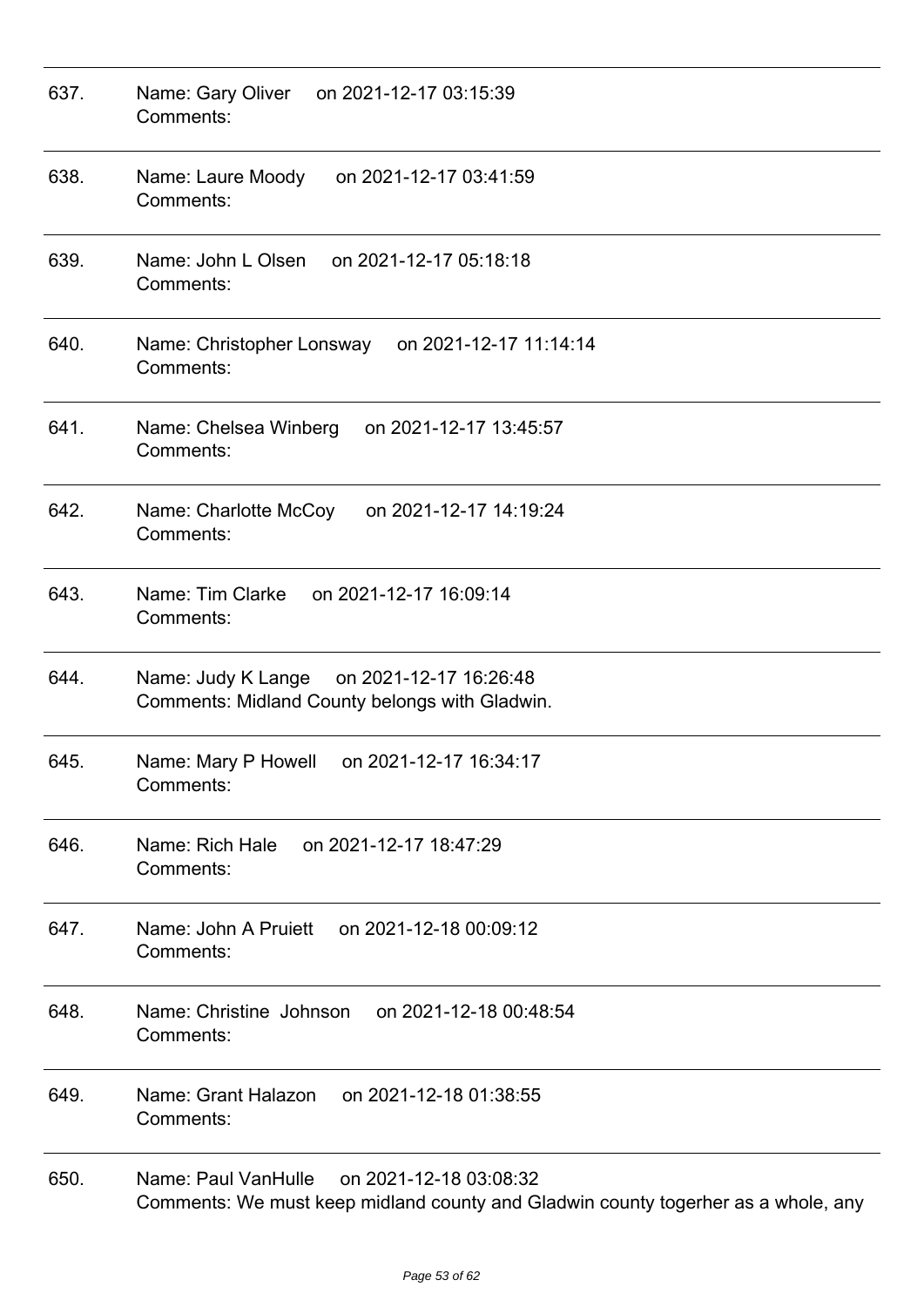| 651. | Name: Katharine Lerner<br>on 2021-12-18 04:57:13<br>Comments:                                                                                                                                                                                                                                              |
|------|------------------------------------------------------------------------------------------------------------------------------------------------------------------------------------------------------------------------------------------------------------------------------------------------------------|
| 652. | on 2021-12-18 14:01:06<br>Name: Megan Mattichak<br>Comments:                                                                                                                                                                                                                                               |
| 653. | Name: Theodore C Mattonen<br>on 2021-12-18 14:03:55<br>Comments:                                                                                                                                                                                                                                           |
| 654. | Name: Douglas Keeley on 2021-12-18 14:33:07<br>Comments: Changing something that works just to make your chances better in the next<br>vote is shameful and dereliction of public service.                                                                                                                 |
| 655. | Name: Michele Hardy on 2021-12-18 14:55:51<br>Comments: Midland belongs in Midland County and not in Flint. These districts need<br>representation for the problems they face. They do not have the same issues.<br>Redistricting should be based on representation of the people and not political votes. |
| 656. | Name: Betty Mester on 2021-12-18 15:42:00<br>Comments: I strongly support keeping Midland City, Midland County and Gladwin County<br>together<br>On any map if the Lynch map<br>Isn't viable.                                                                                                              |
| 657. | on 2021-12-18 17:22:51<br>Name: John Elsen<br>Comments:                                                                                                                                                                                                                                                    |
| 658. | Name: Barber Jack S<br>on 2021-12-18 17:29:31<br>Comments:                                                                                                                                                                                                                                                 |
| 659. | on 2021-12-18 21:18:26<br>Name: David Idzior<br>Comments:                                                                                                                                                                                                                                                  |
| 660. | Name: Robert Riffe<br>on 2021-12-18 22:06:22<br>Comments:                                                                                                                                                                                                                                                  |
| 661. | Name: Julie Nunn<br>on 2021-12-19 00:08:08<br>Comments:                                                                                                                                                                                                                                                    |
| 662. | Name: John Blackson<br>on 2021-12-19 00:23:28<br>Comments: It makes no sense to separate the county seat, Midland, from the rest of the                                                                                                                                                                    |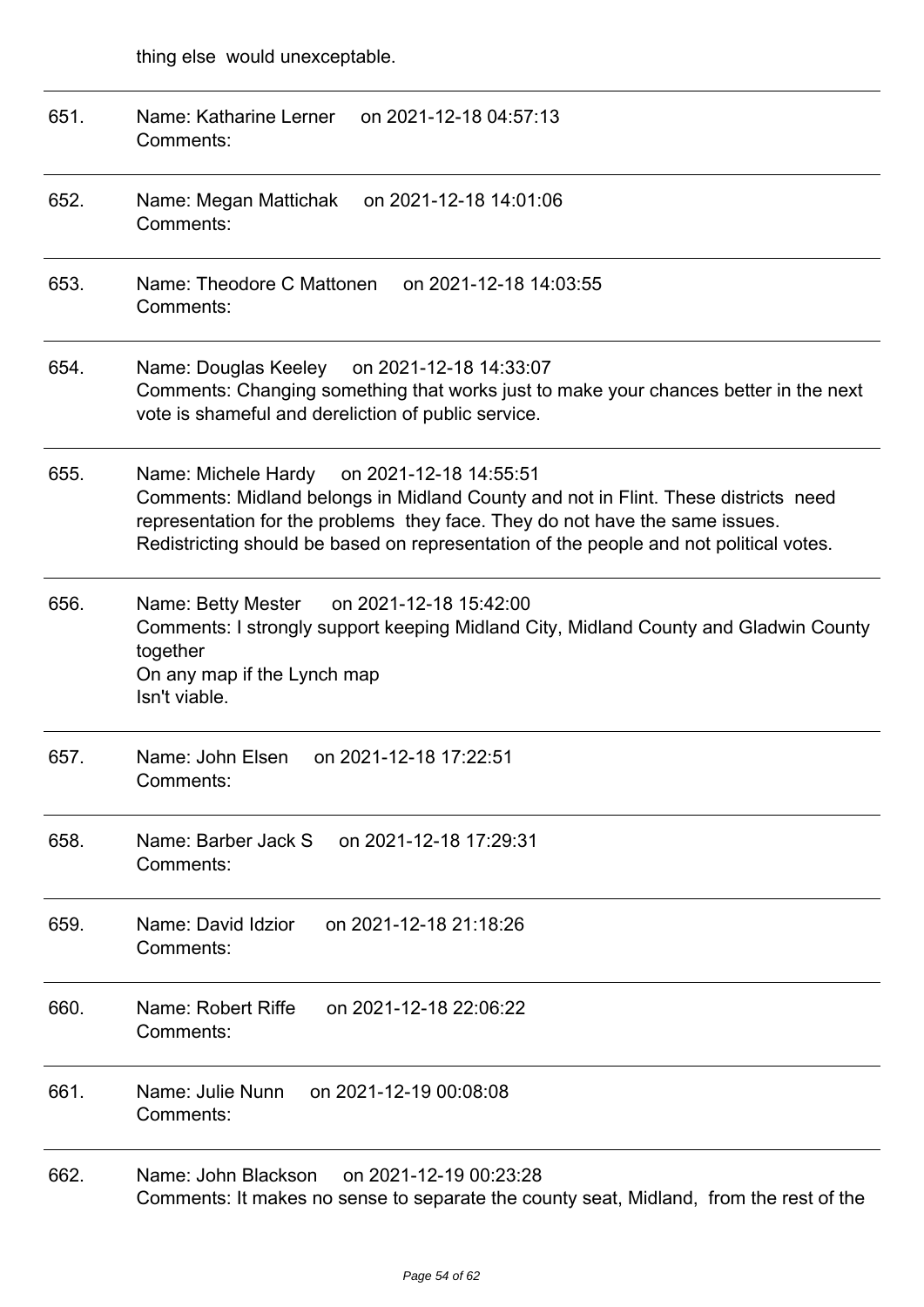| 663. | Name: Danny Childs on 2021-12-19 03:12:10<br>Comments: Flint and Midland have little in common. This is an absurd proposal.      |
|------|----------------------------------------------------------------------------------------------------------------------------------|
| 664. | Name: Kristy LeVasseur on 2021-12-19 09:36:45<br>Comments:                                                                       |
| 665. | on 2021-12-19 12:57:34<br>Name: Wendy J Faber<br>Comments:                                                                       |
| 666. | on 2021-12-19 17:40:23<br>Name: Mary Bassett<br>Comments:                                                                        |
| 667. | Name: Christine Mitchell<br>on 2021-12-19 20:19:48<br>Comments:                                                                  |
| 668. | Name: Mathew krueger on 2021-12-20 03:36:35<br>Comments: I am against the thought of redistricting these countiesbbb             |
| 669. | Name: Mark DeYoung on 2021-12-20 14:33:20<br>Comments: Stop this redistricting. The people do not give this authority to anyone. |
| 670. | Name: Kenneth Bennett<br>on 2021-12-20 14:47:57<br>Comments:                                                                     |
| 671. | Name: Josh Bennett<br>on 2021-12-20 15:24:26<br>Comments:                                                                        |
| 672. | Name: Doloria Battista<br>on 2021-12-20 23:53:29<br>Comments:                                                                    |
| 673. | on 2021-12-21 06:35:50<br>Name: Sherry Vandermeer<br>Comments:                                                                   |
| 674. | on 2021-12-21 17:07:11<br>Name: Angela Madarang<br>Comments:                                                                     |
| 675. | on 2021-12-21 19:45:26<br>Name: Luke Richard<br>Comments:                                                                        |
| 676. | Name: Cindy Kallgren<br>on 2021-12-22 01:47:37                                                                                   |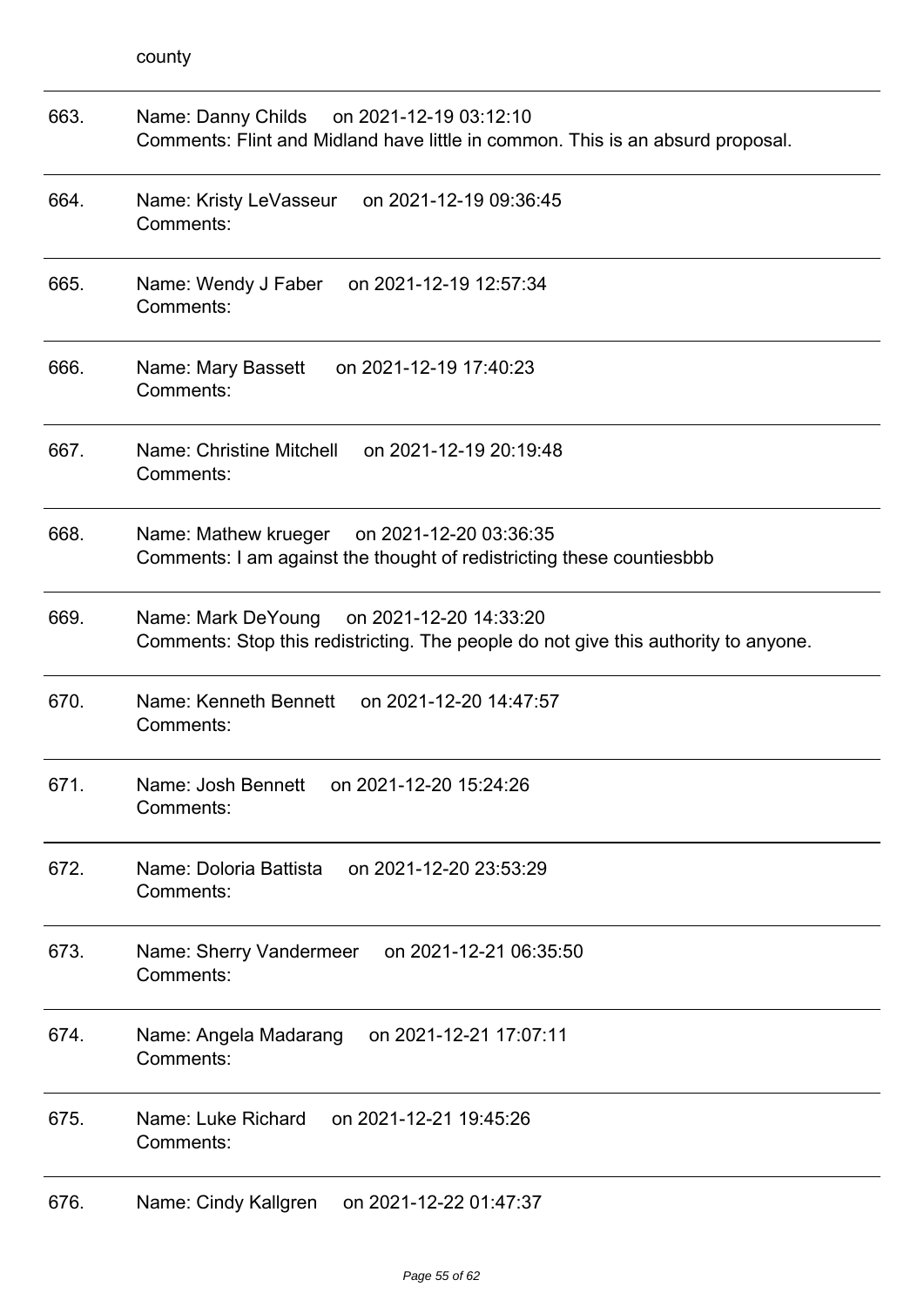| 677. | Name: Craig Elford<br>on 2021-12-22 01:57:39<br><b>Comments: Thanks</b>                                                              |
|------|--------------------------------------------------------------------------------------------------------------------------------------|
| 678. | Name: Gregory Crawford<br>on 2021-12-22 02:05:39<br>Comments:                                                                        |
| 679. | Name: Erin Zimmer on 2021-12-22 02:08:17<br>Comments:                                                                                |
| 680. | Name: Mark Dobrzelewski<br>on 2021-12-22 02:20:17<br>Comments:                                                                       |
| 681. | on 2021-12-22 02:24:26<br>Name: Lori winslow<br>Comments:                                                                            |
| 682. | Name: Roger Kipfmiller on 2021-12-22 02:24:49<br>Comments: Please keep Midland City in with Midland/Gladwin counties.                |
| 683. | on 2021-12-22 02:25:05<br>Name: Angelina M<br>Comments:                                                                              |
| 684. | Name: Shelly Wontorcik<br>on 2021-12-22 02:33:09<br>Comments:                                                                        |
| 685. | Name: Christine fountain<br>on 2021-12-22 02:43:33<br>Comments: Midland needs to be with Gladwin, and no to adding Flint in any way. |
| 686. | on 2021-12-22 02:48:55<br>Name: Daniel lashuay<br>Comments:                                                                          |
| 687. | Name: Krystal Gipson<br>on 2021-12-22 03:47:37<br>Comments:                                                                          |
| 688. | Name: Jacqueline Hollenbeck<br>on 2021-12-22 03:52:44<br>Comments:                                                                   |
| 689. | Name: Jim Hughes<br>on 2021-12-22 06:26:46<br>Comments:                                                                              |
| 690. | Name: Heather Bennett<br>on 2021-12-22 08:07:44                                                                                      |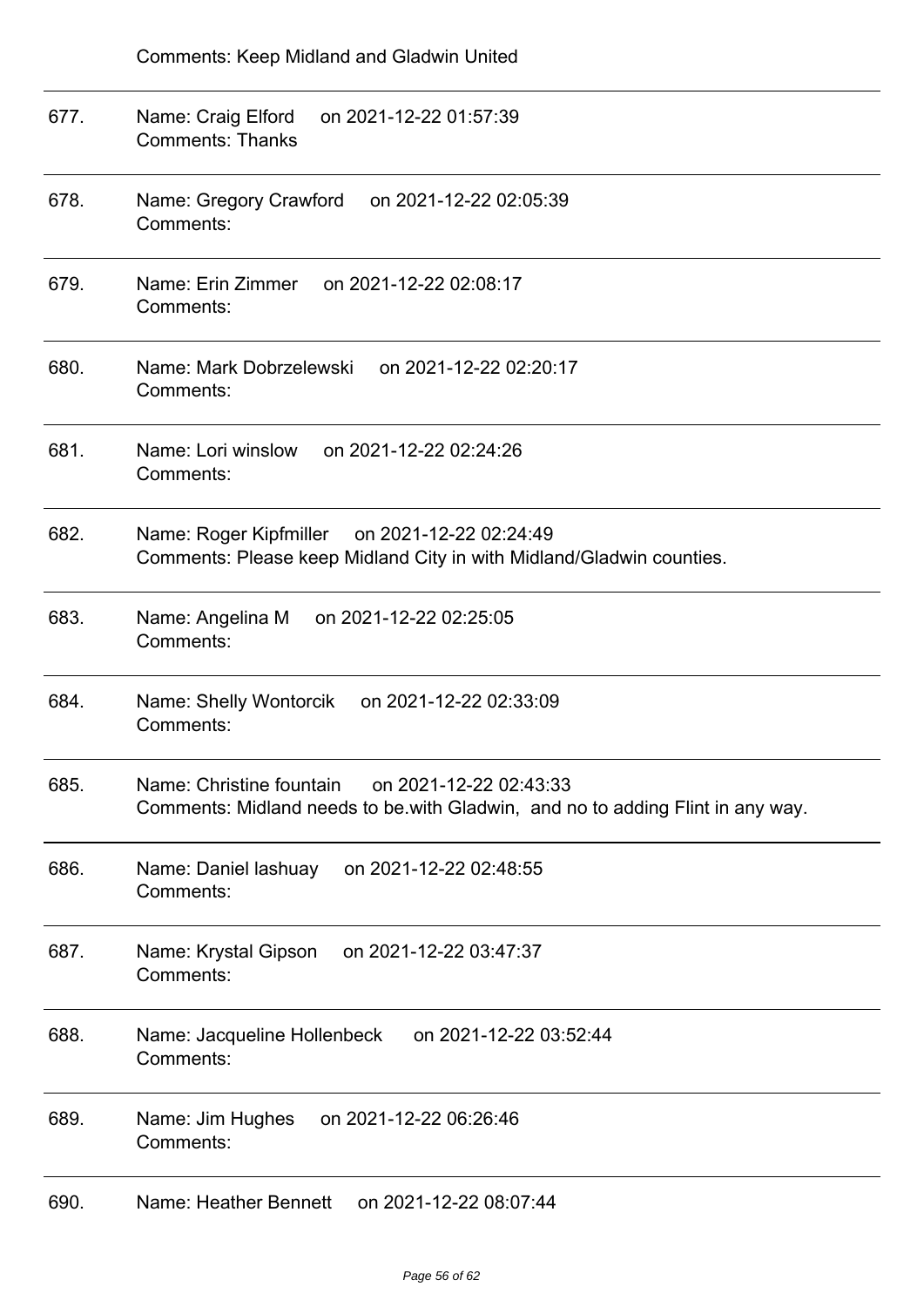| 691. | Name: Scott Greenlee<br>on 2021-12-22 13:36:57<br>Comments: Midland (all of Midland) should absolutely be kept together with Gladwin for<br>so many reasons as noted here!                                                                                                                                                                                                                                                 |
|------|----------------------------------------------------------------------------------------------------------------------------------------------------------------------------------------------------------------------------------------------------------------------------------------------------------------------------------------------------------------------------------------------------------------------------|
| 692. | Name: Darryl C Foster<br>on 2021-12-22 13:43:24<br>Comments:                                                                                                                                                                                                                                                                                                                                                               |
| 693. | Name: RENITA D BONADIES<br>on 2021-12-22 14:12:06<br><b>Comments: Keep Midland County together</b>                                                                                                                                                                                                                                                                                                                         |
| 694. | on 2021-12-22 14:12:21<br>Name: Craig Lobsinger<br>Comments:                                                                                                                                                                                                                                                                                                                                                               |
| 695. | on 2021-12-22 14:15:52<br>Name: Joseph Bonadies<br>Comments: What is Upstream Matters for the protection of all. It's a River System what<br>won't stand piecemeal.                                                                                                                                                                                                                                                        |
| 696. | on 2021-12-22 14:30:40<br>Name: Cheryl Collins<br>Comments:                                                                                                                                                                                                                                                                                                                                                                |
| 697. | on 2021-12-22 15:47:36<br>Name: Harry Leaver<br>Comments: There is no logical reason to separate the City of Midland away from Midland<br>County and no reason to separate Midland County from Gladwin County. Efforts to do<br>this by the redistricting committee can only be based on political bias. So pull your heads<br>out of that dark spot where they are stuck and back away from this purely political action. |
| 698. | Name: Byron Charters on 2021-12-22 16:13:39<br>Comments: Keep Midland and Gladwin counties together                                                                                                                                                                                                                                                                                                                        |
| 699. | on 2021-12-22 16:19:02<br>Name: Margaret Charters<br>Comments: Keep Midland and Gladwin counties together with the Lange map.<br>I don't like the chestnut map                                                                                                                                                                                                                                                             |
| 700. | Name: Gaila Bennett<br>on 2021-12-22 16:23:49<br>Comments:                                                                                                                                                                                                                                                                                                                                                                 |
| 701. | Name: Doris Santamaria<br>on 2021-12-22 16:30:04<br>Comments:                                                                                                                                                                                                                                                                                                                                                              |
| 702. | on 2021-12-22 22:13:02<br>Name: Derek phillips<br>Comments:                                                                                                                                                                                                                                                                                                                                                                |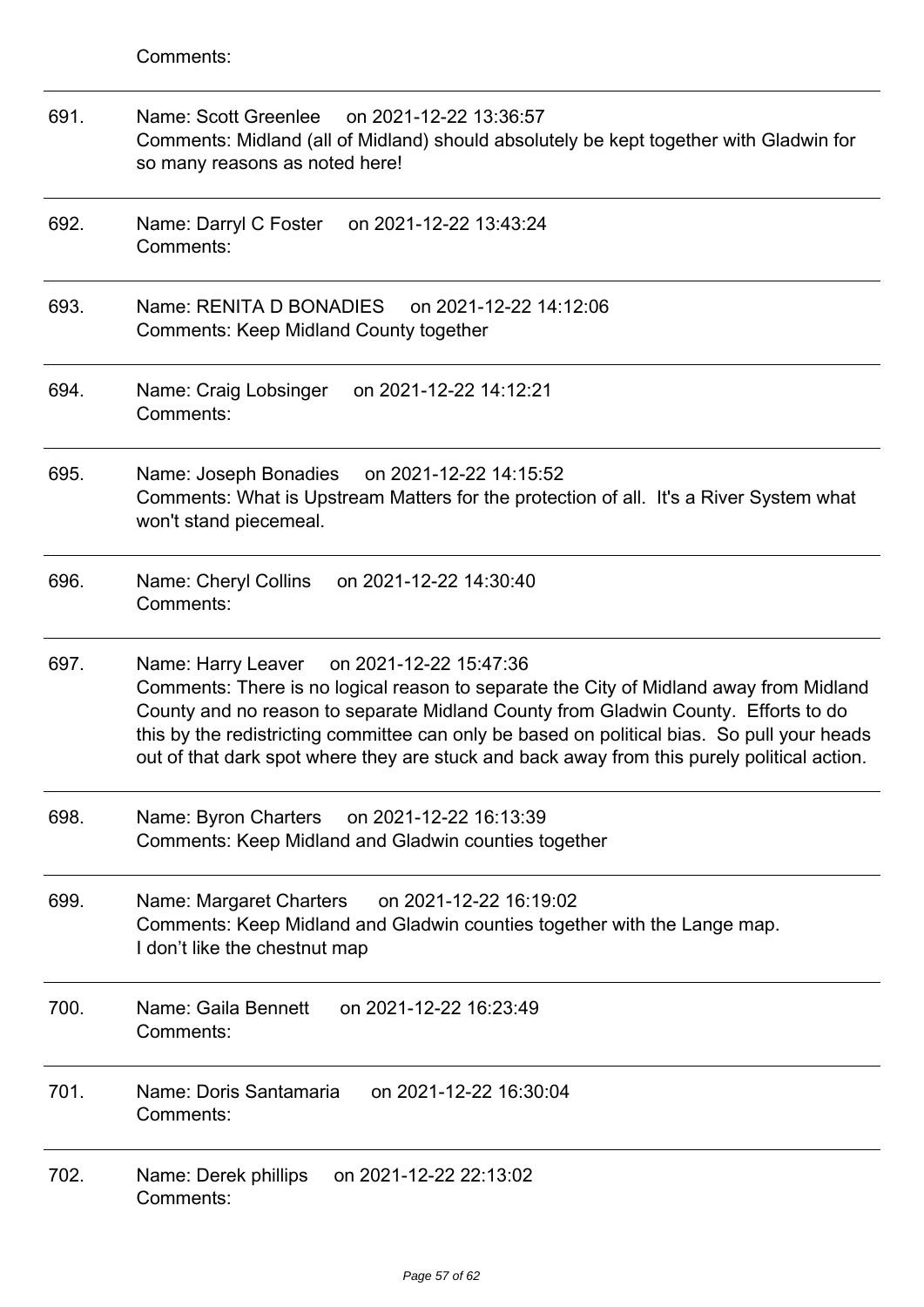| 703. | Name: LaVel I Smith<br>on 2021-12-23 02:01:56<br>Comments: Midland and Gladwin Counties work together. Keep them together with the<br>Lange Map. |
|------|--------------------------------------------------------------------------------------------------------------------------------------------------|
| 704. | Name: Scott Pethers<br>on 2021-12-23 04:13:12<br>Comments:                                                                                       |
| 705. | Name: Raymond R Warmbier<br>on 2021-12-23 14:02:24<br>Comments:                                                                                  |
| 706. | Name: Kay L Warmbier<br>on 2021-12-23 14:06:03<br>Comments:                                                                                      |
| 707. | on 2021-12-23 16:56:41<br>Name: Nancy<br>Comments:                                                                                               |
| 708. | Name: Carol Ann Raybuck on 2021-12-23 19:19:31<br>Comments: Keep the counties united.                                                            |
| 709. | on 2021-12-23 20:11:33<br>Name: Sherri Speaker<br>Comments:                                                                                      |
| 710. | Name: Julia cowell<br>on 2021-12-23 20:56:20<br>Comments:                                                                                        |
| 711. | on 2021-12-24 00:50:44<br>Name: Kathy Beard<br>Comments:                                                                                         |
| 712. | on 2021-12-24 00:52:17<br>Name: Jim Beard<br>Comments:                                                                                           |
| 713. | on 2021-12-24 09:06:46<br>Name: Robert Rogowski<br>Comments:                                                                                     |
| 714. | Name: Dawn M Porter<br>on 2021-12-25 02:54:34<br>Comments:                                                                                       |
| 715. | on 2021-12-25 15:12:14<br>Name: Eastman Johnson PeggyJean<br>Comments:                                                                           |
| 716. | Name: Sandy Beaudet<br>on 2021-12-26 14:41:03                                                                                                    |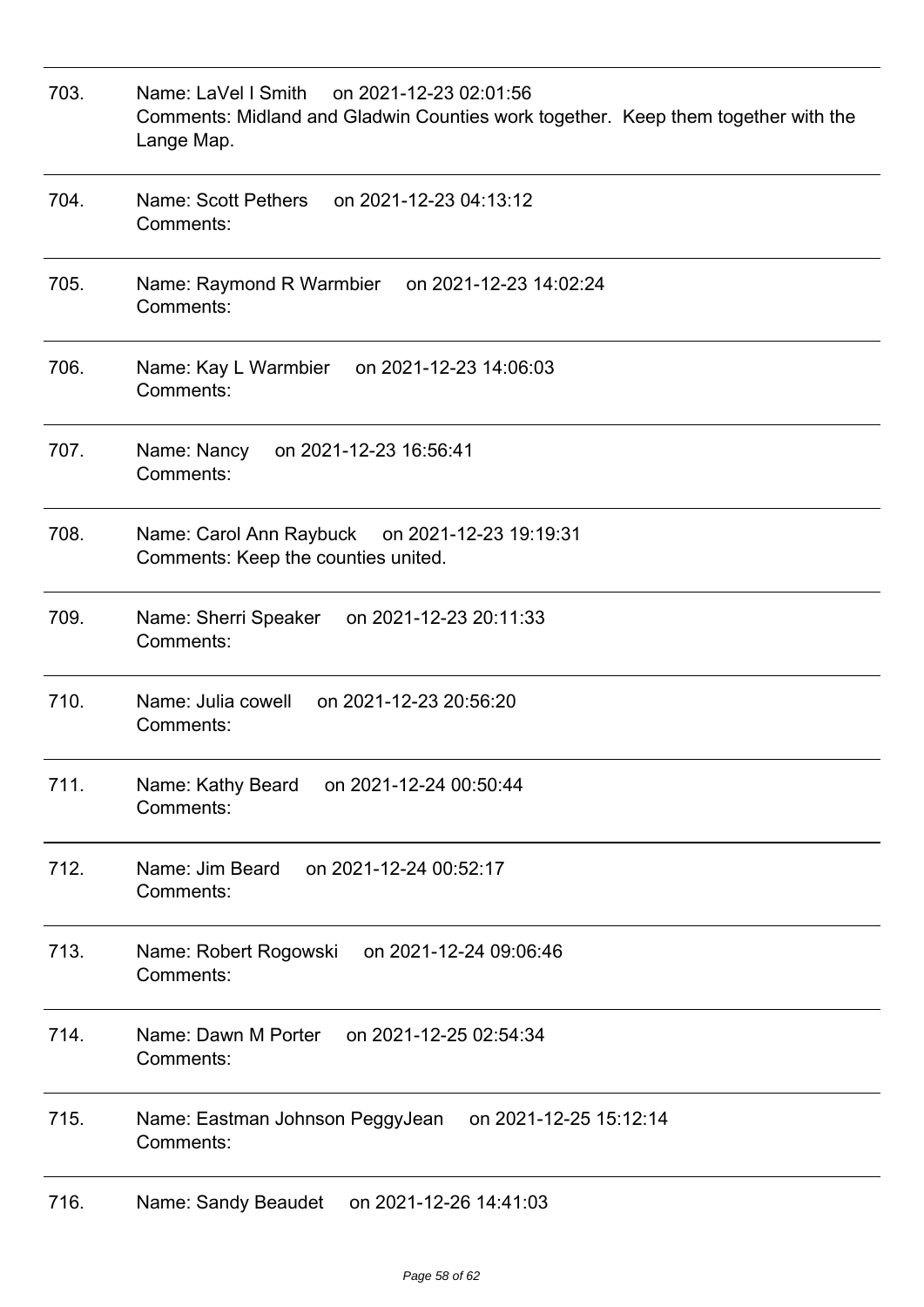| 717. | Name: Karen Gibson<br>on 2021-12-27 12:37:30<br>Comments:                                                                                                                                                      |
|------|----------------------------------------------------------------------------------------------------------------------------------------------------------------------------------------------------------------|
| 718. | Name: Dave Mitchell<br>on 2021-12-27 15:50:27<br>Comments:                                                                                                                                                     |
| 719. | Name: Deanna Duford<br>on 2021-12-27 16:37:47<br>Comments: The Lange Map is the only option that is obviously not a partisan<br>gerrymandering move. Any other option to split Midland County is unacceptable. |
| 720. | Name: Denise L Cole<br>on 2021-12-27 17:03:55<br>Comments: Midland county should not be split.                                                                                                                 |
| 721. | on 2021-12-27 17:45:13<br>Name: Constance Westphal<br>Comments:                                                                                                                                                |
| 722. | Name: Valiant K Jones<br>on 2021-12-27 18:42:10<br>Comments:                                                                                                                                                   |
| 723. | Name: Alan Huntress<br>on 2021-12-27 21:21:16<br>Comments: Midland is nothing like a big city                                                                                                                  |
| 724. | on 2021-12-27 21:27:14<br>Name: Paige Fryzelka<br>Comments:                                                                                                                                                    |
| 725. | Name: Gary D Levandoski<br>on 2021-12-27 21:36:35<br>Comments: Don't allow our votes to be watered down. No taxation without representation.                                                                   |
| 726. | on 2021-12-27 21:39:04<br>Name: Amy Skinner<br>Comments: Midland should be aligned with Gladwin due to proximity and common points<br>of interest rather than Flint. Please let common sense prevail.          |
| 727. | Name: Jerry Nielsen on 2021-12-27 21:52:05<br>Comments:                                                                                                                                                        |
| 728. | Name: Margo Nielsen<br>on 2021-12-27 21:52:50<br>Comments:                                                                                                                                                     |
| 729. | on 2021-12-27 22:05:25<br>Name: Bobby D Ellis<br>Comments:                                                                                                                                                     |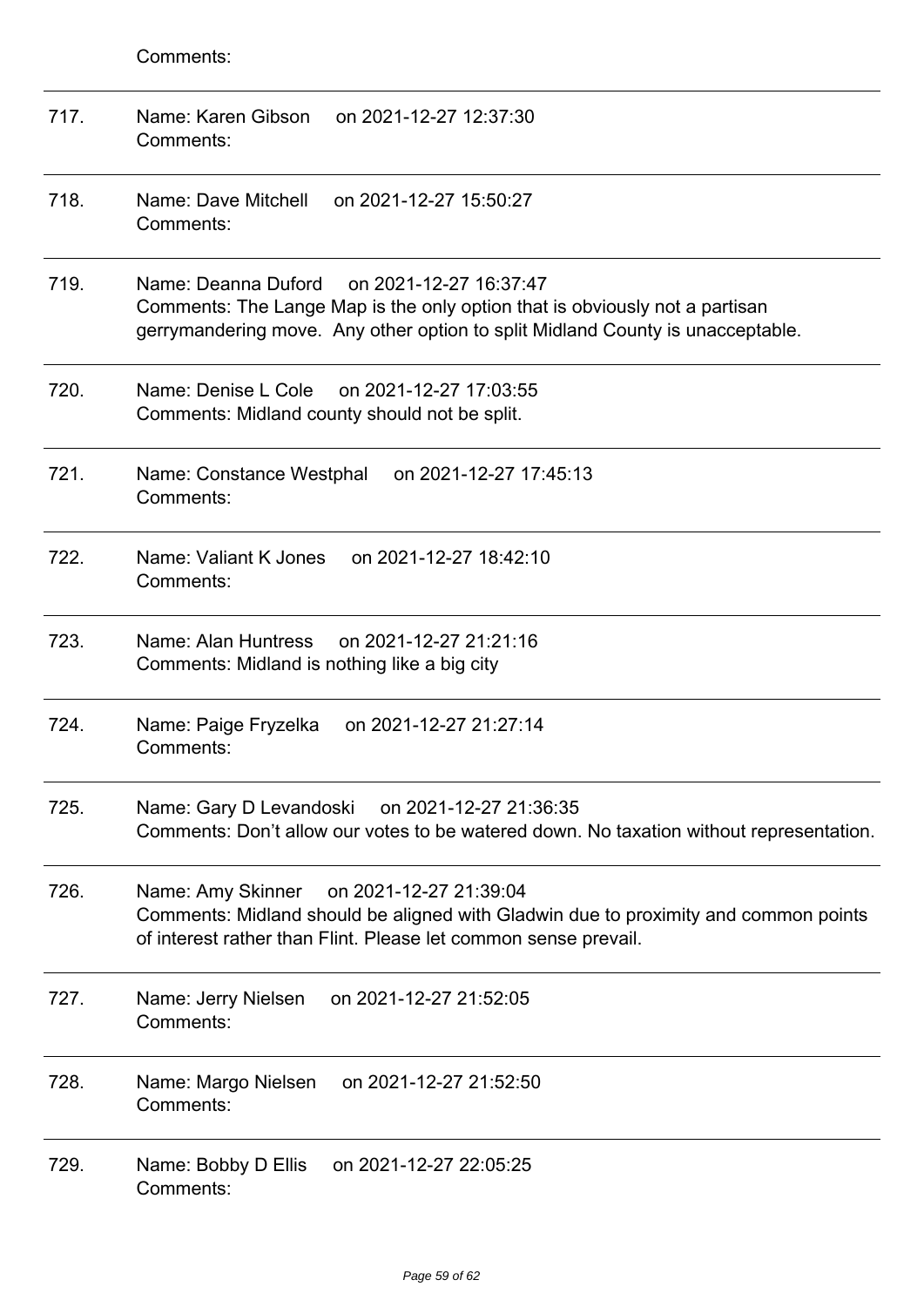| 730. | Name: Carolyn Maynard on 2021-12-27 22:12:57<br>Comments: Midland County belongs with Gladwin County!                                                                                                  |
|------|--------------------------------------------------------------------------------------------------------------------------------------------------------------------------------------------------------|
| 731. | Name: Anthony lafrate on 2021-12-27 22:20:33<br>Comments: Stop the redistricting of midland Gladwin counties                                                                                           |
| 732. | on 2021-12-27 22:26:21<br>Name: Kelly Buckley<br>Comments:                                                                                                                                             |
| 733. | Name: Charles Timothy Pauler on 2021-12-27 22:27:33<br>Comments: Keep the City of Midland part of Midland/Gladwin counties district.                                                                   |
| 734. | Name: Bonnie Westervelt<br>on 2021-12-27 22:55:17<br>Comments:                                                                                                                                         |
| 735. | Name: Donald Hartz II on 2021-12-27 23:21:30<br>Comments: Please keep the City of Midland with the Midland County, this is very<br>important to the people of both Midland County and City of Midland. |
| 736. | Name: Scott Haines<br>on 2021-12-27 23:39:49<br>Comments:                                                                                                                                              |
| 737. | on 2021-12-27 23:40:30<br>Name: Laura Ann Lee<br>Comments: Keep MidlandCounty, Midland City and Gladwin County together. Midland<br>does not belong with Flint!                                        |
| 738. | on 2021-12-27 23:41:46<br>Name: Carolyn Whitmore<br>Comments:                                                                                                                                          |
| 739. | Name: Diane Y Prybyski<br>on 2021-12-28 00:30:27<br>Comments:                                                                                                                                          |
| 740. | on 2021-12-28 02:38:29<br>Name: Margaret R Covington<br>Comments:                                                                                                                                      |
| 741. | Name: Mark Baczewski<br>on 2021-12-28 03:15:05<br>Comments:                                                                                                                                            |
| 742. | Name: Brenda Keenan<br>on 2021-12-28 04:31:16<br>Comments: Keep Midland - Gladwin United                                                                                                               |